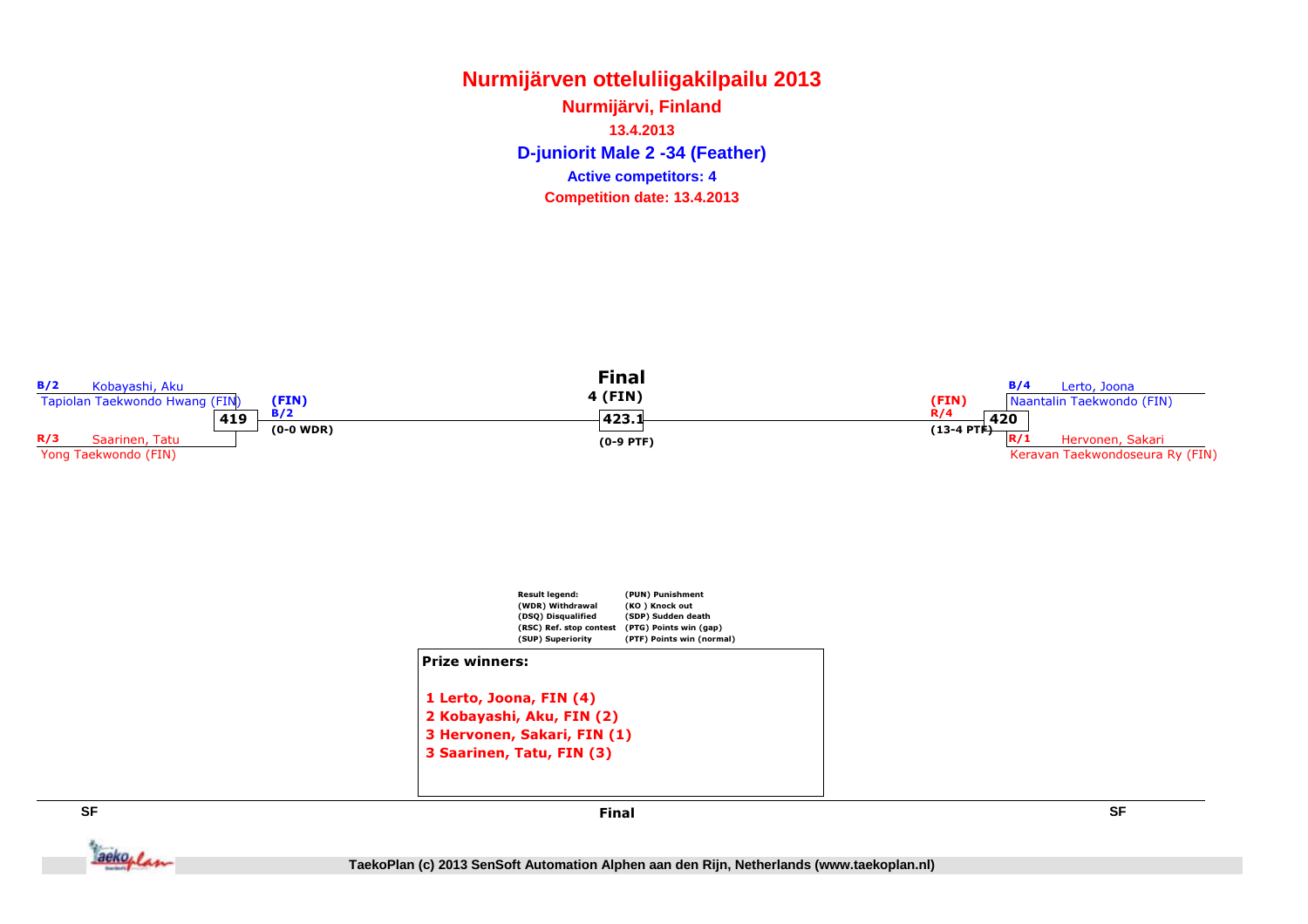**Nurmijärven otteluliigakilpailu 2013C-juniorit Male 1 -33 (Fin) Nurmijärvi, Finland13.4.2013Competition date: 13.4.2013 Active competitors: 5**

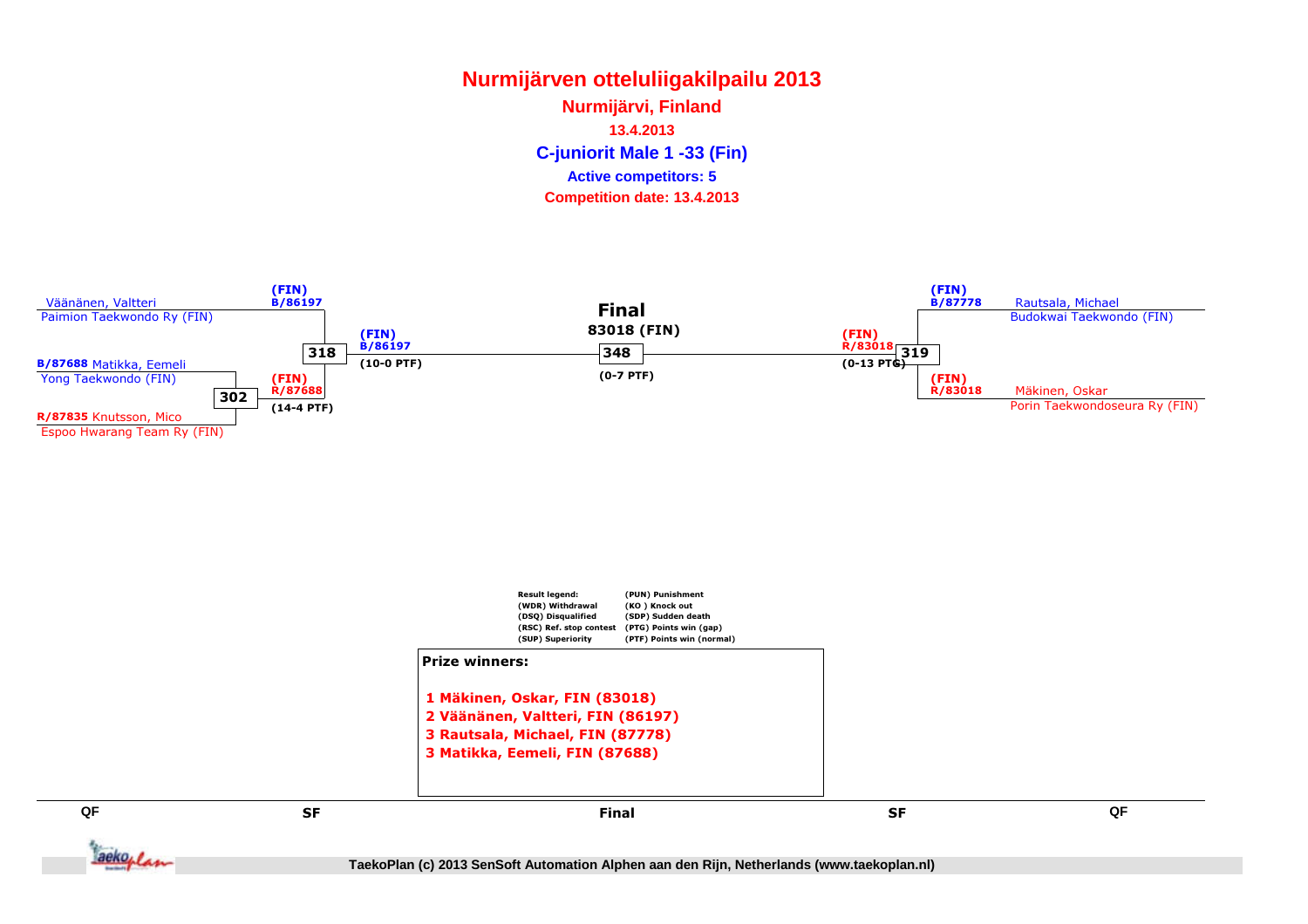**Nurmijärven otteluliigakilpailu 2013C-juniorit Male 1 -37 (Fly) Nurmijärvi, Finland13.4.2013Competition date: 13.4.2013 Active competitors: 3**





Final



**SF**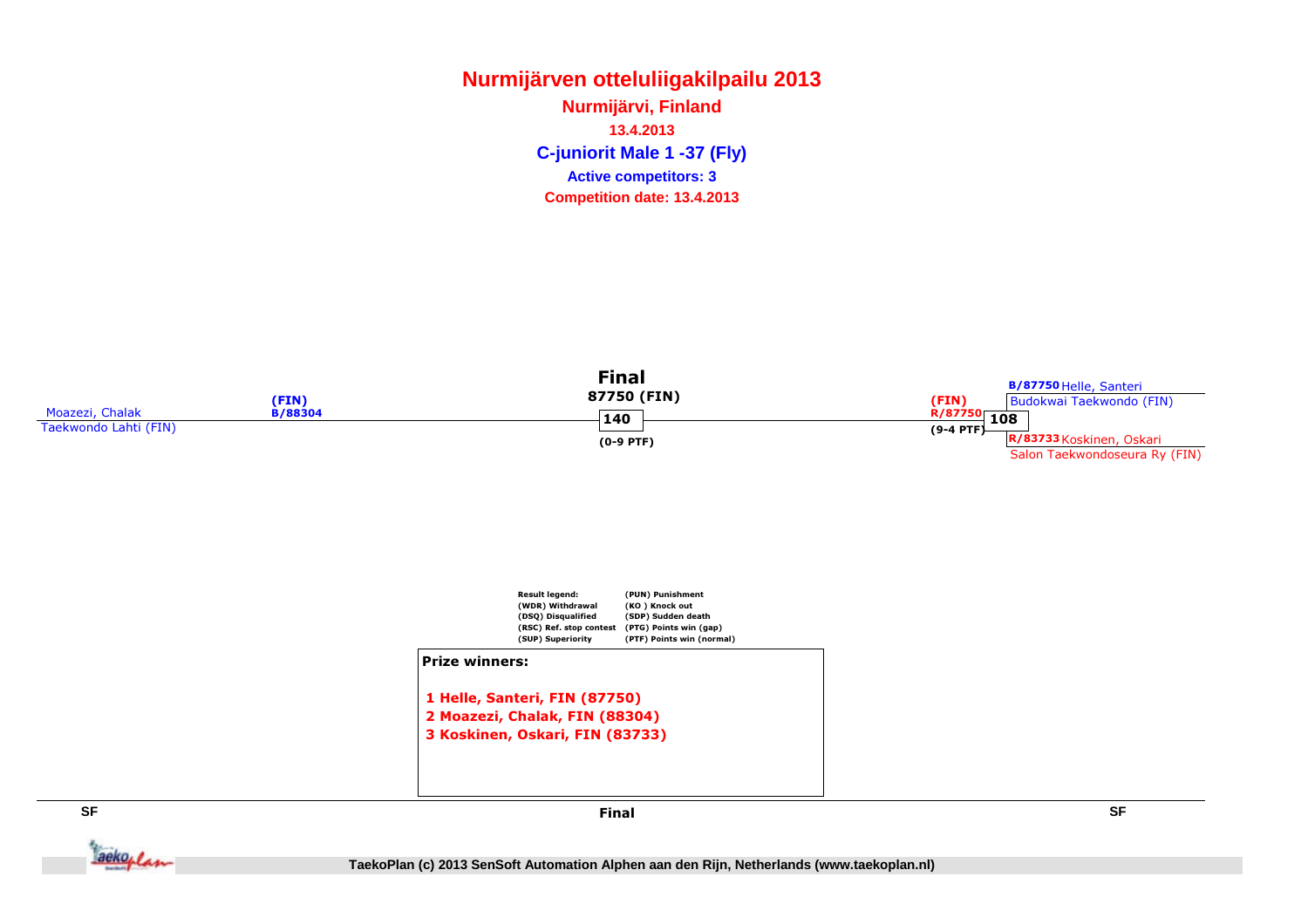**Nurmijärven otteluliigakilpailu 2013C-juniorit Male 1 -41 (Bantam) Nurmijärvi, Finland13.4.2013Competition date: 13.4.2013 Active competitors: 3**







**SF**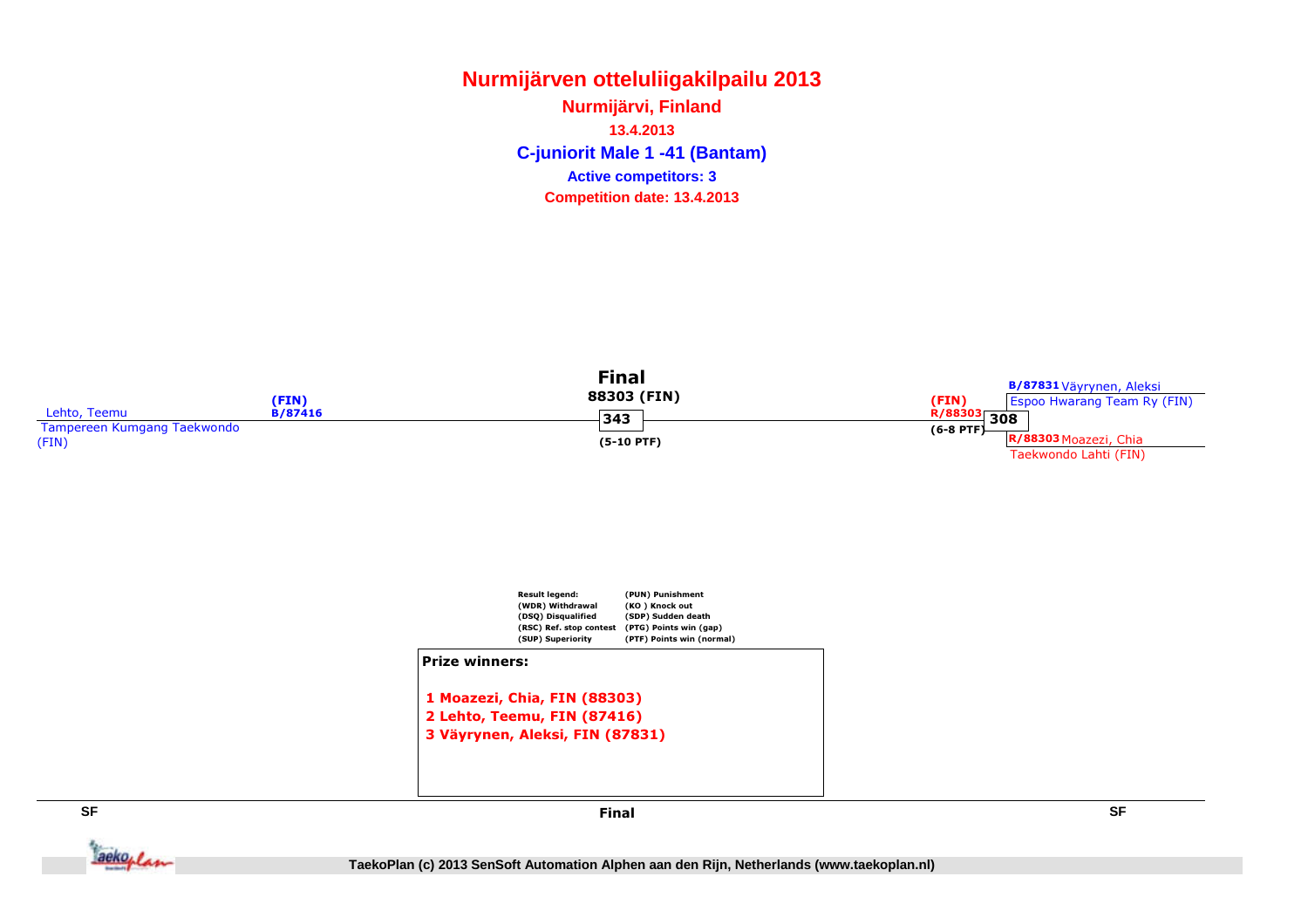**Nurmijärven otteluliigakilpailu 2013C-juniorit Male 1 -45 (Feather) Nurmijärvi, Finland13.4.2013Competition date: 13.4.2013 Active competitors: 3**







**SF**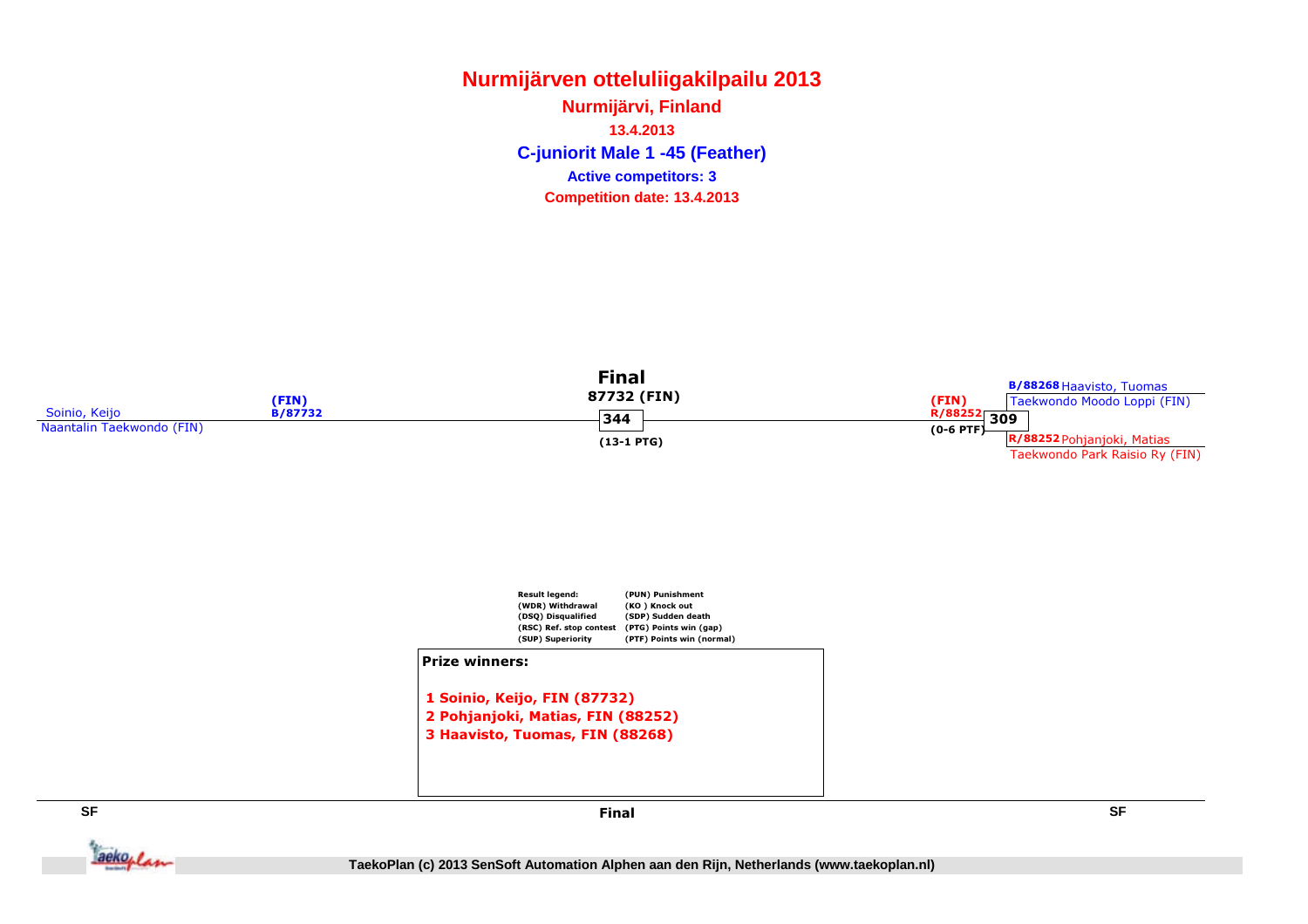**Nurmijärven otteluliigakilpailu 2013C-juniorit Male 1 -49 (Light) Nurmijärvi, Finland13.4.2013Competition date: 13.4.2013 Active competitors: 5**

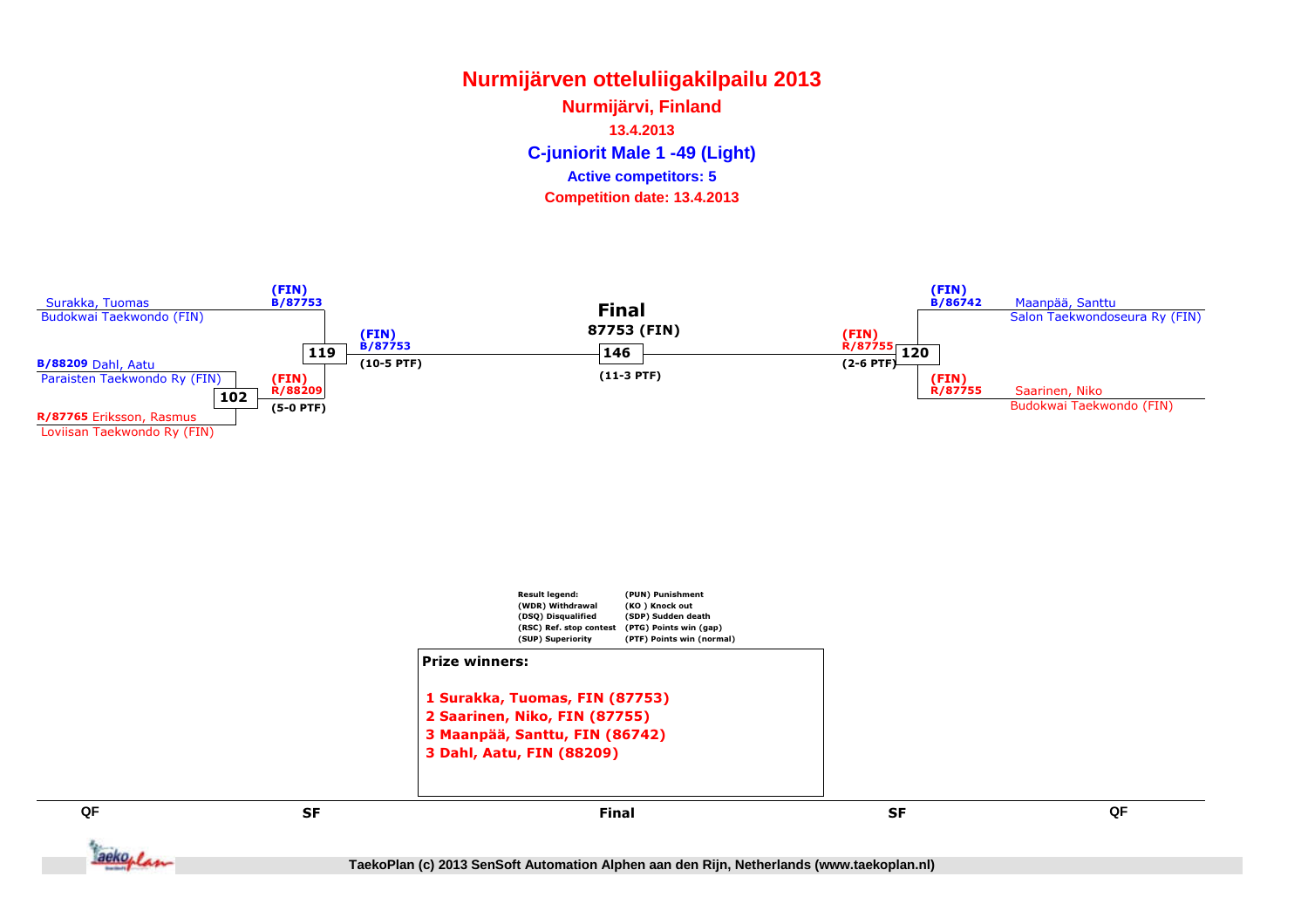**Nurmijärven otteluliigakilpailu 2013C-juniorit Female 1 -37 (Bantam) Nurmijärvi, Finland13.4.2013Competition date: 13.4.2013 Active competitors: 2**



| Result legend:          | (PUN) Punishment          |
|-------------------------|---------------------------|
| (WDR) Withdrawal        | (KO) Knock out            |
| (DSQ) Disqualified      | (SDP) Sudden death        |
| (RSC) Ref. stop contest | (PTG) Points win (gap)    |
| (SUP) Superiority       | (PTF) Points win (normal) |
|                         |                           |

#### Prize winners:

1 Tammila, Ida, FIN (88253)2 Väyrynen, Milla, FIN (87817)

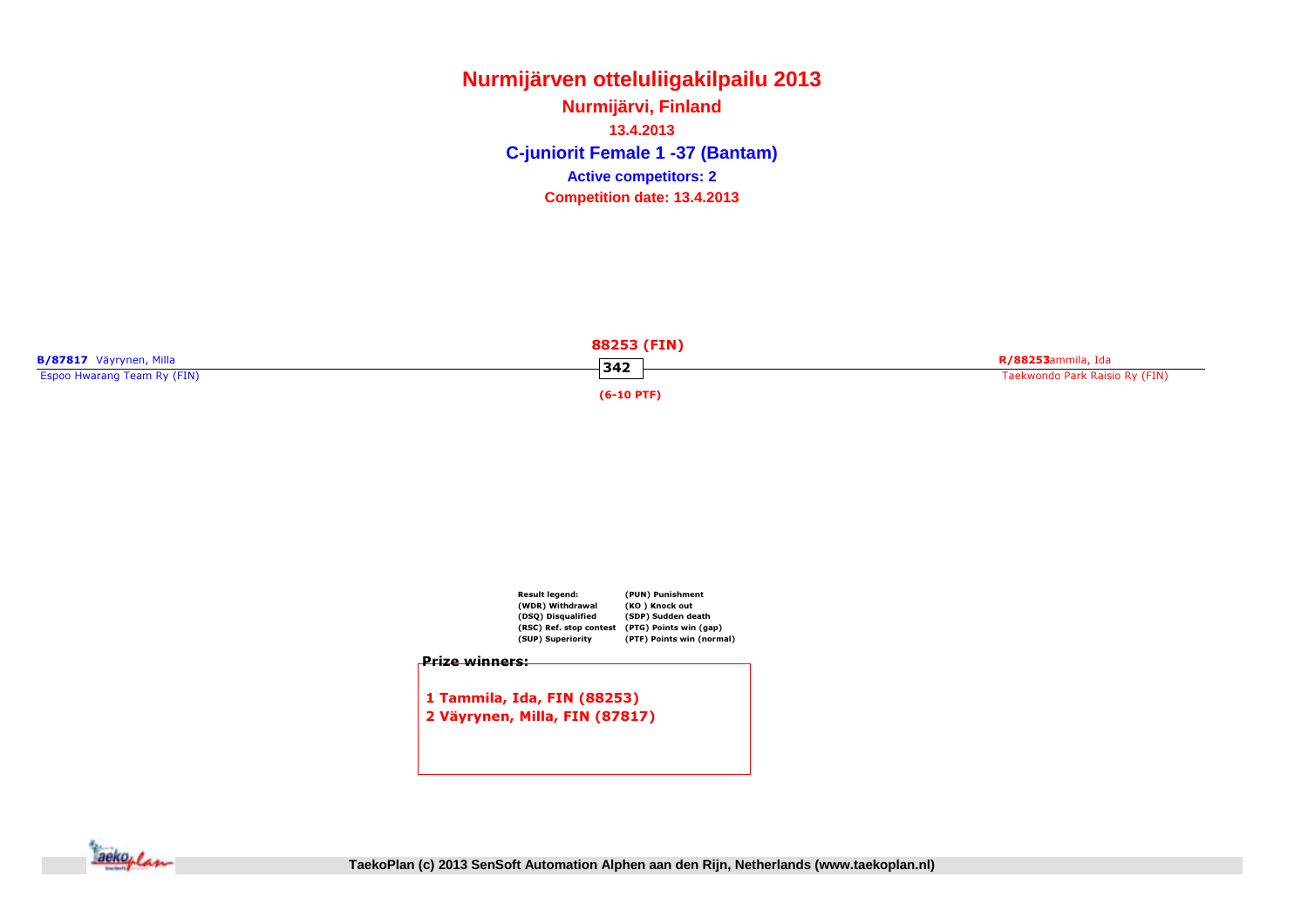**Nurmijärven otteluliigakilpailu 2013C-juniorit Female 1 -41 (Feather) Nurmijärvi, Finland13.4.2013Competition date: 13.4.2013 Active competitors: 3**







**SF**

Final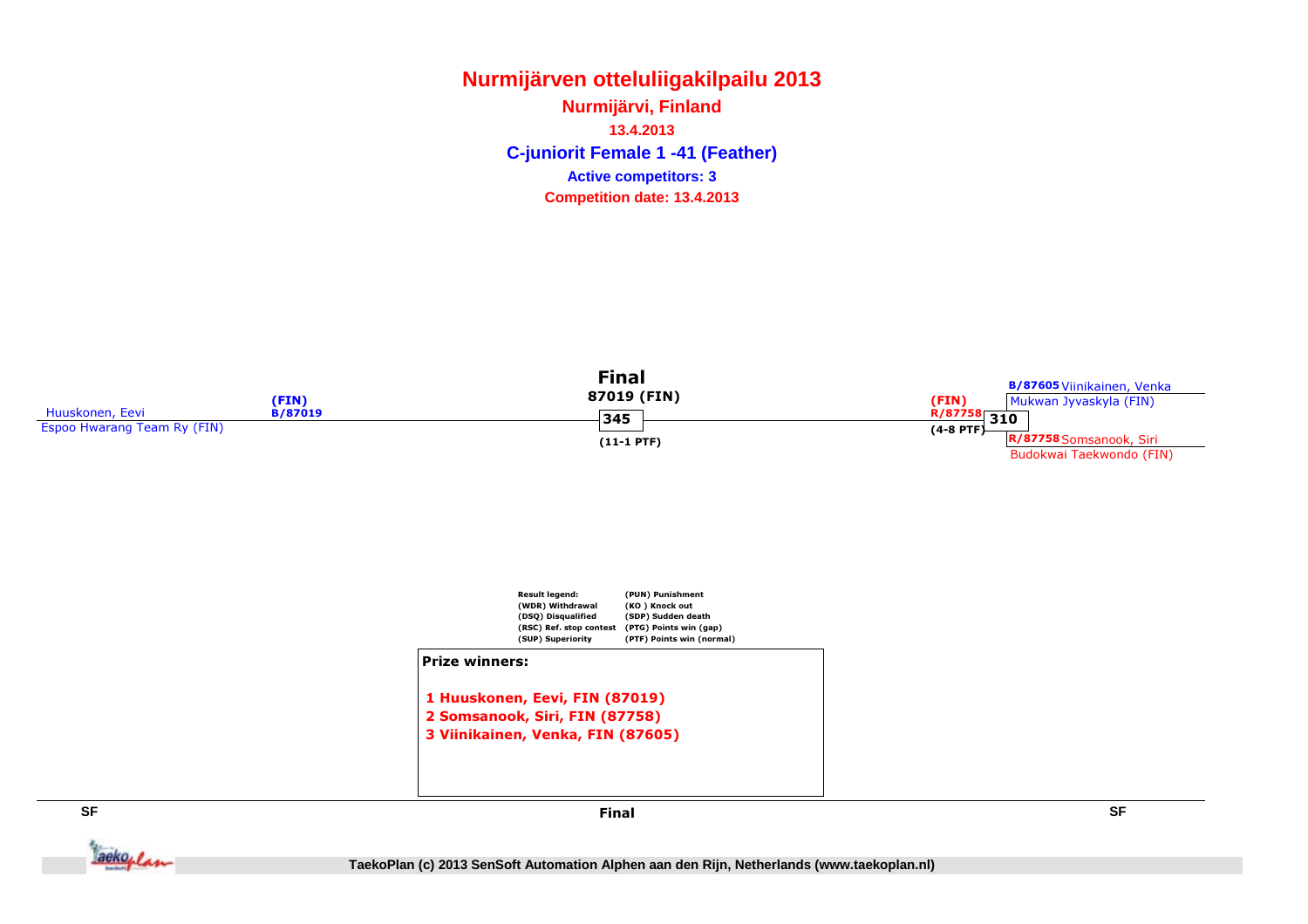**Nurmijärven otteluliigakilpailu 2013C-juniorit Female 1 -44 (Light) Nurmijärvi, Finland13.4.2013Competition date: 13.4.2013 Active competitors: 4**





Final



**SF**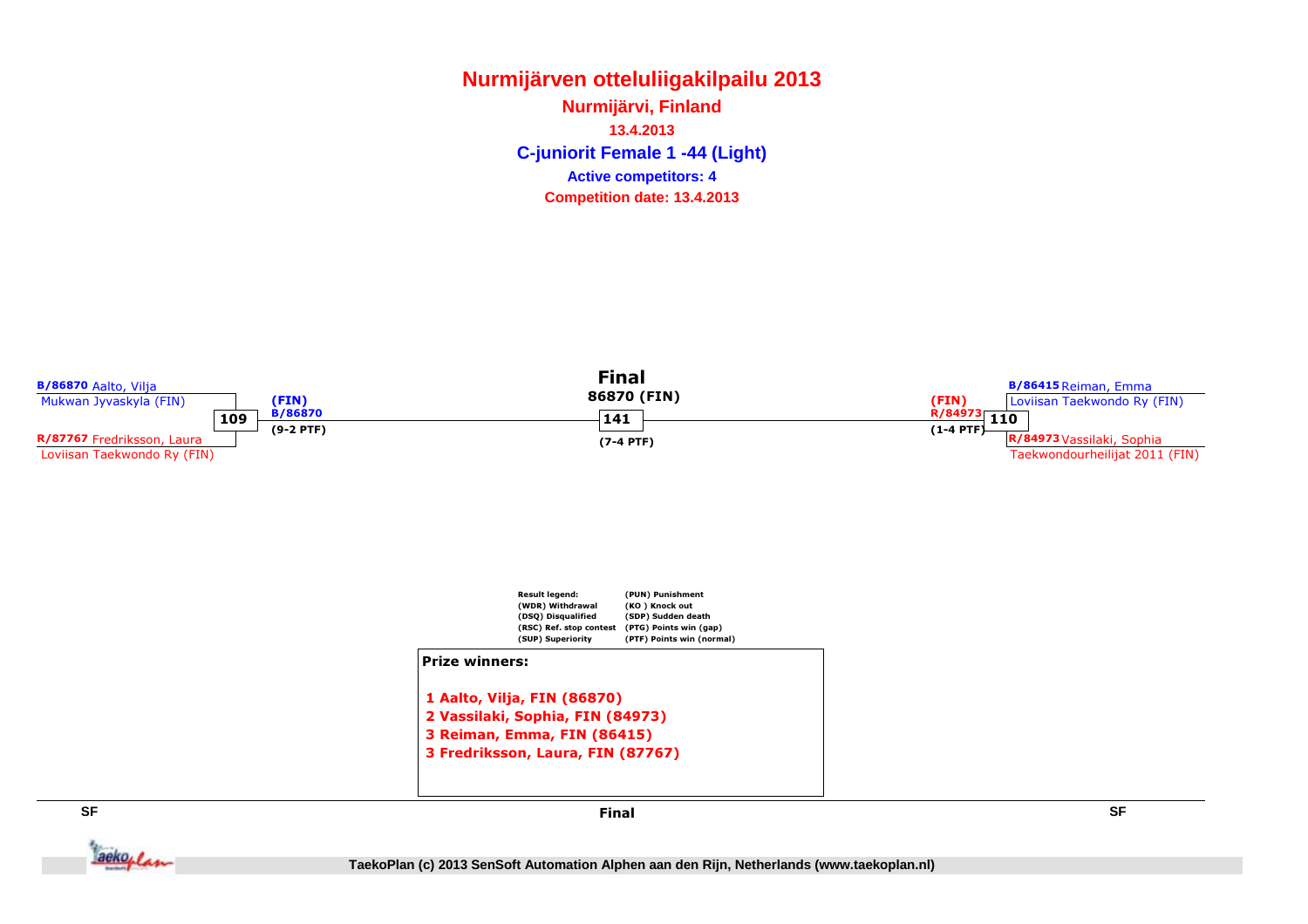**Nurmijärven otteluliigakilpailu 2013C-juniorit Female 1 -51 (Middle) Nurmijärvi, Finland13.4.2013Competition date: 13.4.2013 Active competitors: 5**

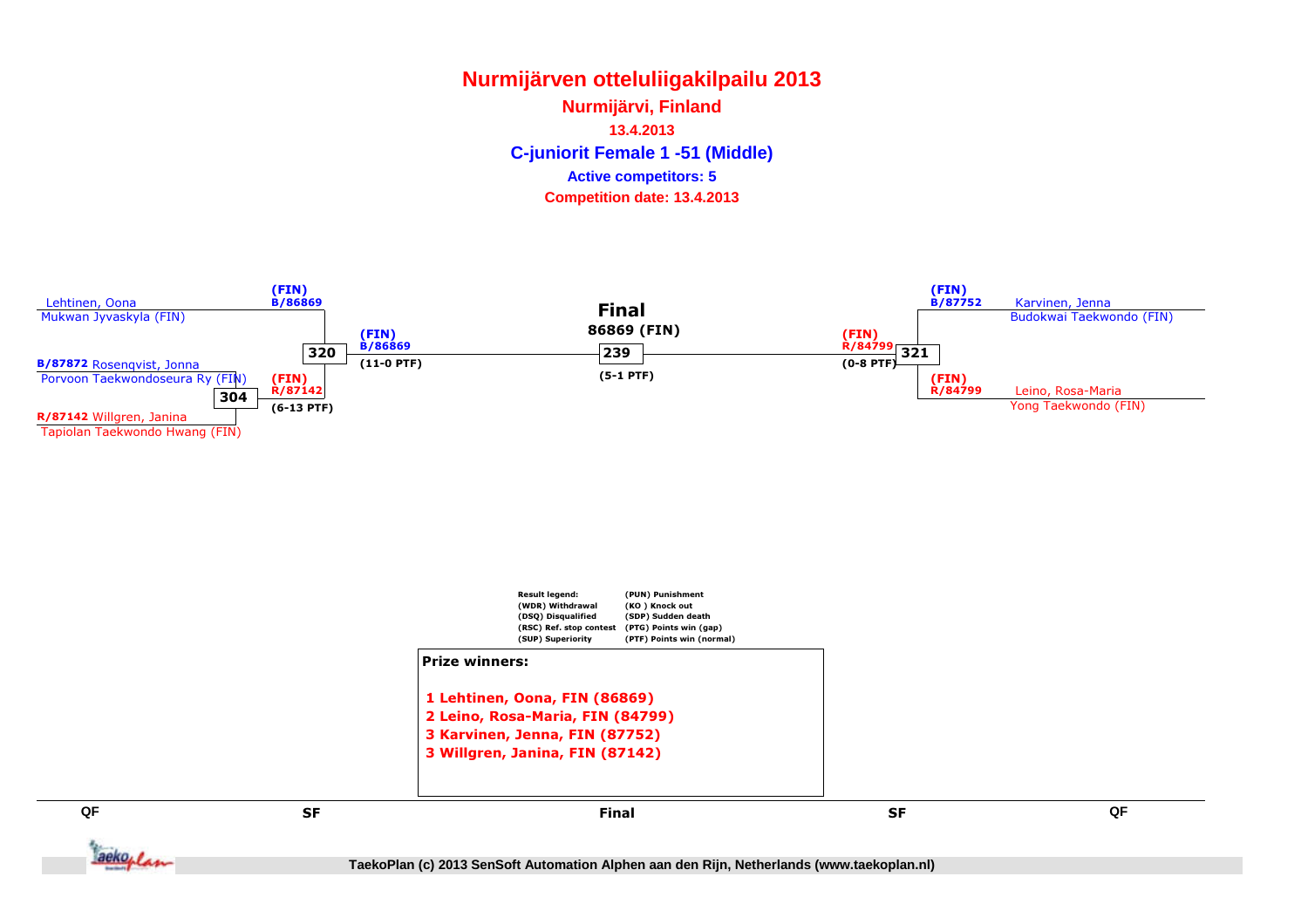**Nurmijärven otteluliigakilpailu 2013C-juniorit Female 2 -47 (Welter) Nurmijärvi, Finland13.4.2013Competition date: 13.4.2013 Active competitors: 4**





Final



**SF**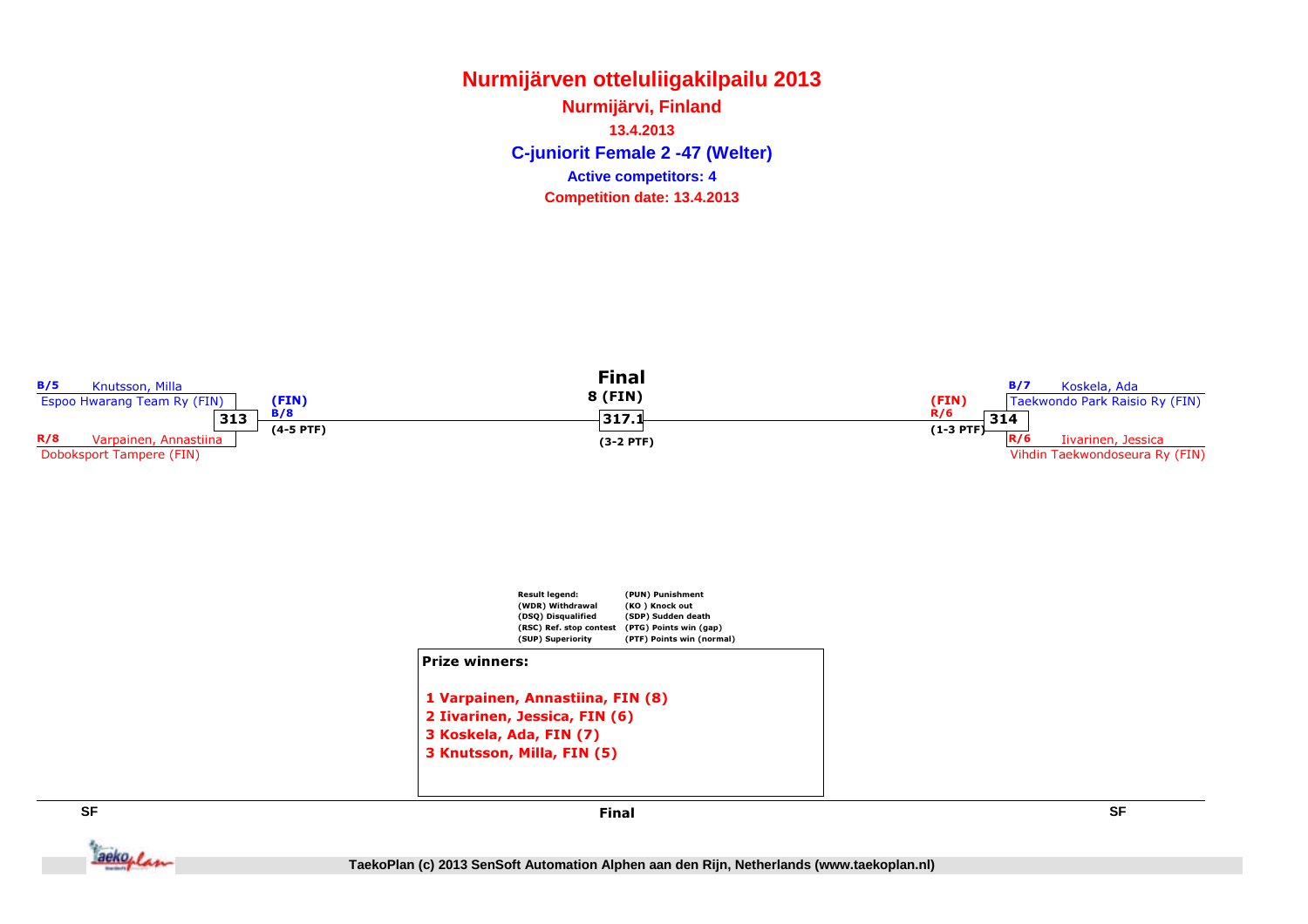**Nurmijärven otteluliigakilpailu 2013B1-liiga Male 1 -48 (Fly) Nurmijärvi, Finland13.4.2013Competition date: 13.4.2013 Active competitors: 2**

|                                | 88069 (FIN)      |                          |
|--------------------------------|------------------|--------------------------|
| B/88069 Kankare, Samuli        | $\overline{223}$ | R/8777Rautsala, Marcus   |
| Toijalan Taekwondo -Chun (FIN) |                  | Budokwai Taekwondo (FIN) |
|                                | $(13-12$ PTF)    |                          |

| Result legend:          | (PUN) Punishment          |
|-------------------------|---------------------------|
| (WDR) Withdrawal        | (KO) Knock out            |
| (DSQ) Disqualified      | (SDP) Sudden death        |
| (RSC) Ref. stop contest | (PTG) Points win (gap)    |
| (SUP) Superiority       | (PTF) Points win (normal) |
|                         |                           |

Prize winners:

1 Kankare, Samuli, FIN (88069)2 Rautsala, Marcus, FIN (87777)

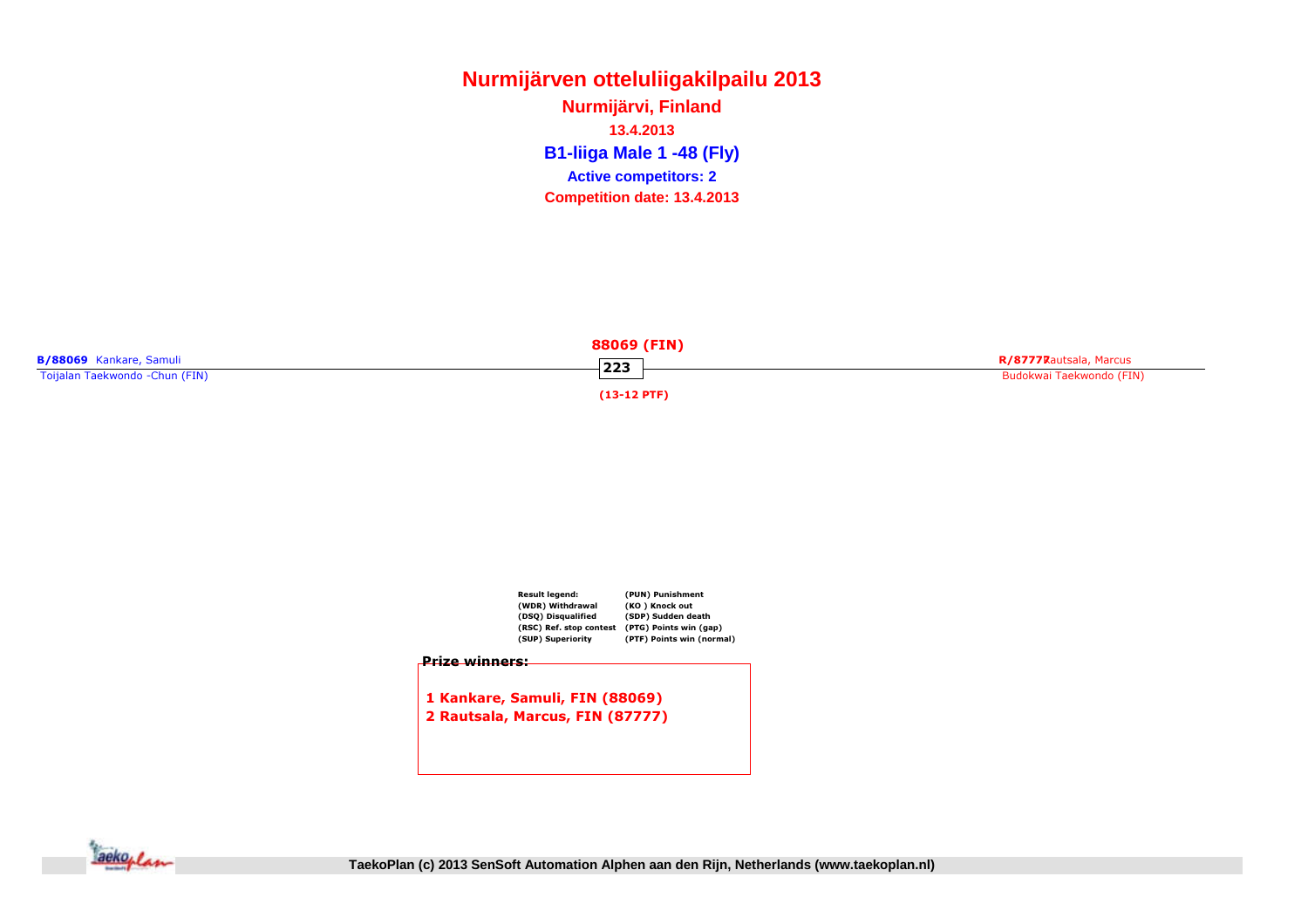**Nurmijärven otteluliigakilpailu 2013B1-liiga Male 1 -55 (Feather) Nurmijärvi, Finland13.4.2013Competition date: 13.4.2013 Active competitors: 3**

|                               | 'FIN)          | <b>Final</b><br>88082 (FIN) | <b>B/87879</b> Aalto, Nico<br>(FIN)<br>(H?meenlinnan Taekwondoseura Ry |
|-------------------------------|----------------|-----------------------------|------------------------------------------------------------------------|
| Koskinen, Roope               | <b>B/83735</b> | 229                         | R/88082<br>$+205^{\circ}$                                              |
| Salon Taekwondoseura Ry (FIN) |                |                             | $(4-16$ PTG)                                                           |
|                               |                | $(7-16$ PTF)                | <b>R/88082</b> Peltonen, Jesse                                         |
|                               |                |                             | Toijalan Taekwondo - Chun (FIN)                                        |





**SF**

Final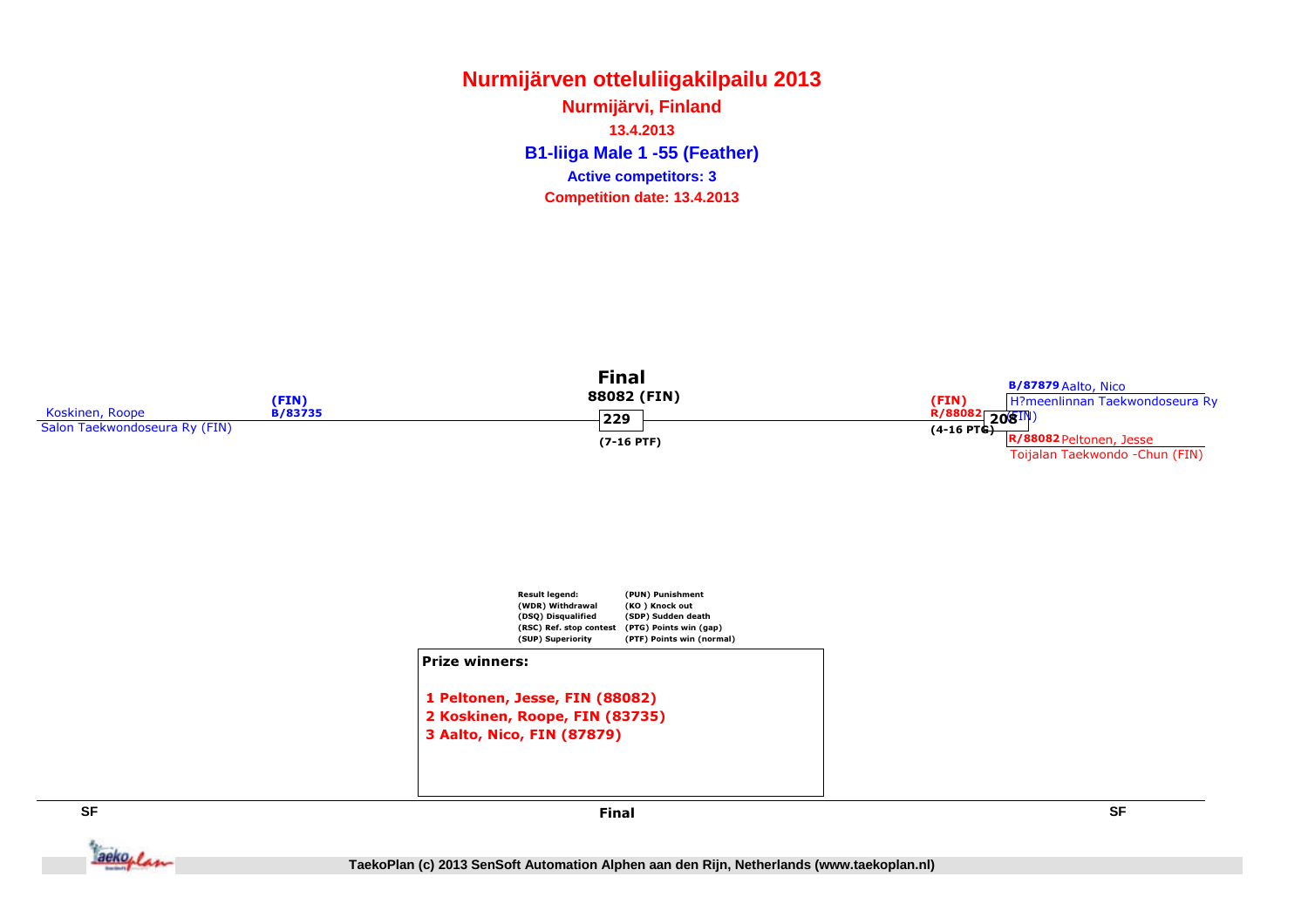**Nurmijärven otteluliigakilpailu 2013B1-liiga Male 1 -59 (Light) Nurmijärvi, Finland13.4.2013Competition date: 13.4.2013 Active competitors: 4**





Final



**SF**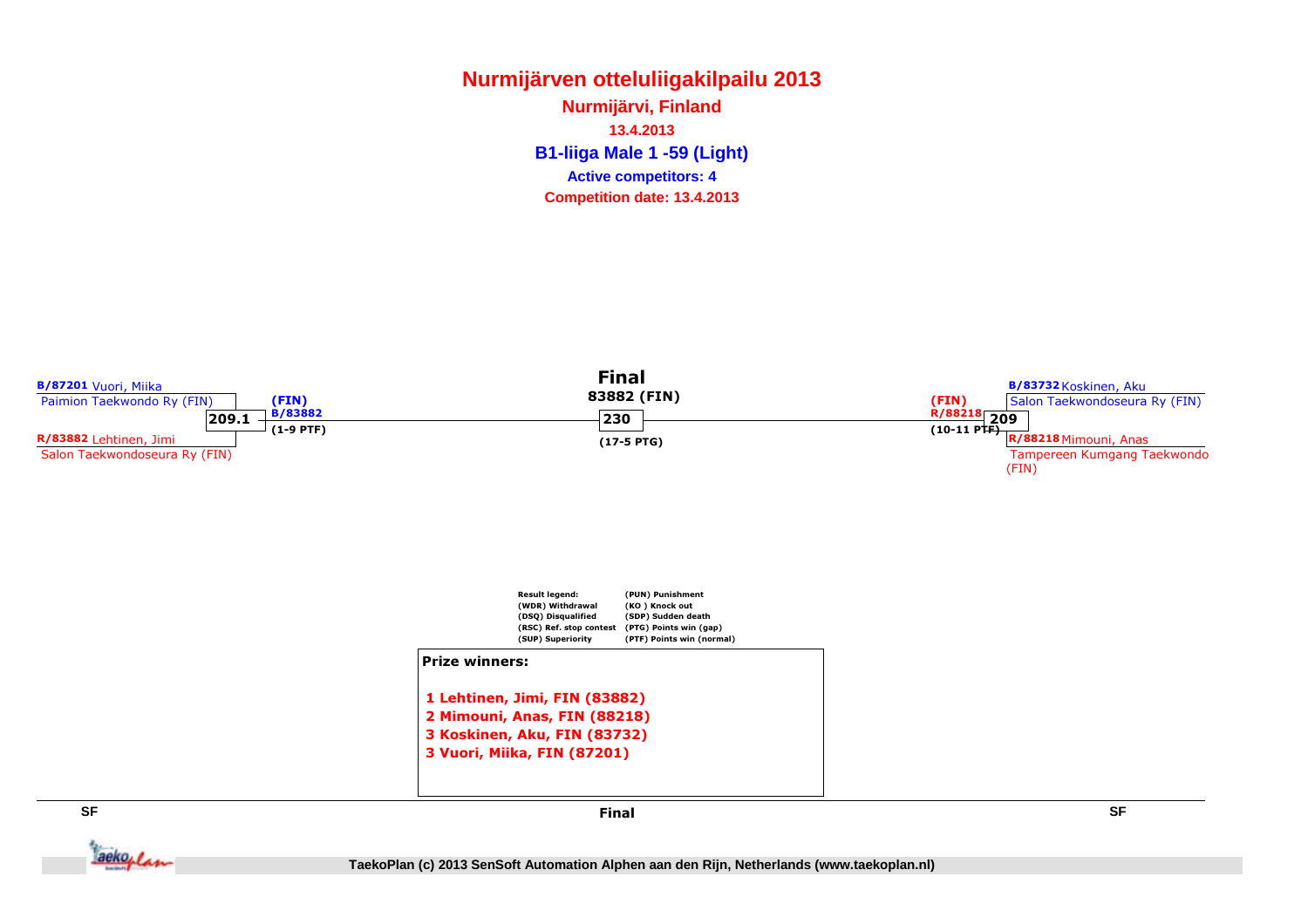**Nurmijärven otteluliigakilpailu 2013B1-liiga Female 1 -49 (Feather) Nurmijärvi, Finland13.4.2013Competition date: 13.4.2013 Active competitors: 2**

|                                | 87816 (FIN)  |                            |
|--------------------------------|--------------|----------------------------|
| <b>B/88077</b> Harek, Amina    | 224          | R/87816 yppynen, Henna     |
| Toijalan Taekwondo -Chun (FIN) |              | Paimion Taekwondo Ry (FIN) |
|                                | $(6-14$ PTF) |                            |

| <b>Result leaend:</b>   | (PUN) Punishment          |
|-------------------------|---------------------------|
| (WDR) Withdrawal        | (KO) Knock out            |
| (DSQ) Disqualified      | (SDP) Sudden death        |
| (RSC) Ref. stop contest | (PTG) Points win (gap)    |
| (SUP) Superiority       | (PTF) Points win (normal) |
|                         |                           |

#### Prize winners:

1 Nyppynen, Henna, FIN (87816)2 Harek, Amina, FIN (88077)

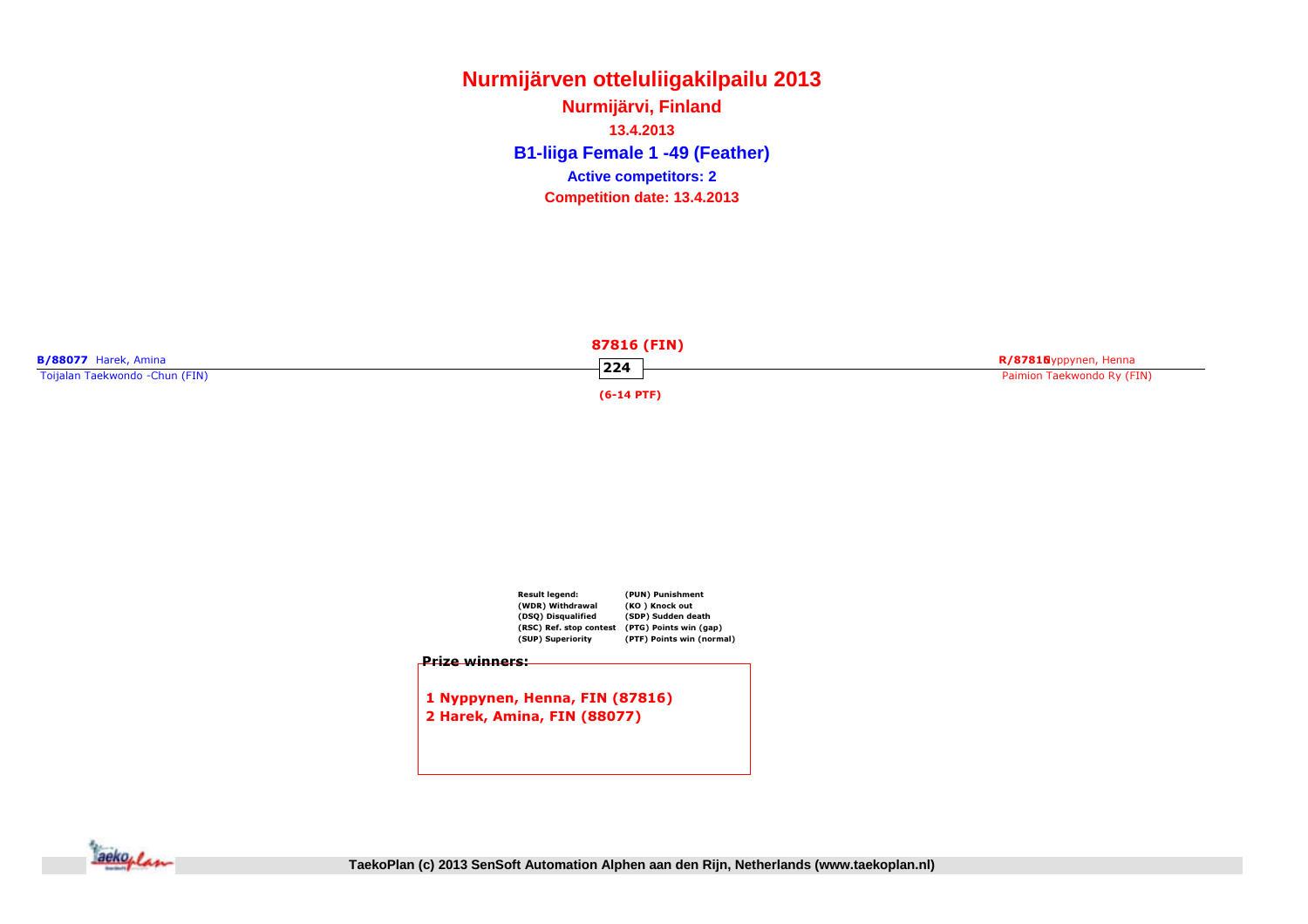**Nurmijärven otteluliigakilpailu 2013B1-liiga Female 1 -59 (Light Middle) Nurmijärvi, Finland13.4.2013Competition date: 13.4.2013 Active competitors: 5**

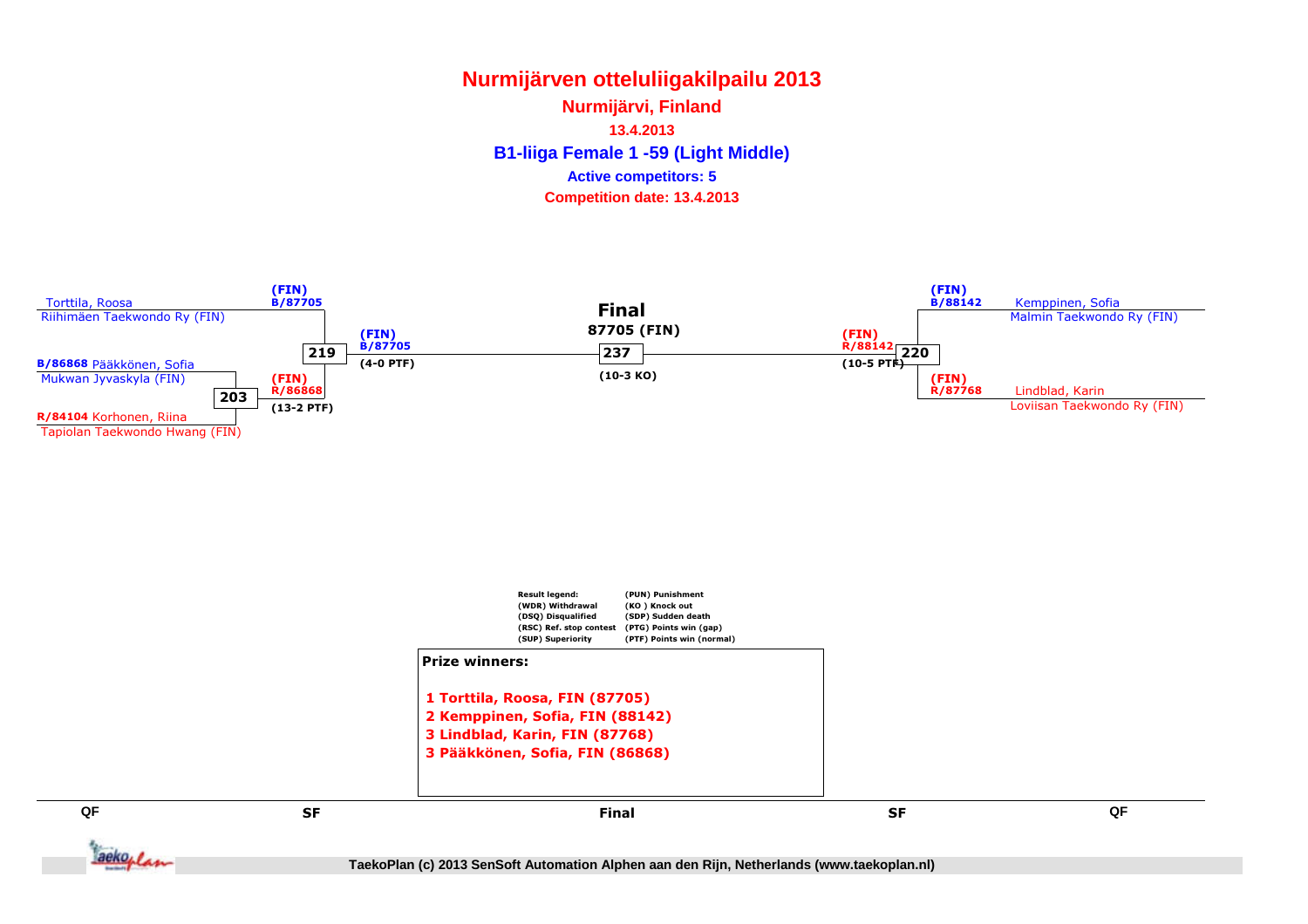**Nurmijärven otteluliigakilpailu 2013Otteluliiga Male 1 -58 (Fly) Nurmijärvi, Finland13.4.2013Competition date: 13.4.2013 Active competitors: 4**





Final



**SF**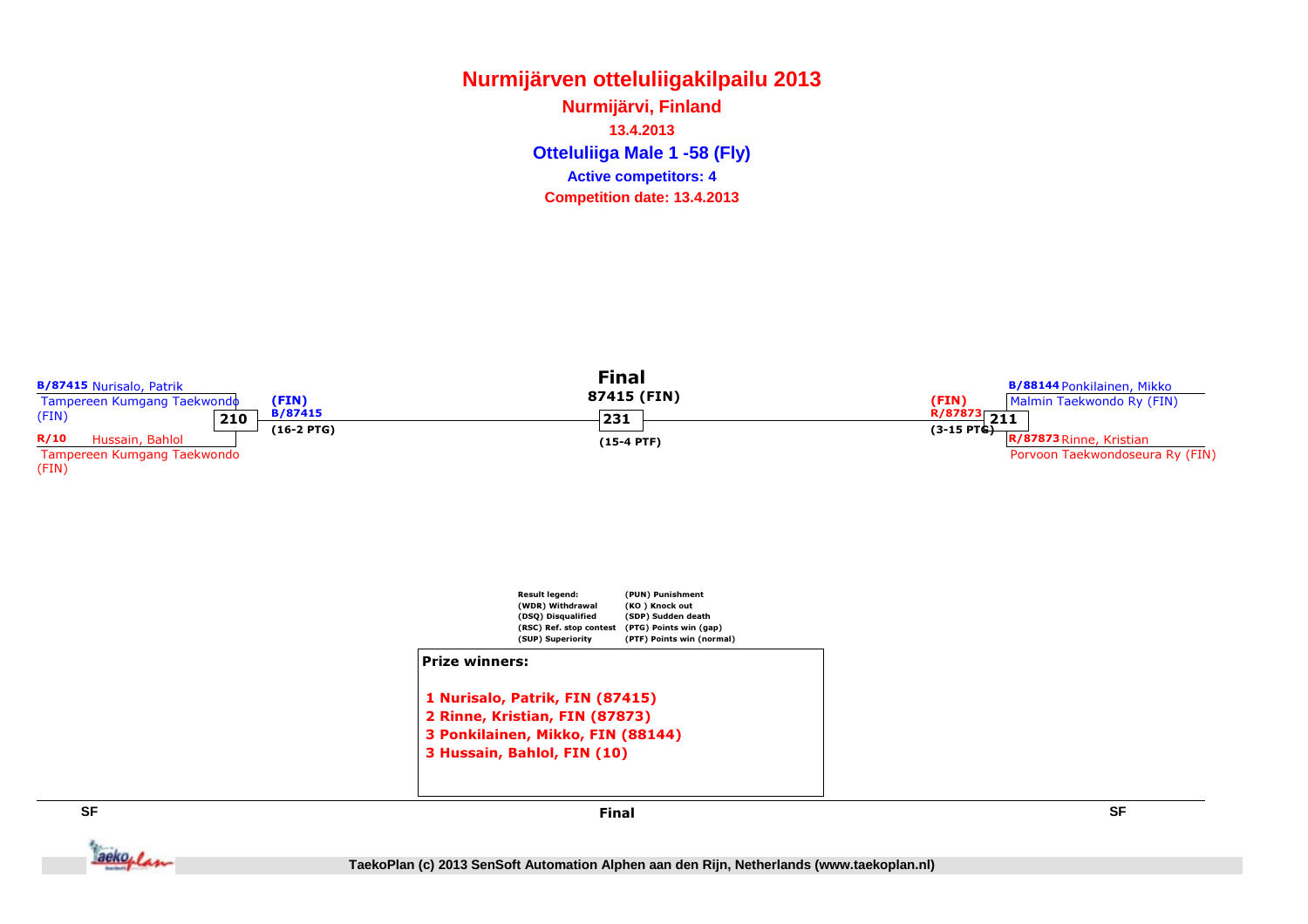**Nurmijärven otteluliigakilpailu 2013Otteluliiga Male 1 -63 (Bantam) Nurmijärvi, Finland13.4.2013Competition date: 13.4.2013 Active competitors: 2**

|                                    | 88320 (FIN)   |                          |
|------------------------------------|---------------|--------------------------|
| B/88285 Rosenlöf, Simon            | $\boxed{225}$ | R/88320aari, Anton       |
| Hwarang Taekwondo Nurmijärvi (FIN) |               | Budokwai Taekwondo (FIN) |
|                                    | $(5-17$ PTG)  |                          |

| Result legend:          | (PUN) Punishment          |
|-------------------------|---------------------------|
| (WDR) Withdrawal        | (KO) Knock out            |
| (DSQ) Disqualified      | (SDP) Sudden death        |
| (RSC) Ref. stop contest | (PTG) Points win (gap)    |
| (SUP) Superiority       | (PTF) Points win (normal) |
|                         |                           |

#### Prize winners:

1 Saari, Anton, FIN (88320)2 Rosenlöf, Simon, FIN (88285)

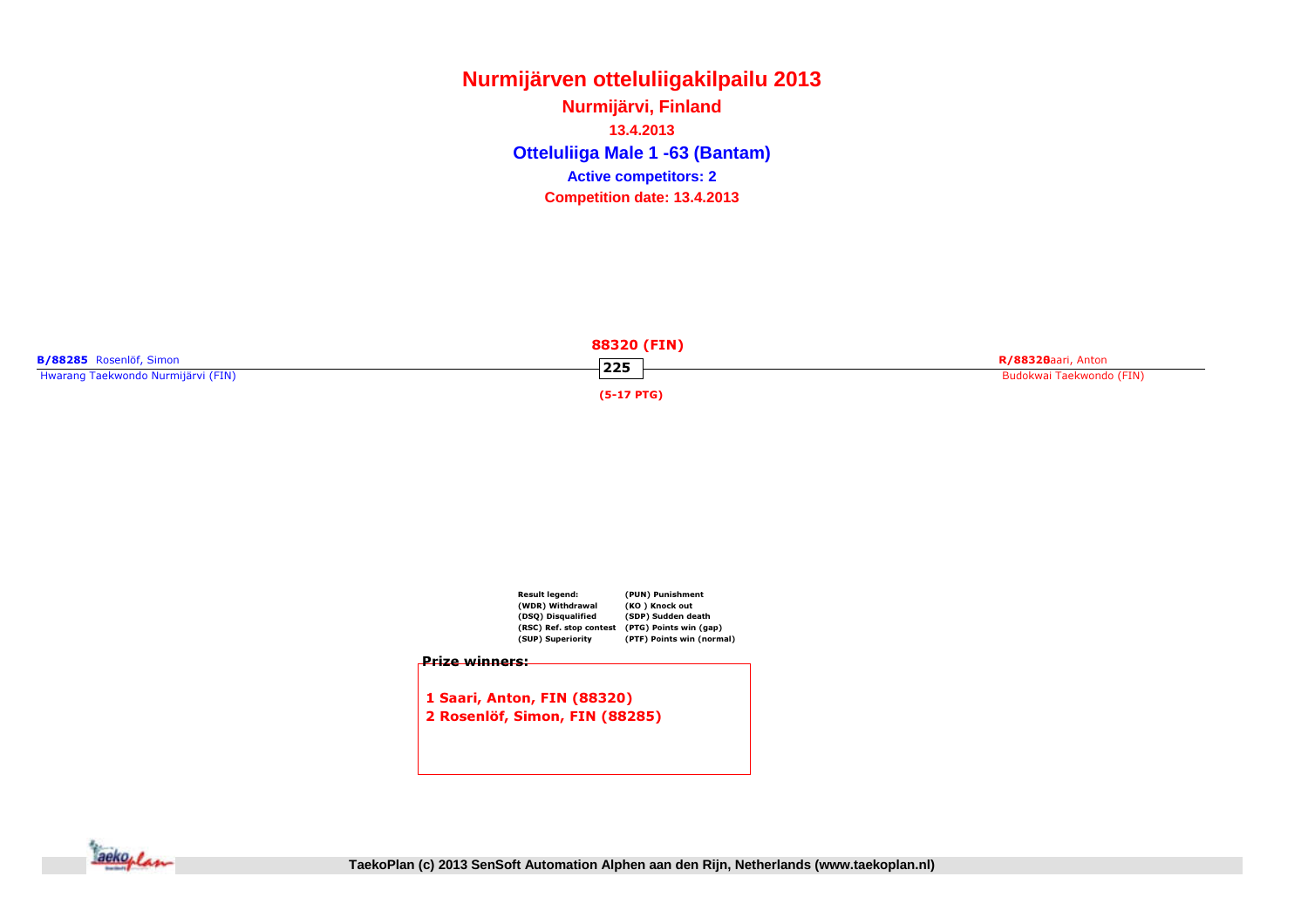**Nurmijärvi, Finland**

**13.4.2013**

**Otteluliiga Male 1 -68 (Feather)**

#### **Active competitors: 10**

**Competition date: 13.4.2013**

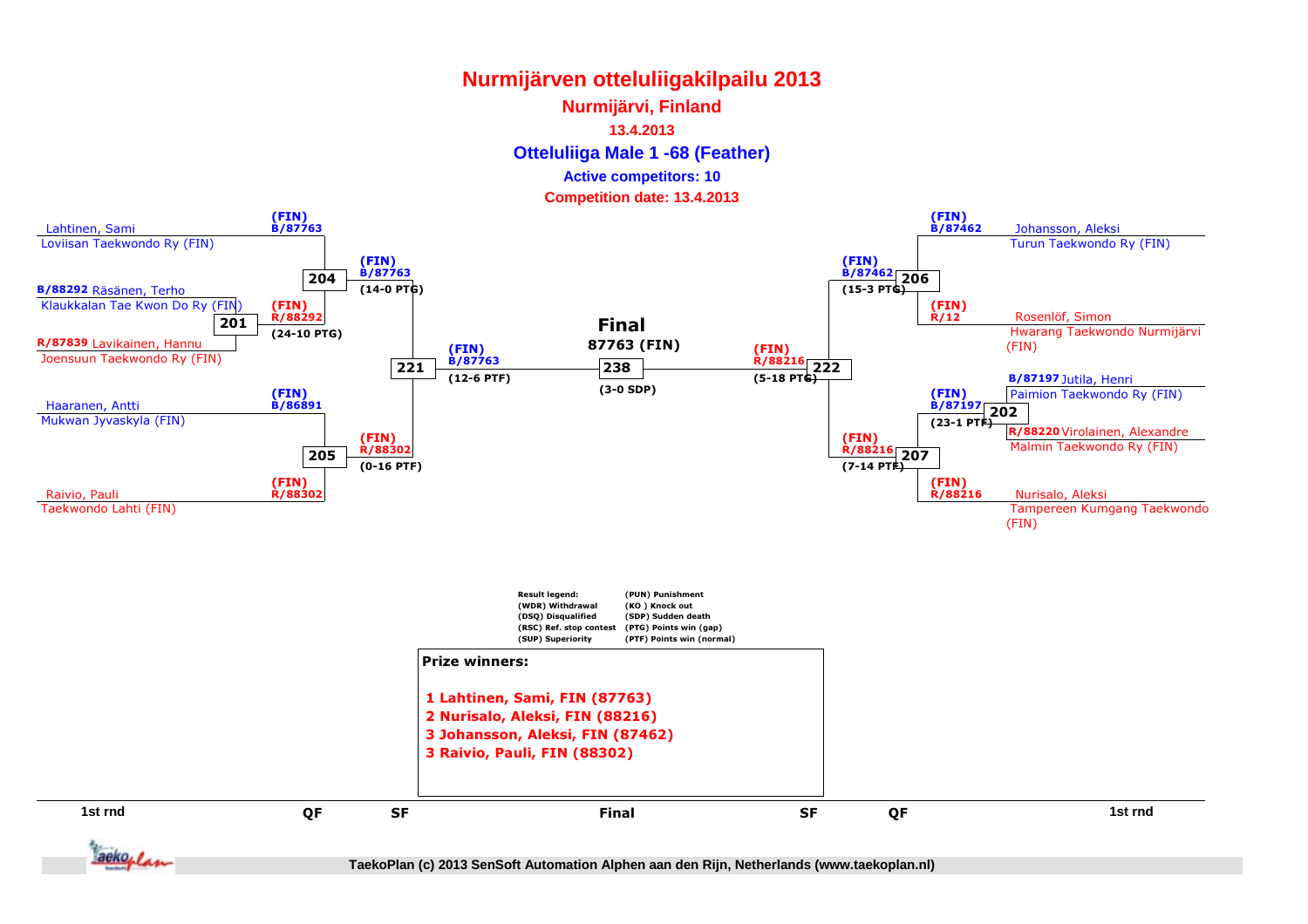**Nurmijärven otteluliigakilpailu 2013Otteluliiga Male 1 -74 (Light) Nurmijärvi, Finland13.4.2013Competition date: 13.4.2013 Active competitors: 2**

|                                | 88272 (FIN)      |                                 |
|--------------------------------|------------------|---------------------------------|
| <b>B/86227</b> Damalie, Elom   | $\overline{226}$ | R/88272bkinen, Jesse            |
| Taekwondourheilijat 2011 (FIN) |                  | Klaukkalan Tae Kwon Do Ry (FIN) |
|                                | $(5-7$ PTF)      |                                 |



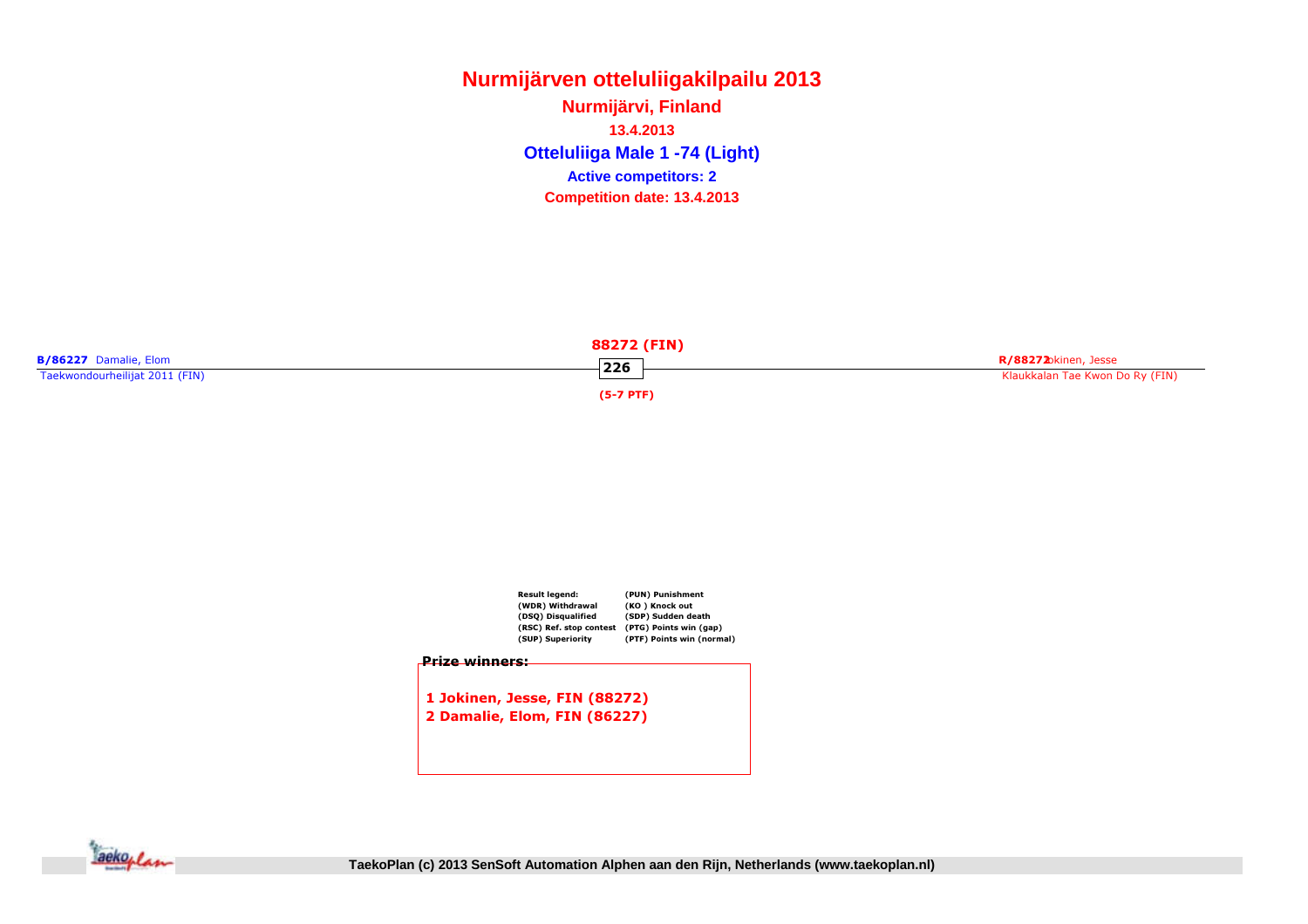**Nurmijärven otteluliigakilpailu 2013Otteluliiga Male 1 +87 (Heavy) Nurmijärvi, Finland13.4.2013Competition date: 13.4.2013 Active competitors: 2**

|                            | 86191 (FIN)      |                                |
|----------------------------|------------------|--------------------------------|
| <b>B/87832</b> Laine, Nico | $\overline{227}$ | R/8619 Heino, Teemu            |
| Budokwai Taekwondo (FIN)   | $(0-8$ PTF)      | Taekwondourheilijat 2011 (FIN) |

|                       | <b>Result leaend:</b>       | (PUN) Punishment          |
|-----------------------|-----------------------------|---------------------------|
|                       | (WDR) Withdrawal            | (KO) Knock out            |
|                       | (DSQ) Disqualified          | (SDP) Sudden death        |
|                       | (RSC) Ref. stop contest     | (PTG) Points win (gap)    |
|                       | (SUP) Superiority           | (PTF) Points win (normal) |
| <b>Prize winners:</b> |                             |                           |
|                       | 1 Heino, Teemu, FIN (86191) |                           |
|                       | 2 Laine, Nico, FIN (87832)  |                           |



**TaekoPlan (c) 2013 SenSoft Automation Alphen aan den Rijn, Netherlands (www.taekoplan.nl)**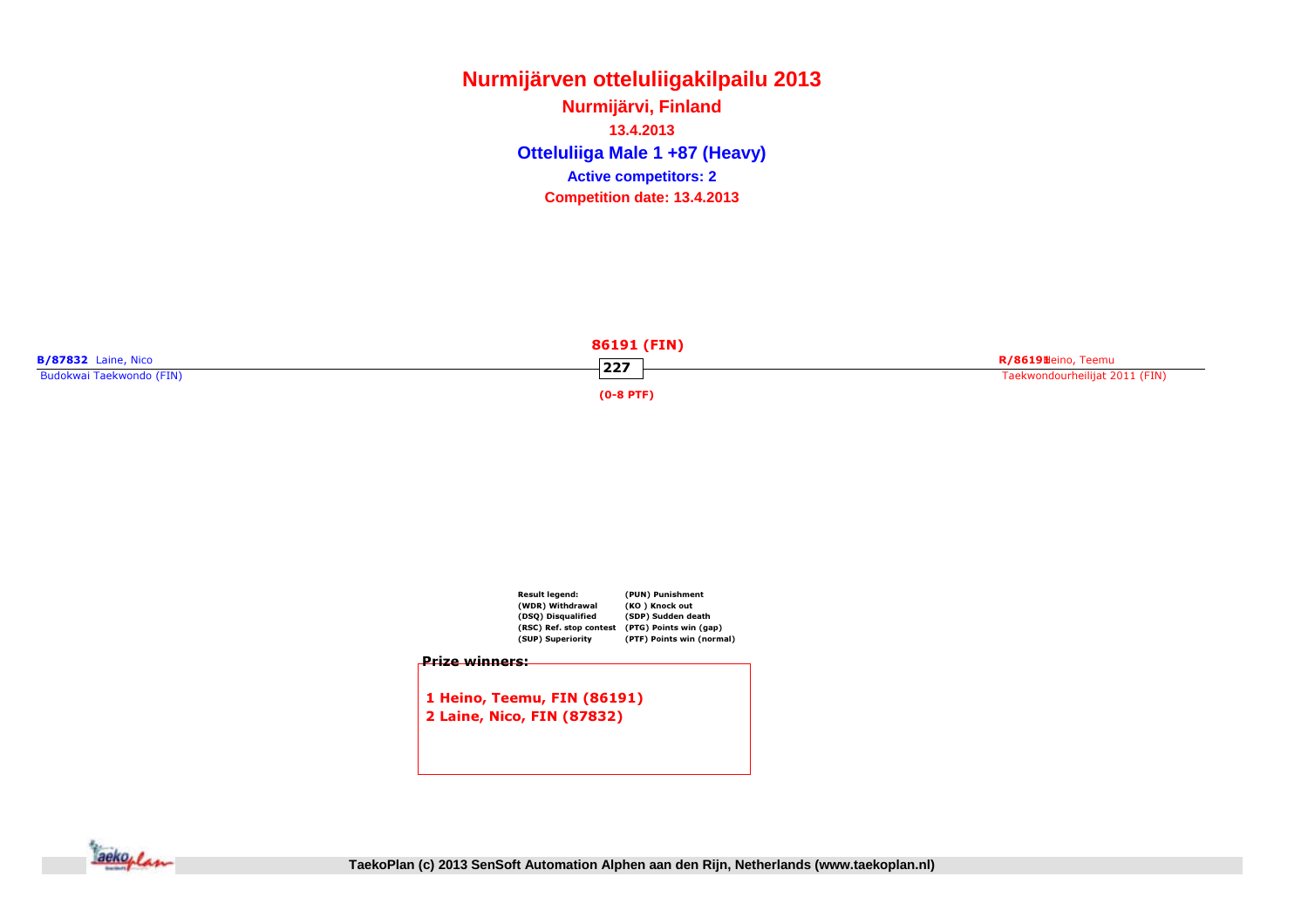**Nurmijärven otteluliigakilpailu 2013Otteluliiga Female 1 -49 (Fly) Nurmijärvi, Finland13.4.2013Competition date: 13.4.2013 Active competitors: 3**





Final



**SFSF**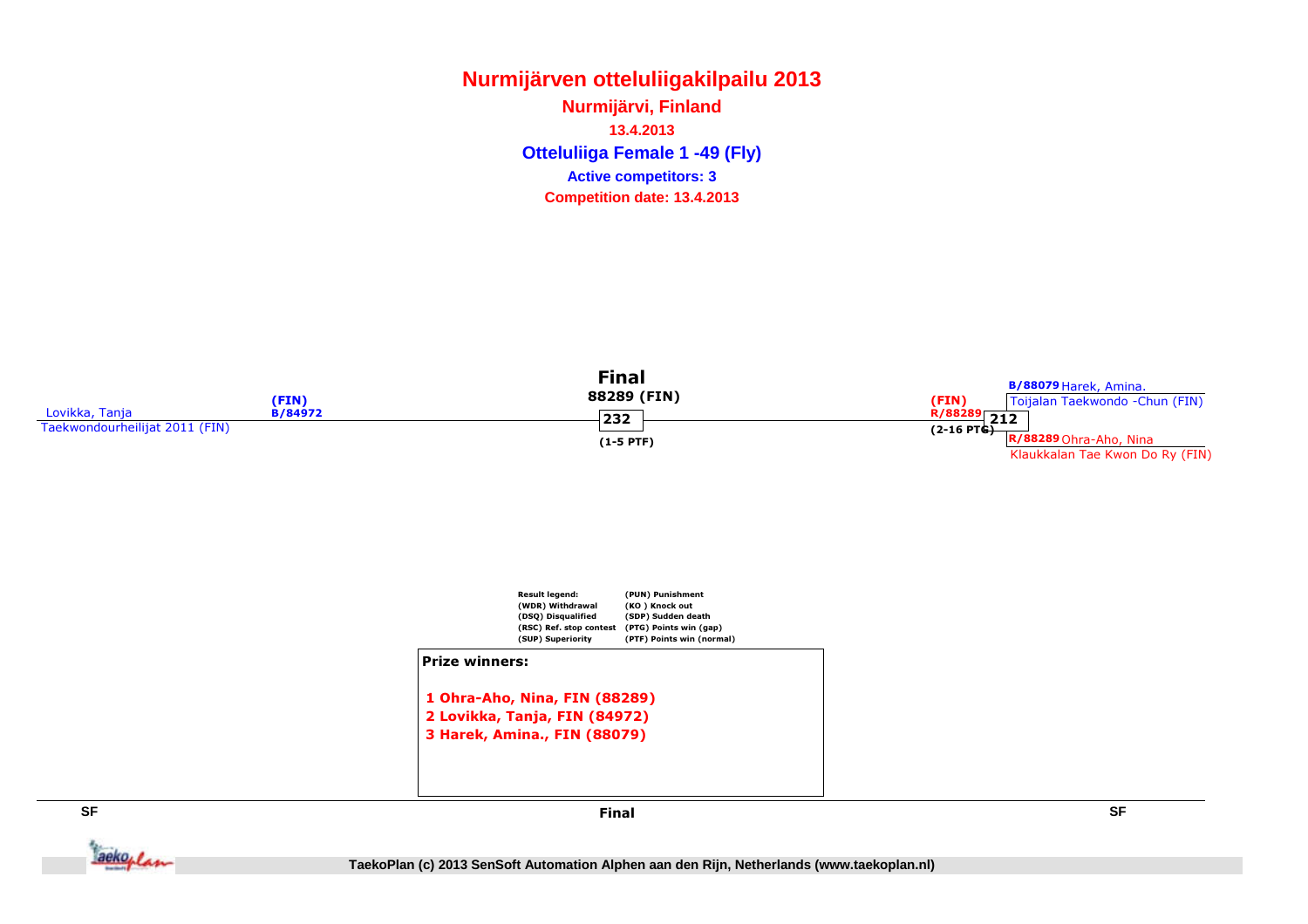**Nurmijärven otteluliigakilpailu 2013Otteluliiga Female 1 -73 (Middle) Nurmijärvi, Finland13.4.2013Competition date: 13.4.2013 Active competitors: 4**





Final



**SF**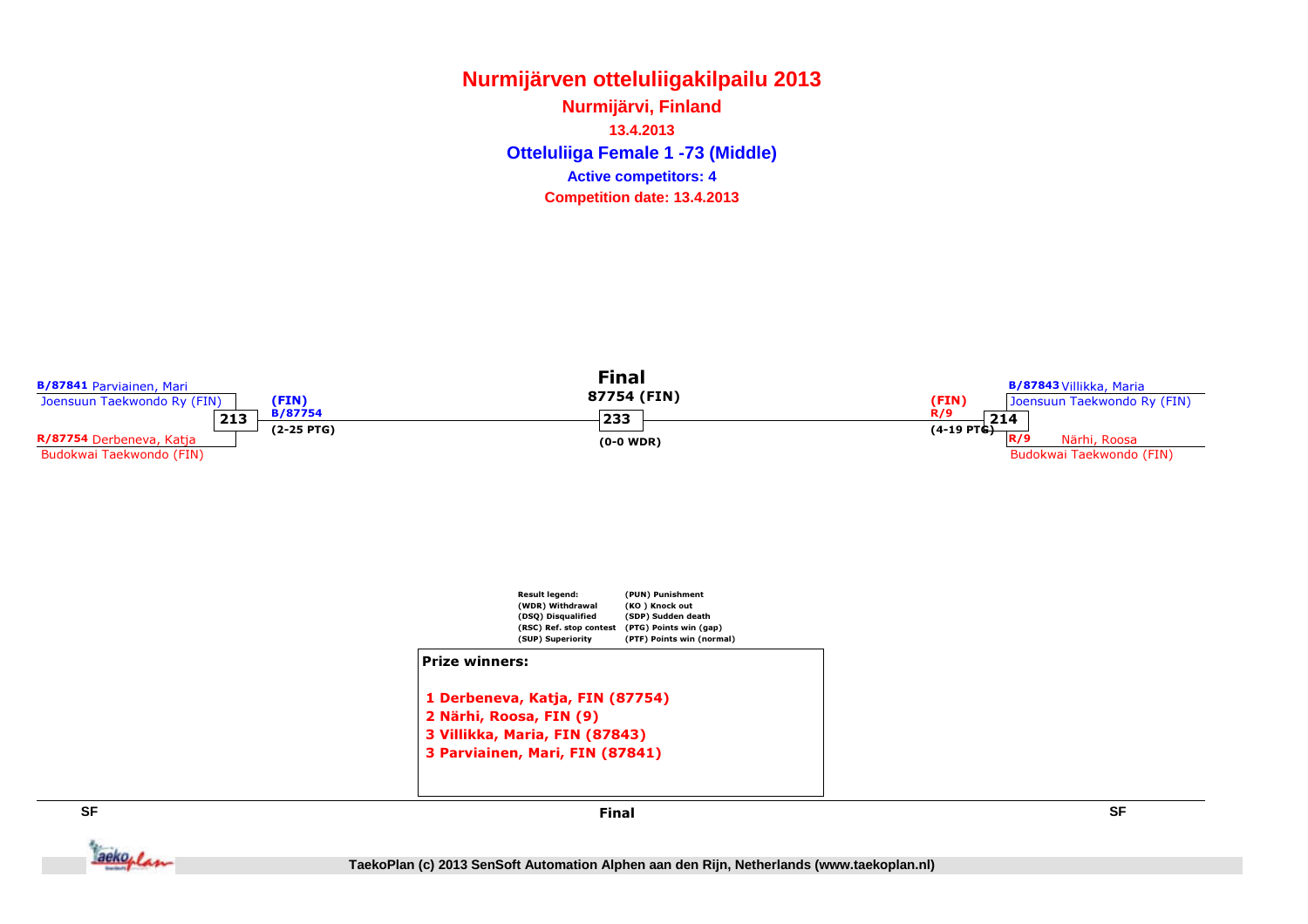**Nurmijärven otteluliigakilpailu 2013Seniorit Male 30 -80 Active competitors: 4Nurmijärvi, Finland13.4.2013Competition date: 13.4.2013**





Final



**SF**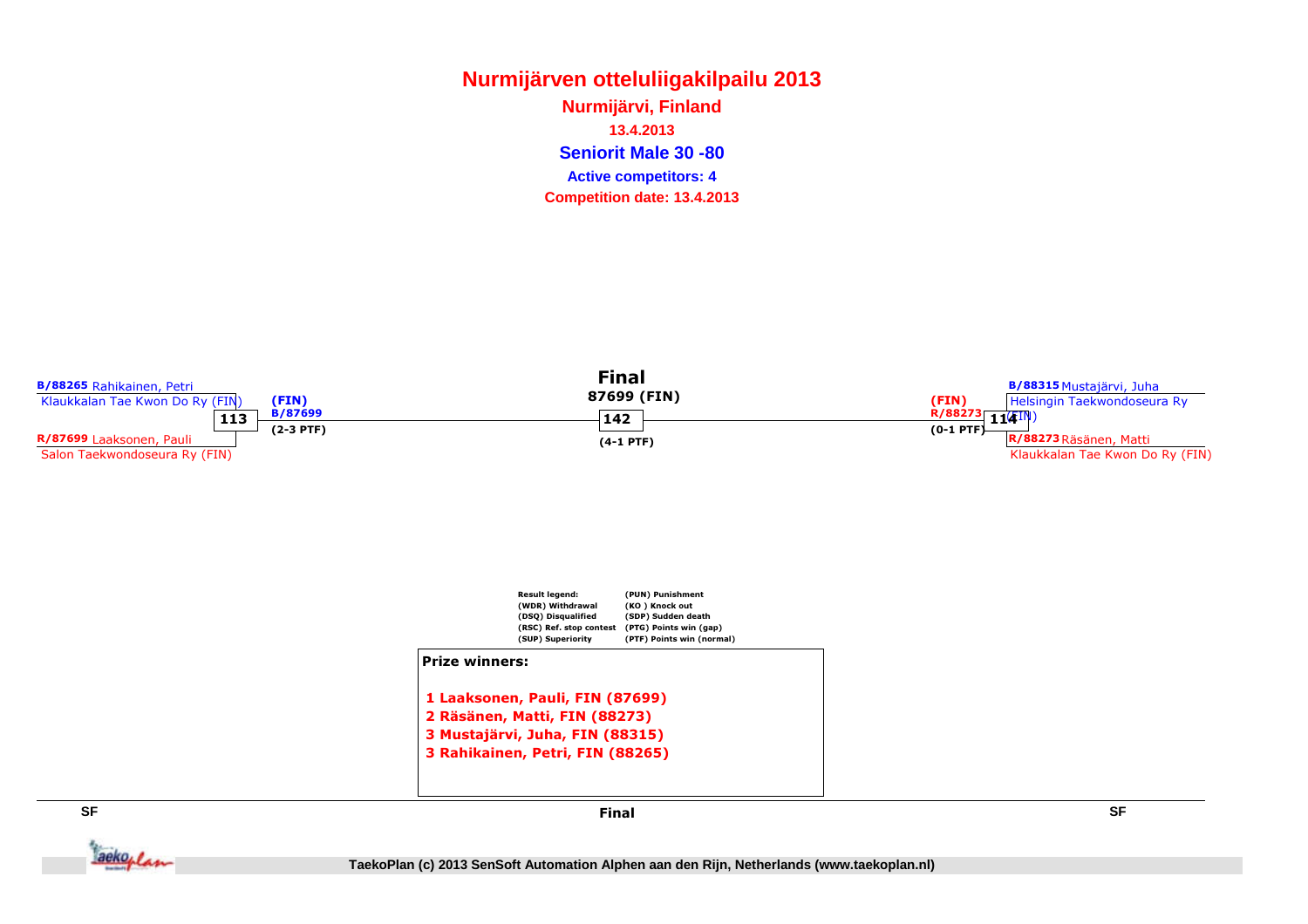**Nurmijärven otteluliigakilpailu 2013Seniorit Male 30 +80 Active competitors: 4Nurmijärvi, Finland13.4.2013Competition date: 13.4.2013**





Final



**SF**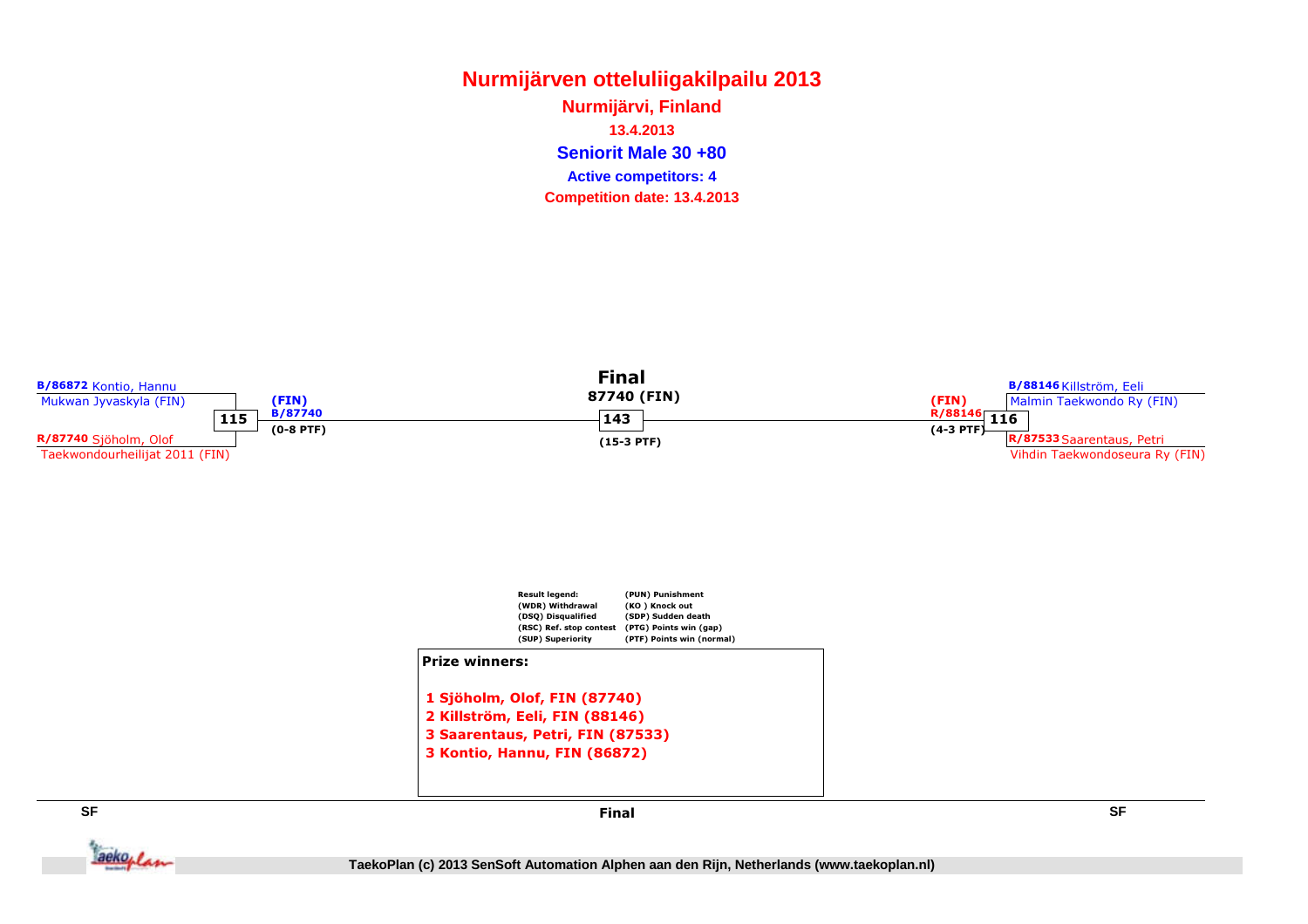#### **Nurmijärven otteluliigakilpailu 2013Seniorit Male 40 +80 Active competitors: 6Nurmijärvi, Finland13.4.2013Competition date: 13.4.2013**



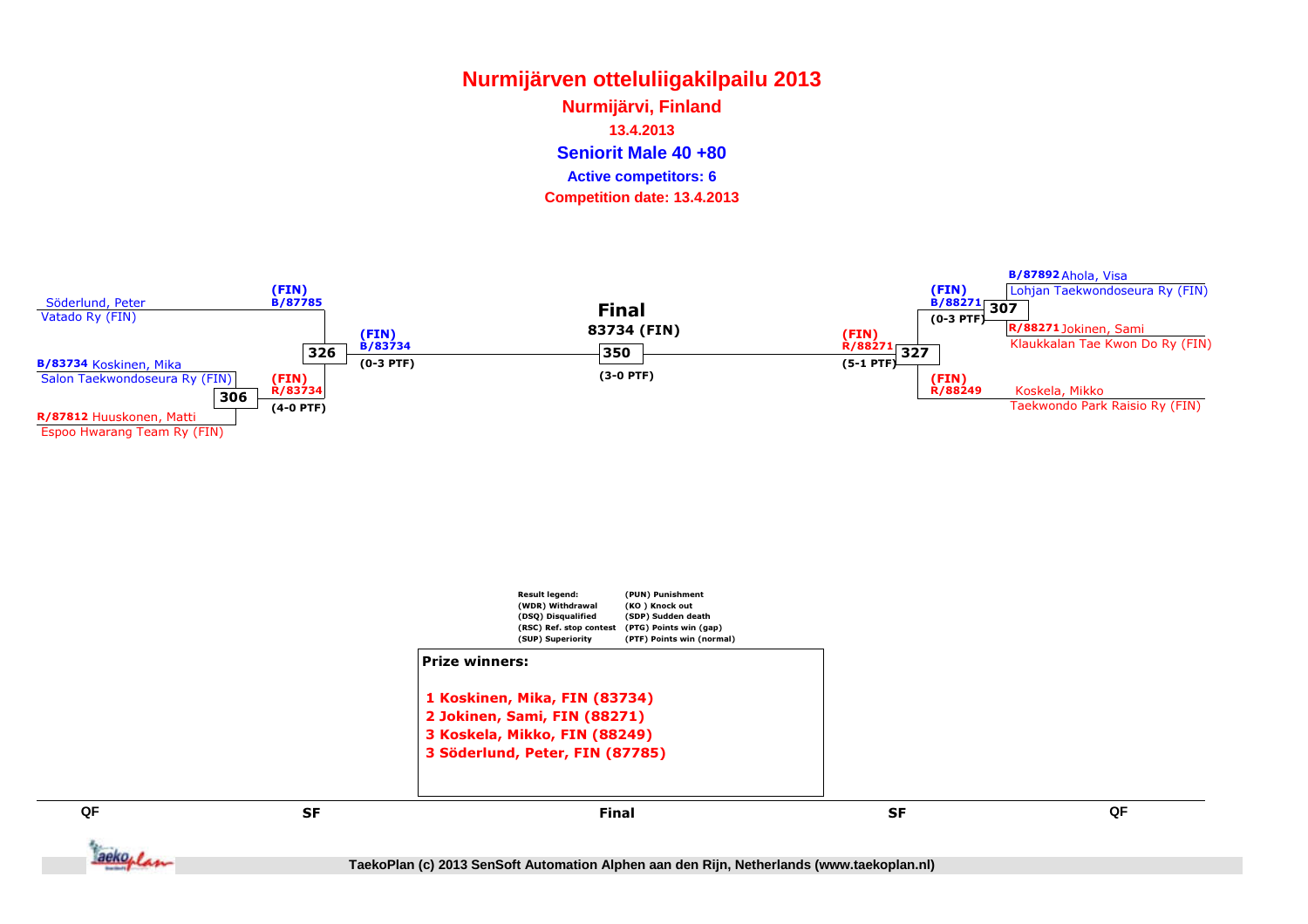**Nurmijärven otteluliigakilpailu 2013Harrastajat Male 1 -68 Nurmijärvi, Finland13.4.2013Competition date: 13.4.2013 Active competitors: 3**





Final



**SFSF**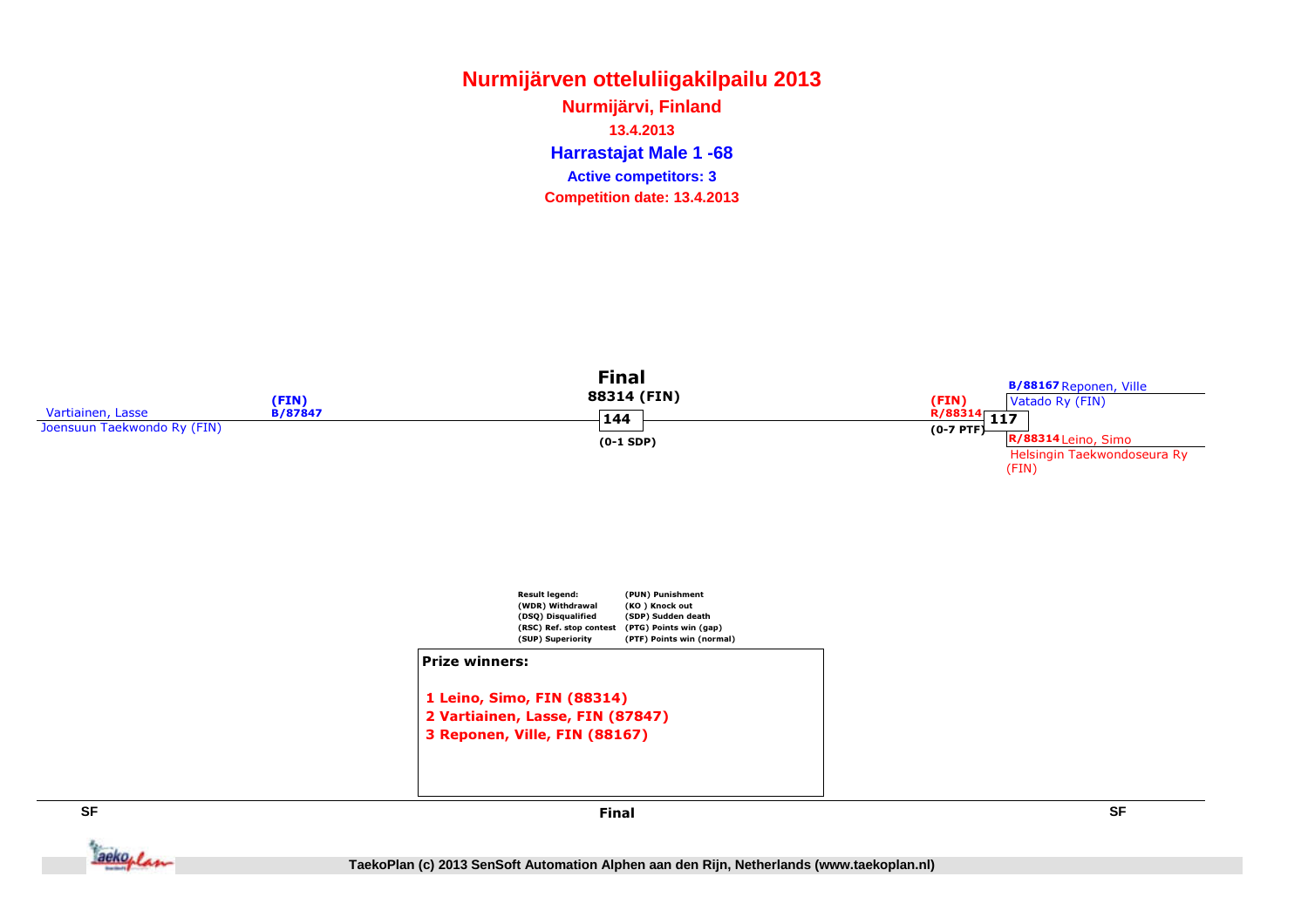**Nurmijärven otteluliigakilpailu 2013Harrastajat Male 1 -74 Nurmijärvi, Finland13.4.2013Competition date: 13.4.2013 Active competitors: 5**

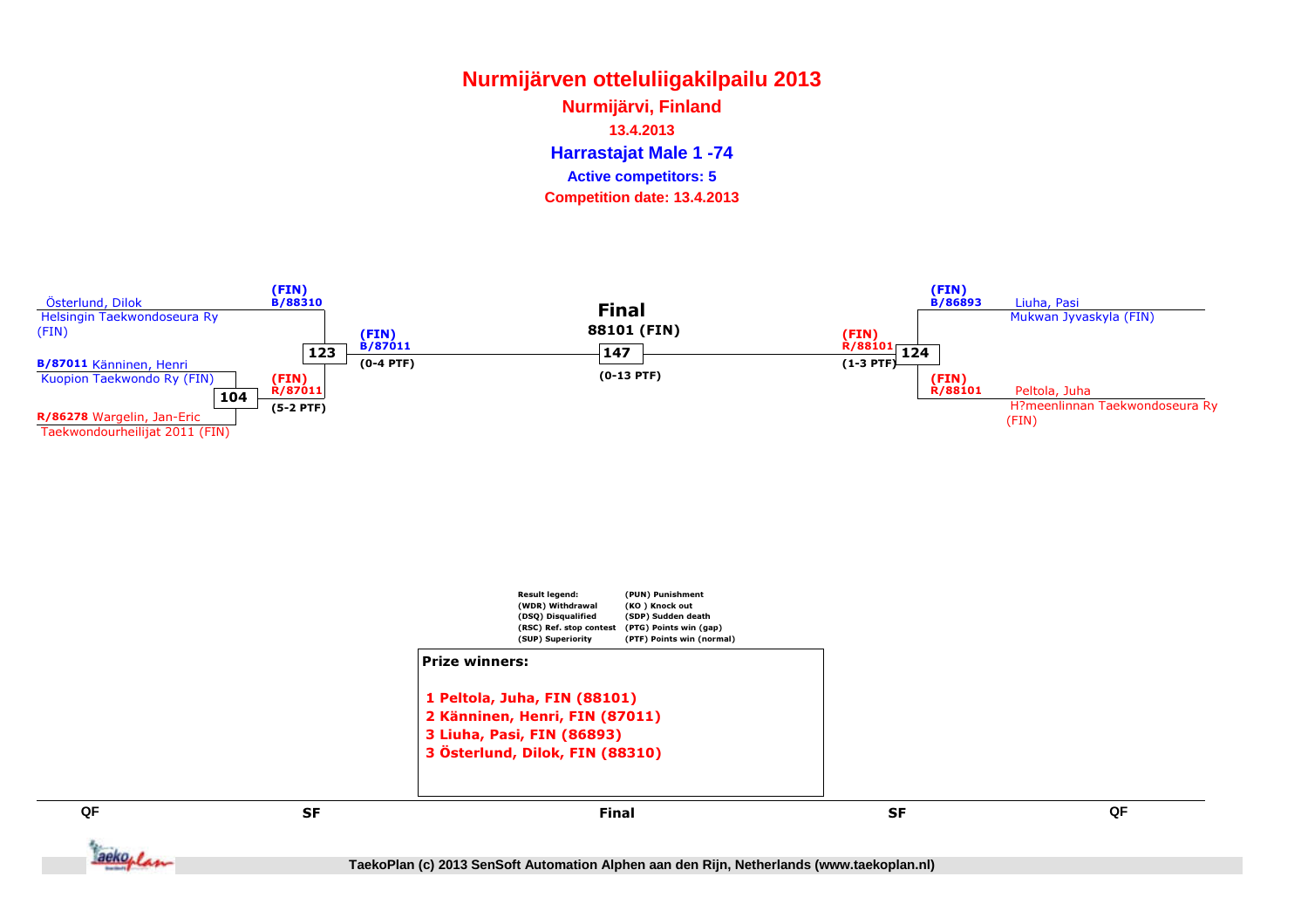**Nurmijärven otteluliigakilpailu 2013Harrastajat Male 1 -80 Nurmijärvi, Finland13.4.2013Competition date: 13.4.2013 Active competitors: 2**

|                                                       | 87830 (FIN) |                                                          |
|-------------------------------------------------------|-------------|----------------------------------------------------------|
| B/87830 Rasanen, Samuli<br>Kuopion Taekwondo Ry (FIN) | 139         | R/8740Backman, Michael<br>Tapiolan Taekwondo Hwang (FIN) |
|                                                       | $(3-8$ RSC) |                                                          |

| Result legend:          | (PUN) Punishment          |
|-------------------------|---------------------------|
| (WDR) Withdrawal        | (KO) Knock out            |
| (DSQ) Disqualified      | (SDP) Sudden death        |
| (RSC) Ref. stop contest | (PTG) Points win (gap)    |
| (SUP) Superiority       | (PTF) Points win (normal) |
|                         |                           |

#### Prize winners:

1 Rasanen, Samuli, FIN (87830)2 Backman, Michael, FIN (87405)

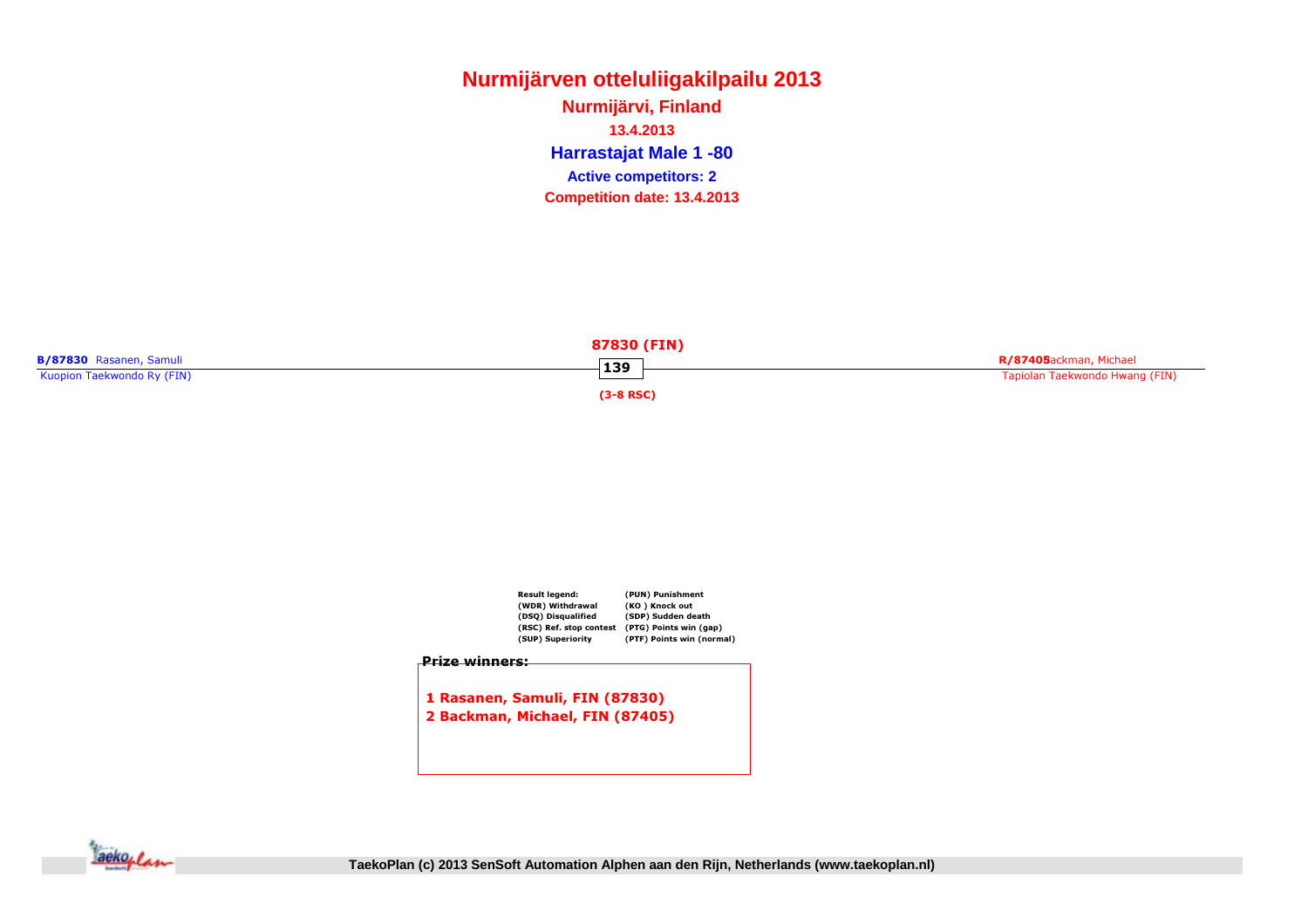**Nurmijärven otteluliigakilpailu 2013Harrastajat Female 1 -57 Nurmijärvi, Finland13.4.2013Competition date: 13.4.2013 Active competitors: 6**





#### **TaekoPlan (c) 2013 SenSoft Automation Alphen aan den Rijn, Netherlands (www.taekoplan.nl)**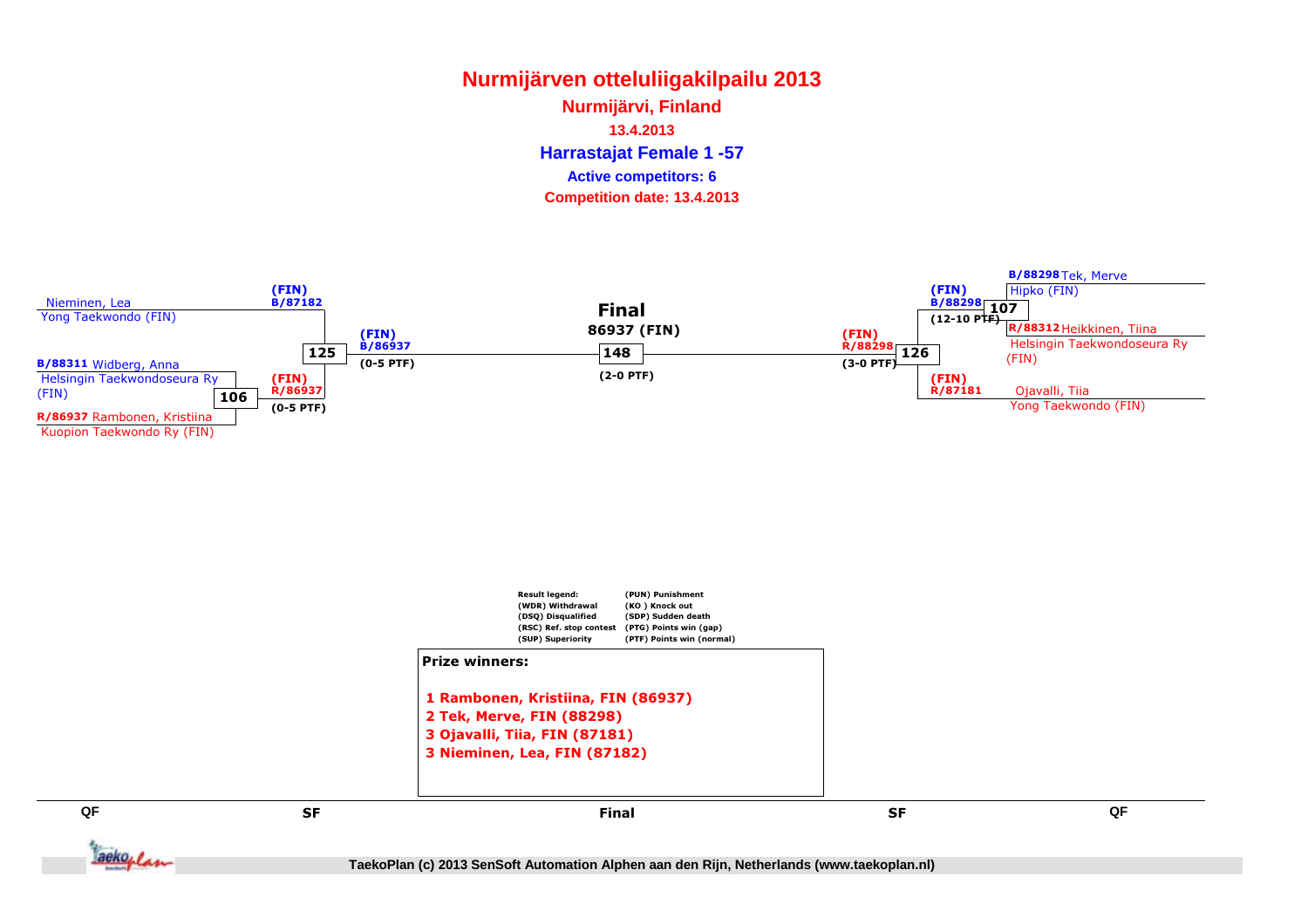**Nurmijärven otteluliigakilpailu 2013Harrastajat Female 1 -67 Nurmijärvi, Finland13.4.2013Competition date: 13.4.2013 Active competitors: 3**





Final



**SF**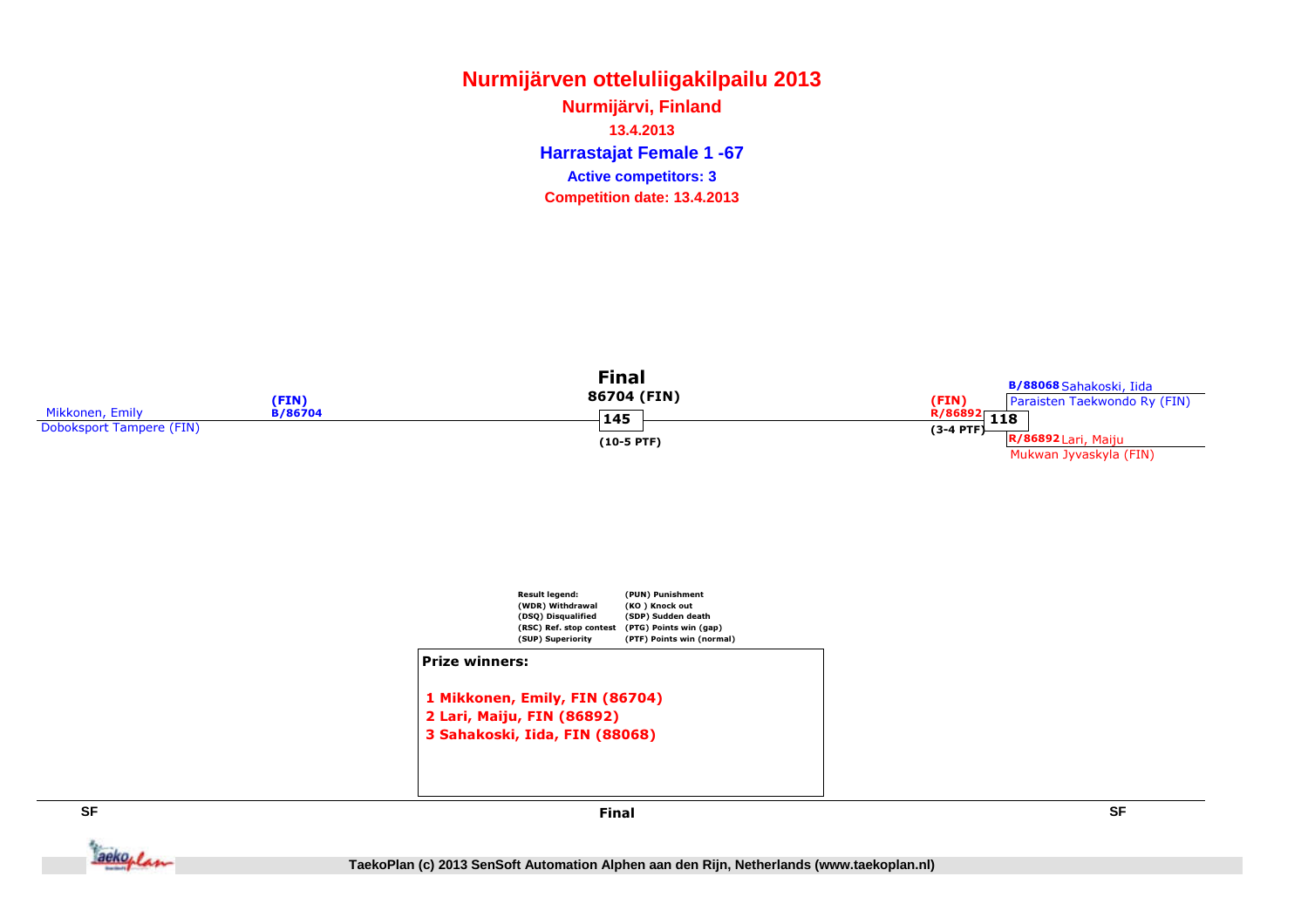**Nurmijärven otteluliigakilpailu 2013Harrastajat Female 1 -73 Nurmijärvi, Finland13.4.2013Competition date: 13.4.2013 Active competitors: 3**







**SF**

Final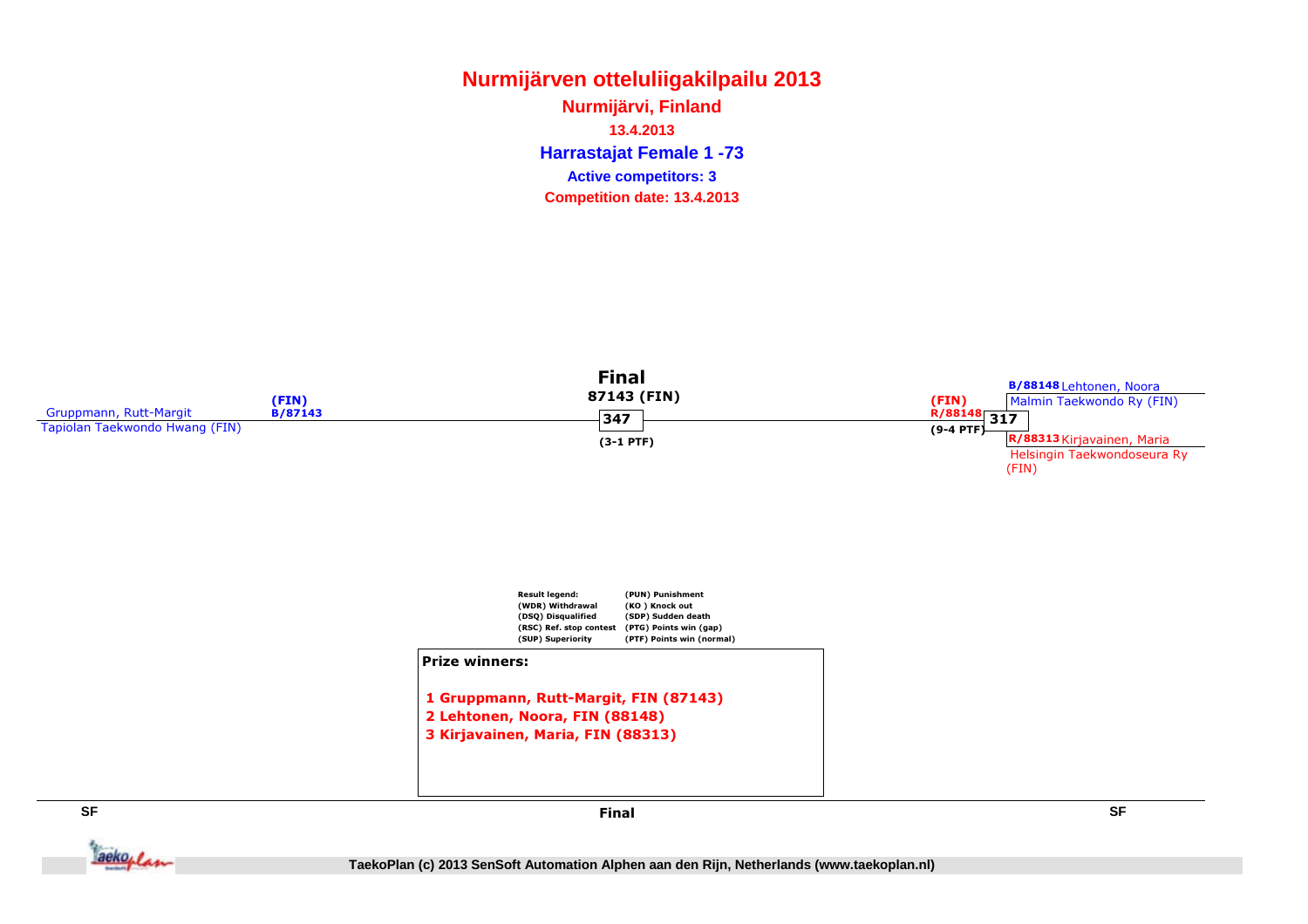**Nurmijärven otteluliigakilpailu 2013B-juniorit Male 1 -78 Active competitors: 3Nurmijärvi, Finland13.4.2013Competition date: 13.4.2013**







Final

**SF**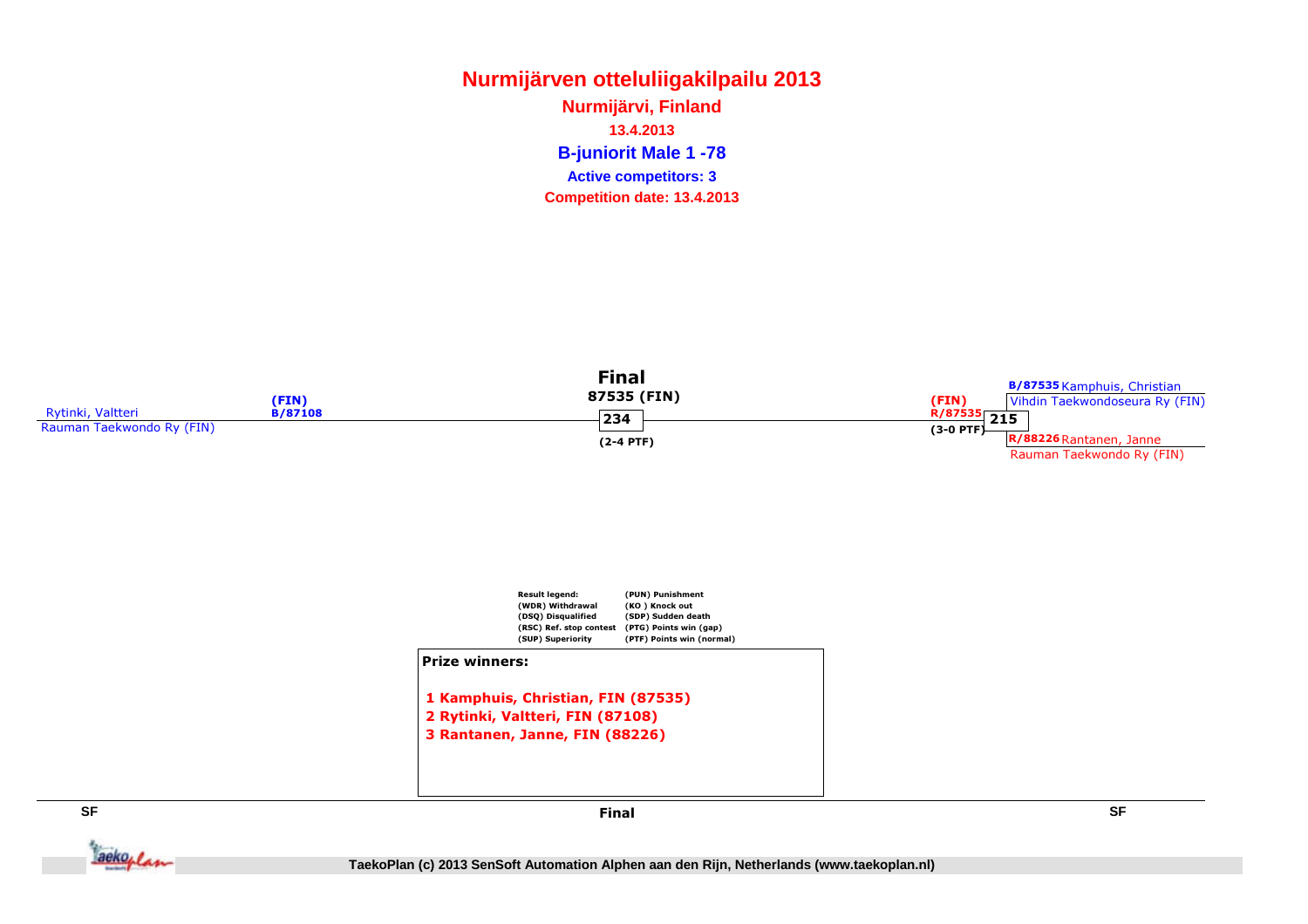**Nurmijärven otteluliigakilpailu 2013B-juniorit Female 1 -49 Nurmijärvi, Finland13.4.2013Competition date: 13.4.2013 Active competitors: 2**

|                                   | 88308 (FIN) |                            |
|-----------------------------------|-------------|----------------------------|
| <b>B/88308</b> Rejman, Rosa       | 228         | R/8727fokinen, Nea         |
| Helsingin Taekwondoseura Ry (FIN) |             | Paimion Taekwondo Ry (FIN) |
|                                   | (5-3 PTF)   |                            |

| Result legend:          | (PUN) Punishment          |
|-------------------------|---------------------------|
| (WDR) Withdrawal        | (KO) Knock out            |
| (DSO) Disqualified      | (SDP) Sudden death        |
| (RSC) Ref. stop contest | (PTG) Points win (gap)    |
| (SUP) Superiority       | (PTF) Points win (normal) |
|                         |                           |

#### Prize winners:

1 Rejman, Rosa, FIN (88308)2 Jokinen, Nea, FIN (87276)

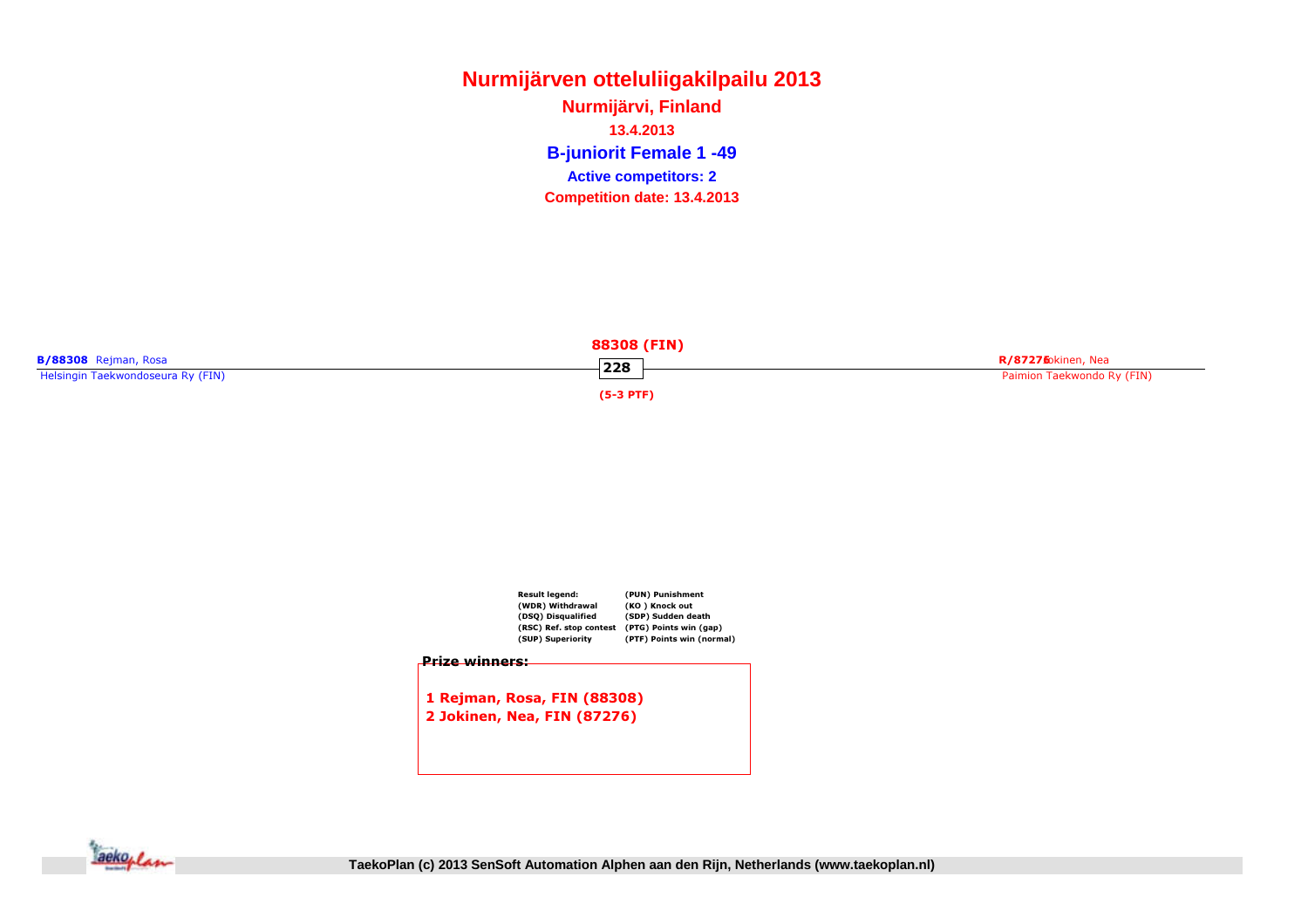**Nurmijärven otteluliigakilpailu 2013B-juniorit Female 1 -59 Nurmijärvi, Finland13.4.2013Competition date: 13.4.2013 Active competitors: 3**







**SF**

Final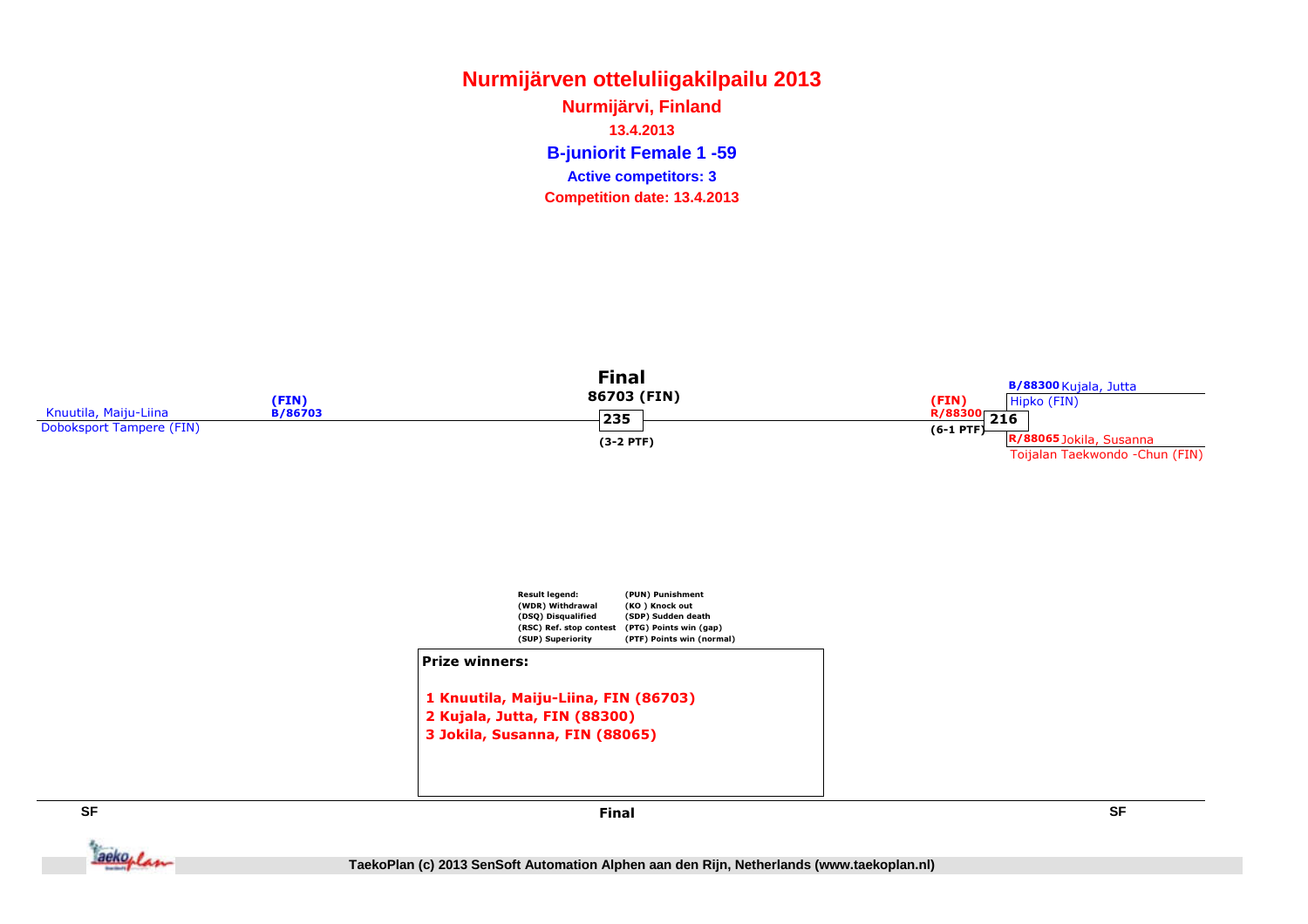**Nurmijärven otteluliigakilpailu 2013B-juniorit Female 1 -68 Nurmijärvi, Finland13.4.2013Competition date: 13.4.2013 Active competitors: 4**





Final



**SF**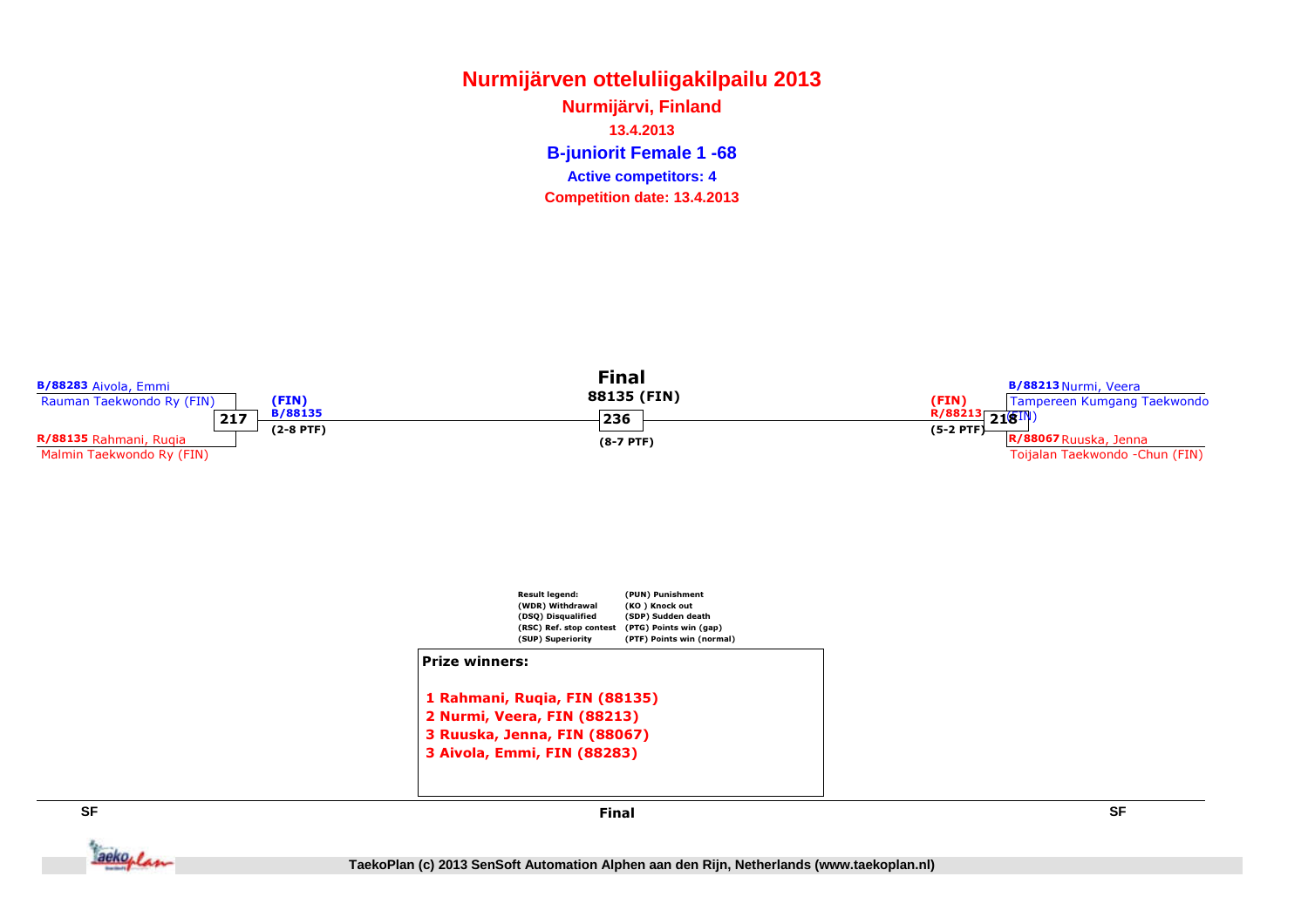**D-juniorit Male 1 -26 (Fin) Nurmijärvi13.4.2013Competition date: 13.4.2013**

|                                                          | R:Nestor Mäkinen | R:Jopi Helle |
|----------------------------------------------------------|------------------|--------------|
| <b>B:Nestor Mäkinen</b><br>Porin Taekwondoseura Ry (FIN) |                  | 01-04 PTF    |
| <b>B:Jopi Helle</b><br>Hipko (FIN)                       |                  |              |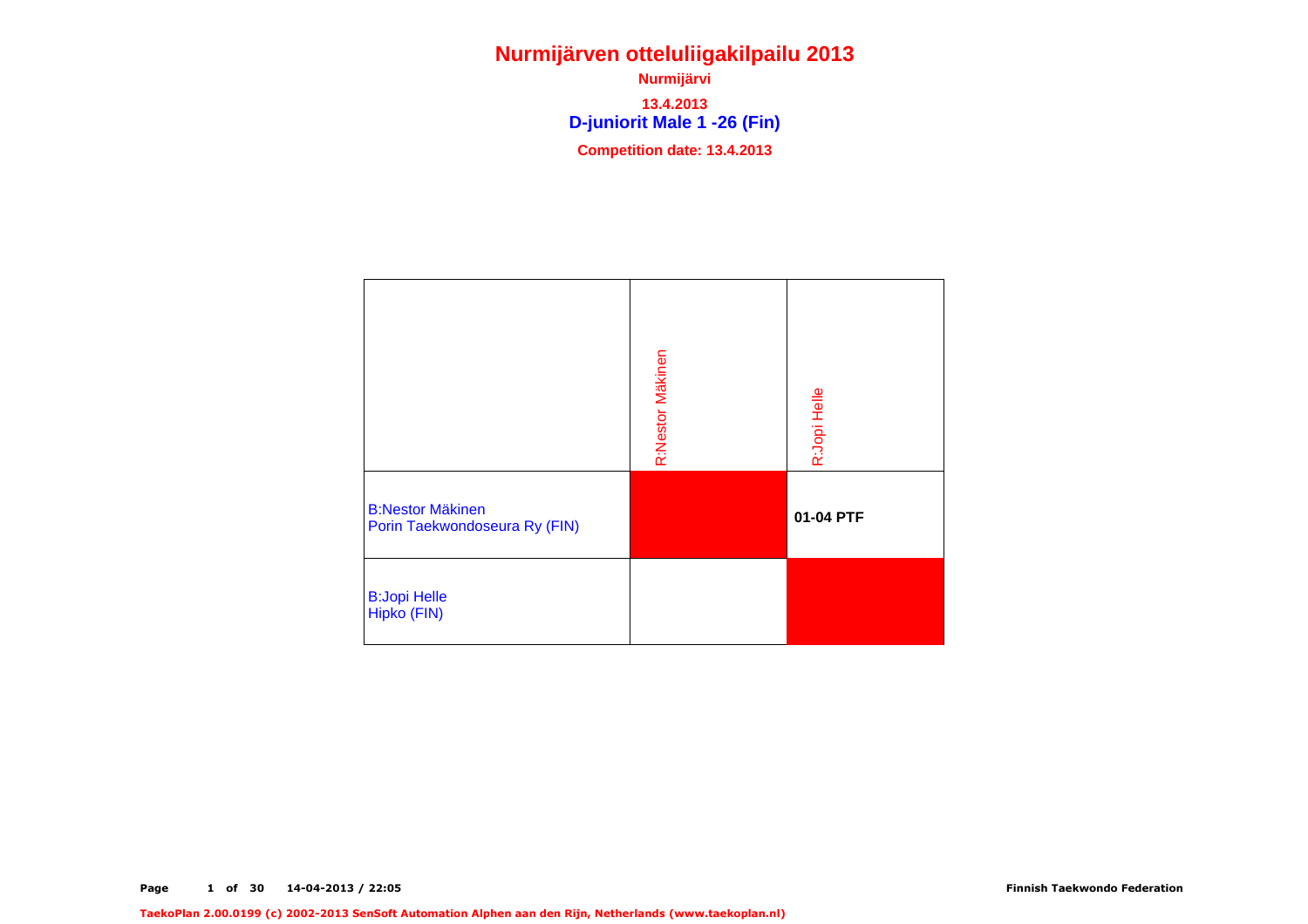**D-juniorit Male 1 -34 (Feather) Nurmijärvi13.4.2013Competition date: 13.4.2013**

R:Robin Katekeetta R:Robin Katekeetta R:Väino Väänänen R:Väino Väänänen R:Jani Vantsi R:Jani Vantsi R:Jopi Helle R:Jopi Helle B:Väino Väänänen**07-02 PTF07-01 WDR** Paimion Taekwondo Ry (FIN)B:Jani Vantsi**07-03 PTF** Tampereen Kumgang Taekwondo (FIN)B:Robin Katekeetta**01-10 PTF07-13 PTF** Taekwondo Lahti (FIN)B:Jopi Helle**03-12 PTF**Hipko (FIN)

TaekoPlan 2.00.0199 (c) 2002-2013 SenSoft Automation Alphen aan den Rijn, Netherlands (www.taekoplan.nl)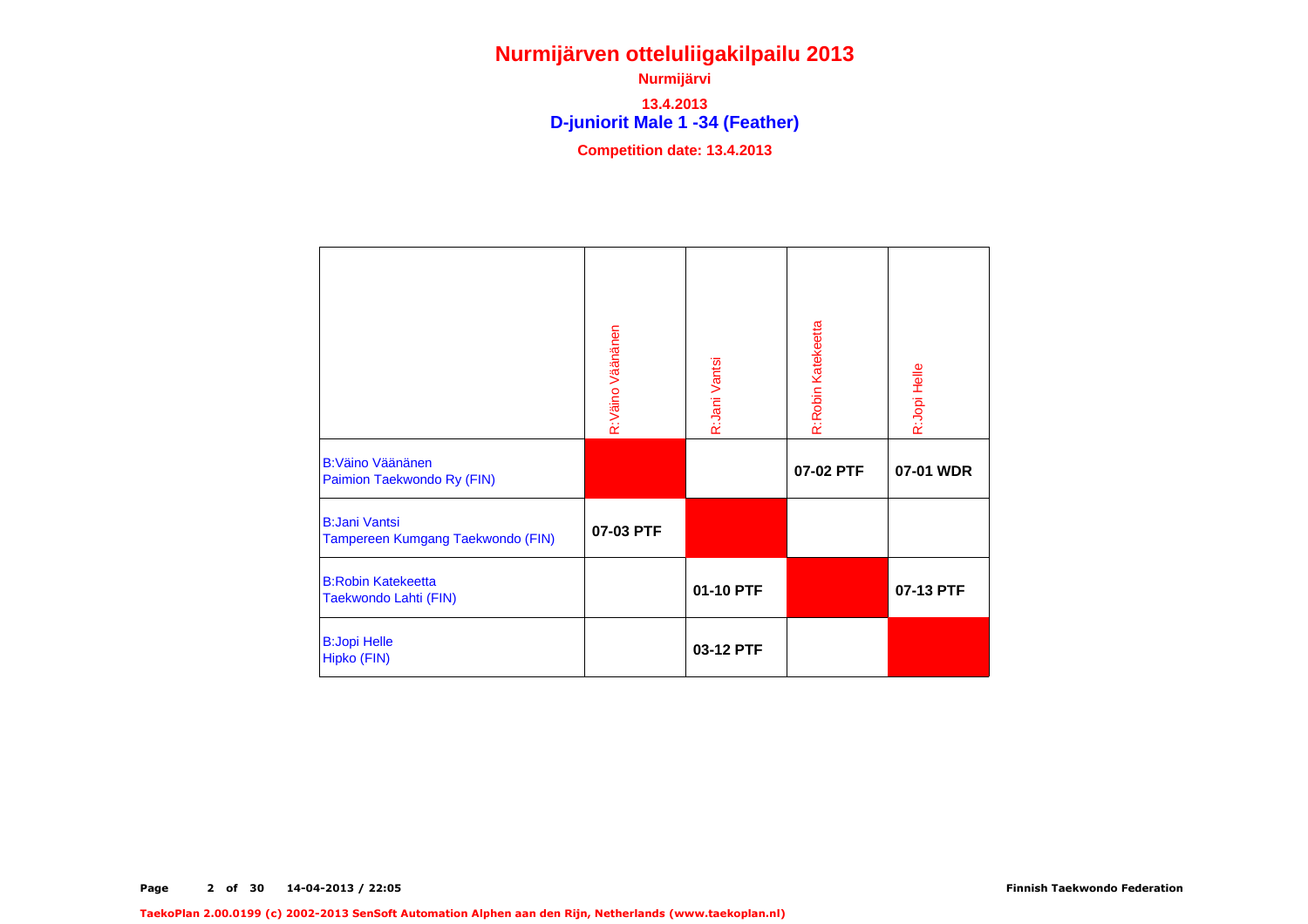**D-juniorit Male 1 -37 (Light) Nurmijärvi13.4.2013Competition date: 13.4.2013**

|                                                            | R:Megii Moullaev | R:Kasper Wargelin | R:Alex Petterson | R:Kasper Pilvinen |
|------------------------------------------------------------|------------------|-------------------|------------------|-------------------|
| <b>B:Megii Moullaev</b><br>Taekwondourheilijat 2011 (FIN)  |                  |                   | 01-06 PTF        |                   |
| <b>B:Kasper Wargelin</b><br>Taekwondourheilijat 2011 (FIN) | 11-09 PTF        |                   |                  |                   |
| <b>B:Alex Petterson</b><br>Loviisan Taekwondo Ry (FIN)     |                  | 06-08 PTF         |                  | 08-03 PTF         |
| <b>B:Kasper Pilvinen</b><br>Sisu Gym (FIN)                 | 00-00 WDR        | 05-06 PTF         |                  |                   |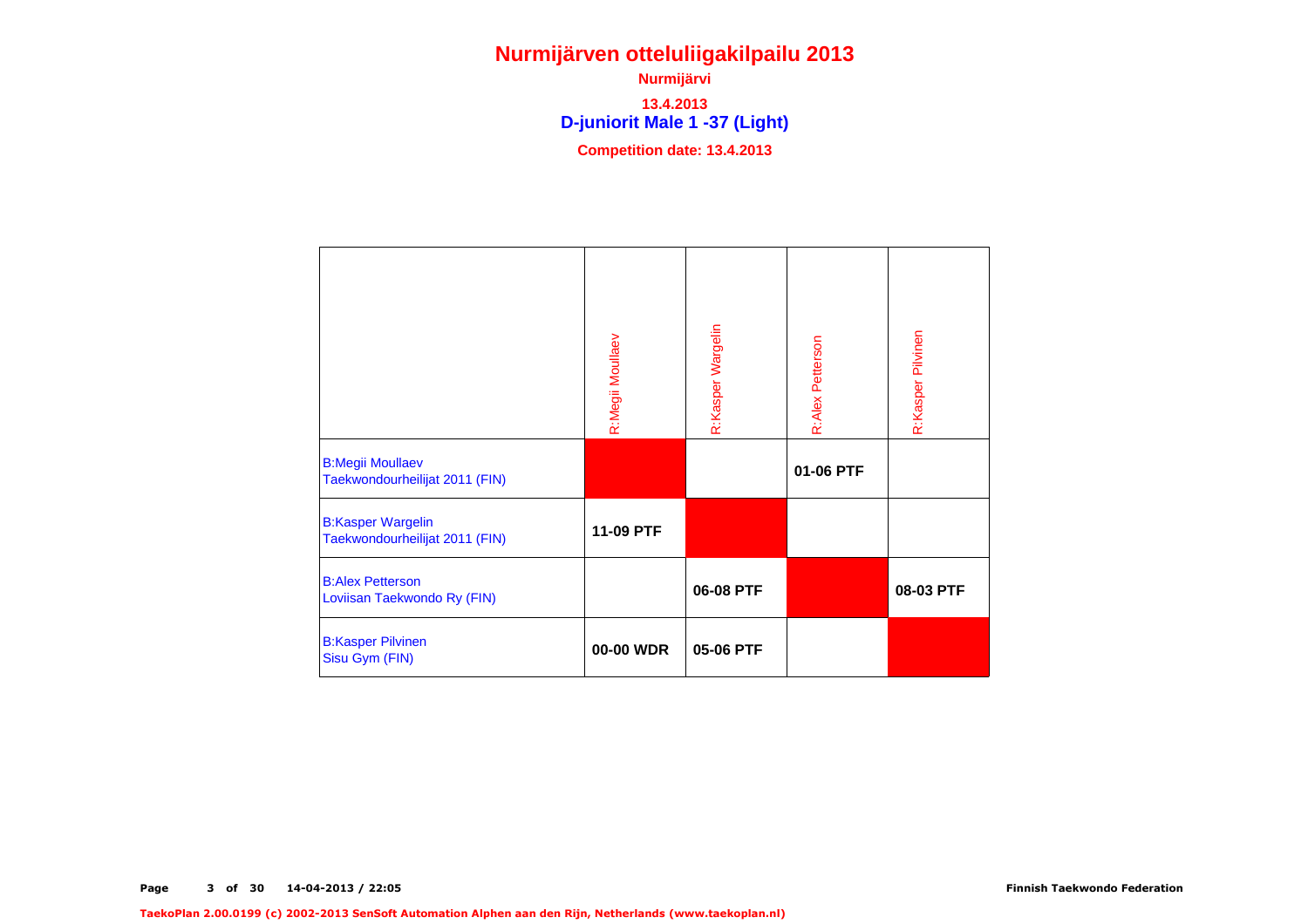**D-juniorit Female 1 -37 (Light) Nurmijärvi13.4.2013Competition date: 13.4.2013**

|                                                         | R:Emilia Lahti | R:Peppi Matikka |
|---------------------------------------------------------|----------------|-----------------|
| <b>B:Emilia Lahti</b><br>Tapiolan Taekwondo Hwang (FIN) |                | 00-02 PTF       |
| <b>B:Peppi Matikka</b><br>Yong Taekwondo (FIN)          |                |                 |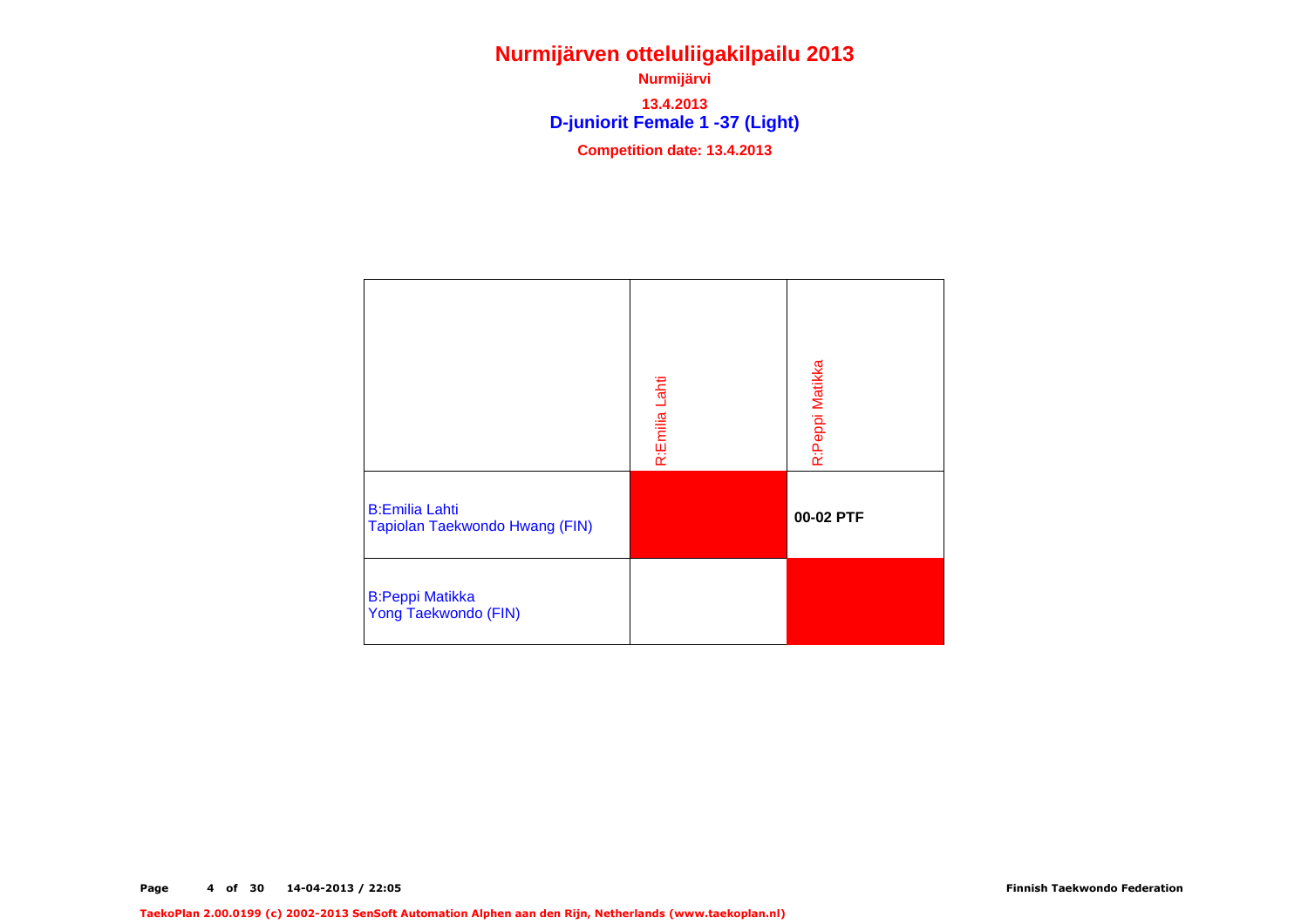**D-juniorit Female 1 -46 (Heavy) Nurmijärvi13.4.2013Competition date: 13.4.2013**

|                                                           | R:Alexandra Raita | R:Chahrazed Boughrara | R:Sara Eriksson | R:Sarah Fredriksson |
|-----------------------------------------------------------|-------------------|-----------------------|-----------------|---------------------|
| <b>B:Alexandra Raita</b><br>Budokwai Taekwondo (FIN)      |                   |                       | 09-01 PTF       | 07-05 PTF           |
| <b>B:Chahrazed Boughrara</b><br>Malmin Taekwondo Ry (FIN) | 04-15 PTF         |                       | 00-00 WDR       |                     |
| <b>B:Sara Eriksson</b><br>Loviisan Taekwondo Ry (FIN)     |                   |                       |                 | 00-00 WDR           |
| <b>B:Sarah Fredriksson</b><br>Loviisan Taekwondo Ry (FIN) |                   | 10-06 PTF             |                 |                     |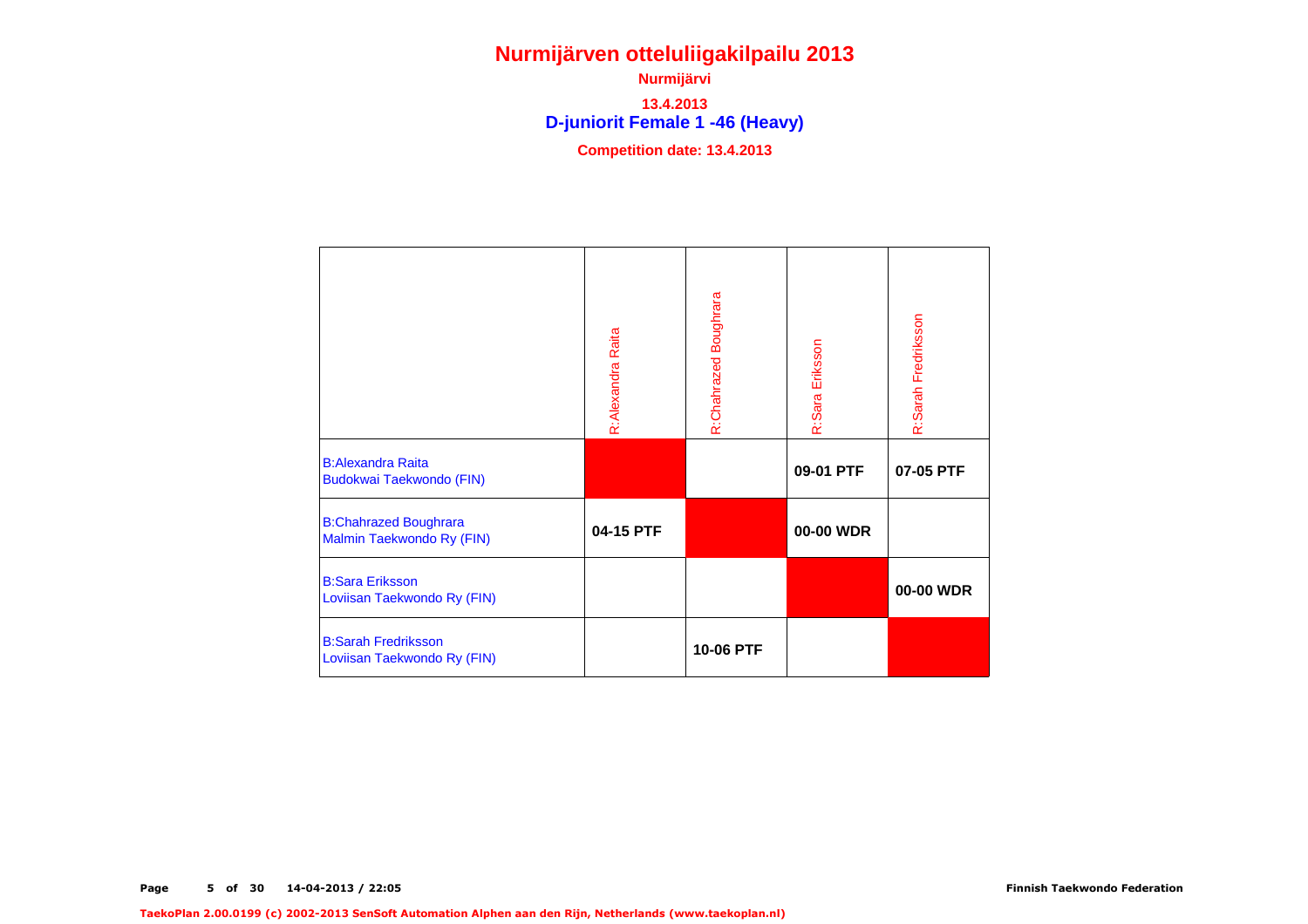**D-juniorit Male 2 -26 (Fin) Nurmijärvi13.4.2013Competition date: 13.4.2013**

|                                                             | R:Luca Leskinen | R:Valtteri Tammila |
|-------------------------------------------------------------|-----------------|--------------------|
| <b>B:Luca Leskinen</b><br>Taekwondourheilijat 2011 (FIN)    |                 | 01-20 PTF          |
| <b>B:Valtteri Tammila</b><br>Taekwondo Park Raisio Ry (FIN) |                 |                    |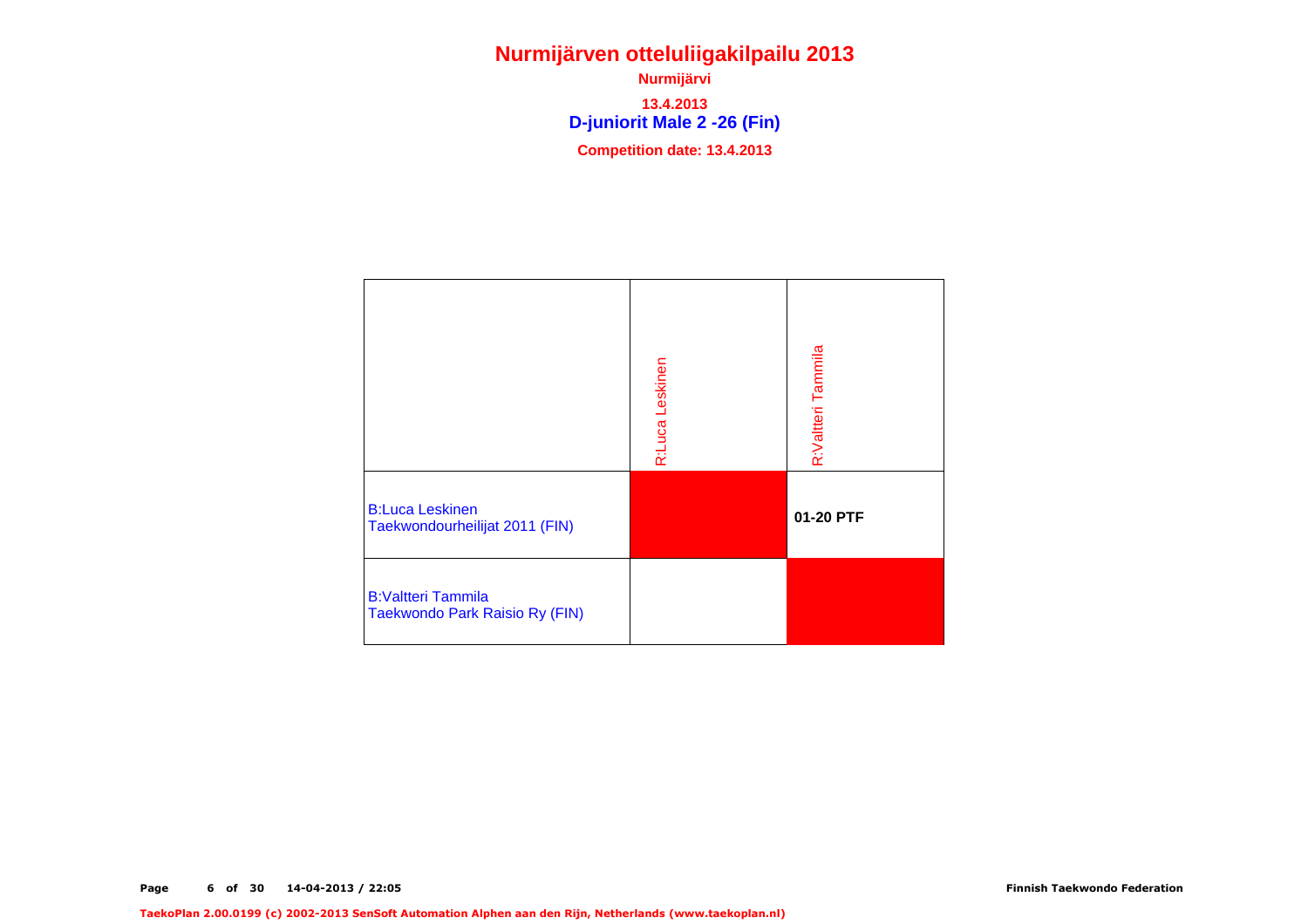**D-juniorit Male 2 -28 (Fly) Nurmijärvi13.4.2013Competition date: 13.4.2013**

| <b>B:Joni Ståhl</b><br>Taekwondourheilijat 2011 (FIN)  | R:Joni Stâhl | R:Teemu Vastela |
|--------------------------------------------------------|--------------|-----------------|
| <b>B:Teemu Vastela</b><br>Riihimäen Taekwondo Ry (FIN) | 01-03 PTF    |                 |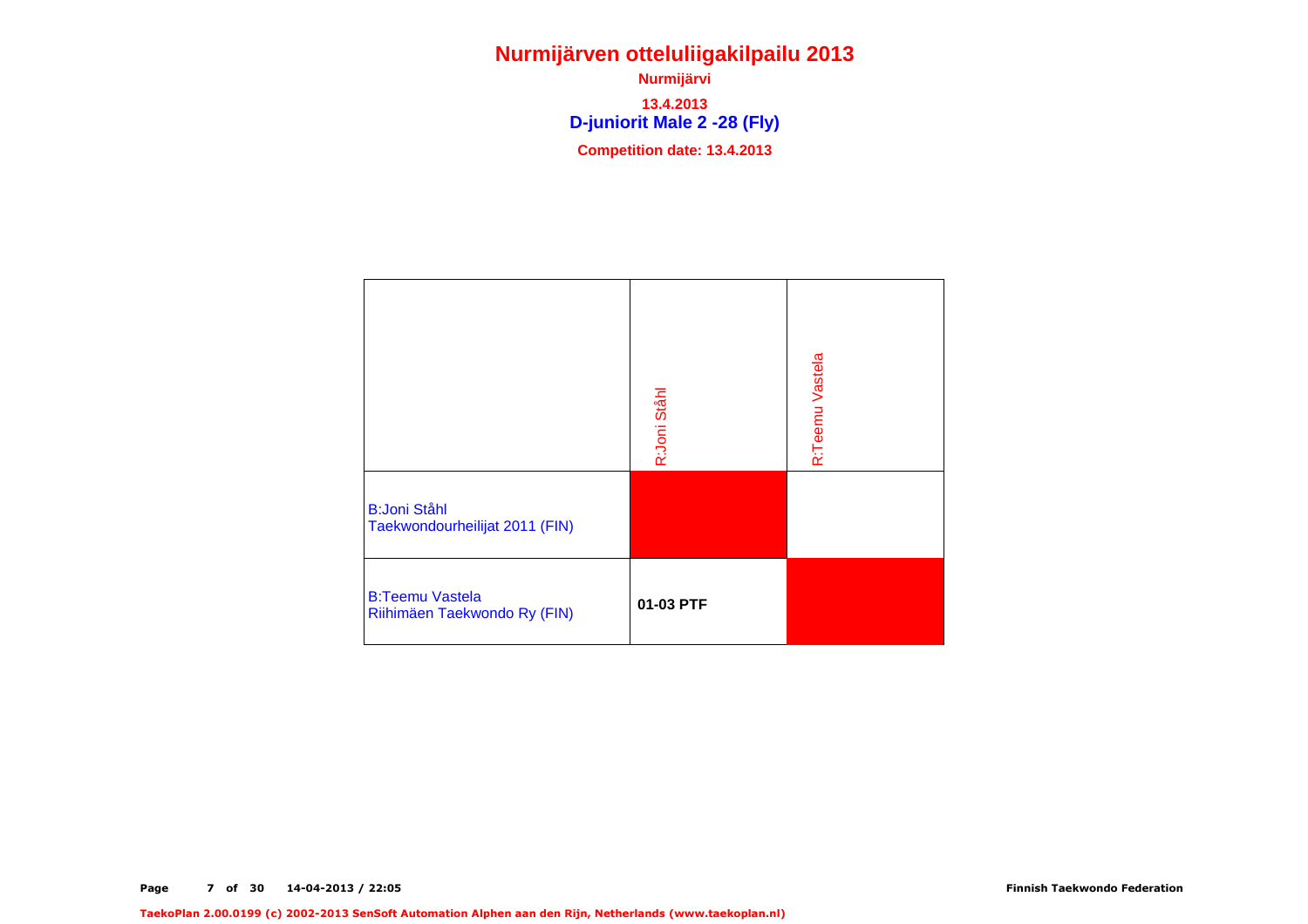**D-juniorit Male 2 -30 (Bantam) Nurmijärvi13.4.2013**

**Competition date: 13.4.2013**

|                                                          | R:Arttu Rantala | R:Patric Higgins | R:Pessi Hipp |
|----------------------------------------------------------|-----------------|------------------|--------------|
| <b>B:Arttu Rantala</b><br>Taekwondo Park Raisio Ry (FIN) |                 |                  |              |
| <b>B:Patric Higgins</b><br>Paimion Taekwondo Ry (FIN)    | 12-15 PTF       |                  |              |
| <b>B:Pessi Hipp</b><br>Forssan Taekwondoseura ry (FIN)   | 10-32 PTF       | 06-09 PTF        |              |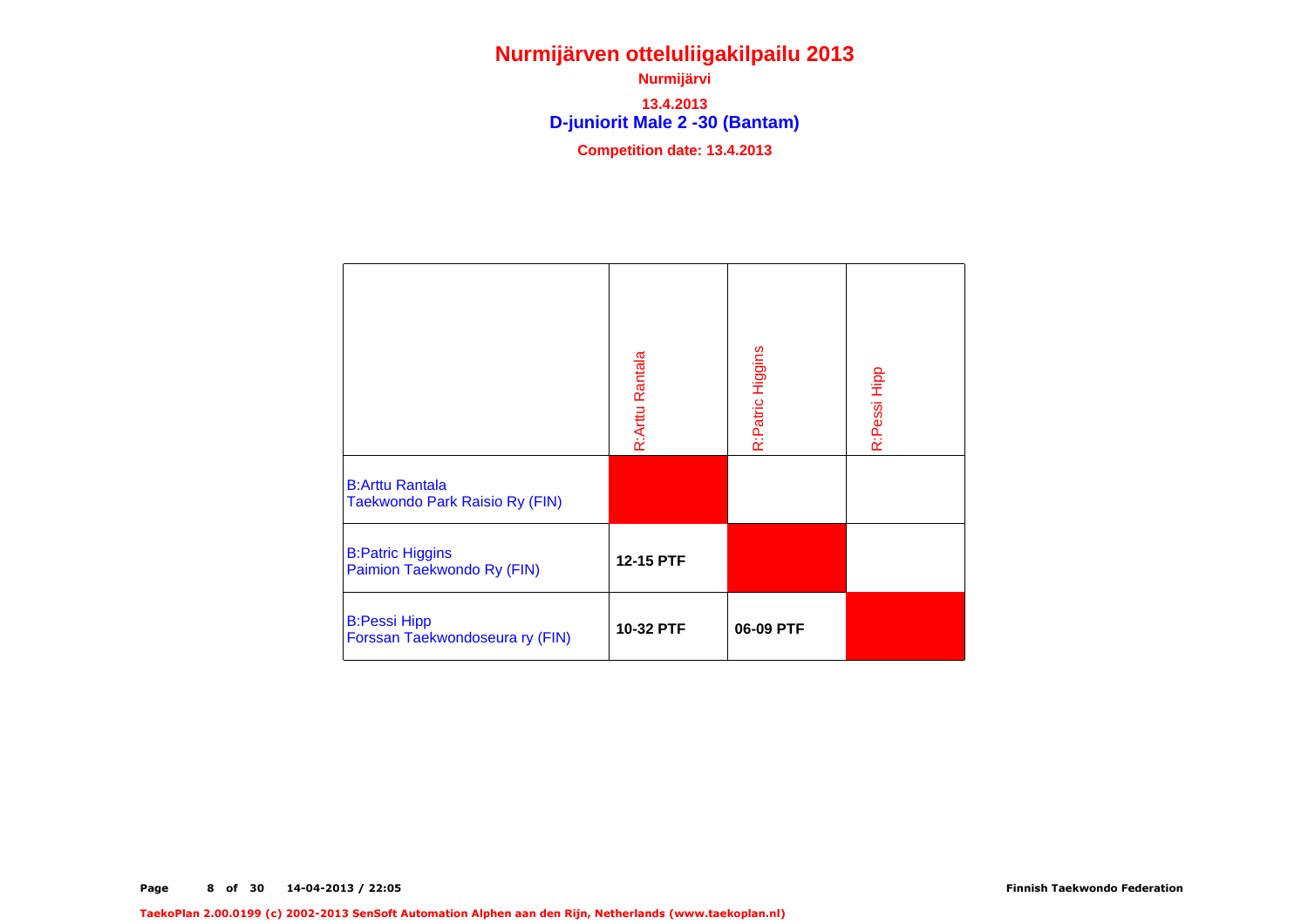**D-juniorit Male 2 -37 (Light) Nurmijärvi13.4.2013Competition date: 13.4.2013**

|                                                            | Parisaari<br>R:Jesse | R:Atte Saikko | R:Jesse Lilja | R:Gaius Eriksson |
|------------------------------------------------------------|----------------------|---------------|---------------|------------------|
| <b>B:Jesse Parisaari</b><br>Tapiolan Taekwondo Hwang (FIN) |                      | 00-00 WDR     |               |                  |
| <b>B:Atte Saikko</b><br>Porvoon Taekwondoseura Ry (FIN)    |                      |               | 00-04 PTF     |                  |
| <b>B:Jesse Lilja</b><br>Forssan Taekwondoseura ry (FIN)    | 00-00 WDR            |               |               | 04-01 PTF        |
| <b>B:Gaius Eriksson</b><br>Budokwai Taekwondo (FIN)        | 00-00 WDR            | 02-00 PTF     |               |                  |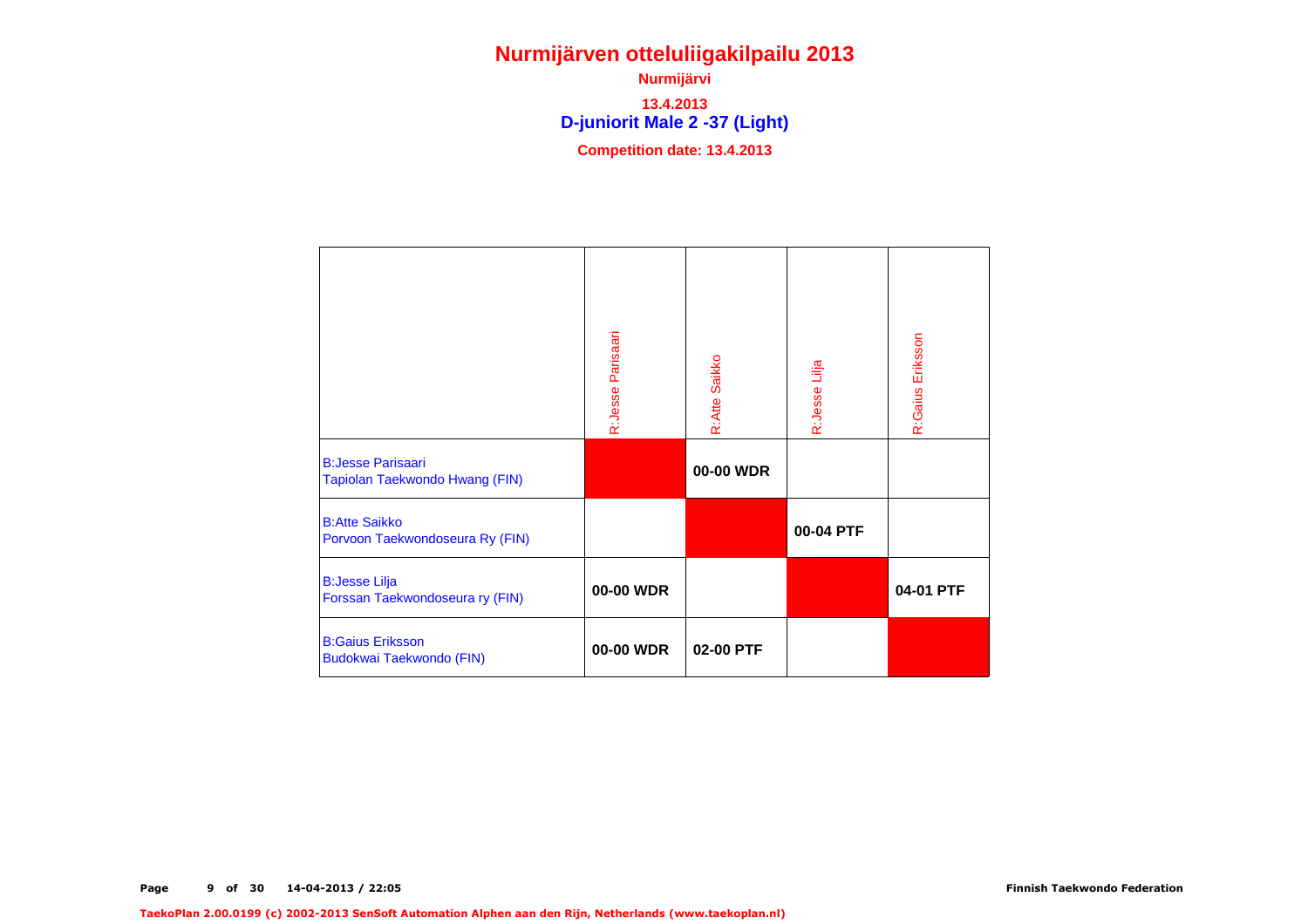**D-juniorit Male 2 -46 (Heavy) Nurmijärvi13.4.2013Competition date: 13.4.2013**

|                                                              | R:Niklas Haapalinna | R:Roni Närhi | R:Jasper Harviala | R:Kasper Larres |
|--------------------------------------------------------------|---------------------|--------------|-------------------|-----------------|
| <b>B:Niklas Haapalinna</b><br>Taekwondourheilijat 2011 (FIN) |                     |              | 03-10 PTF         |                 |
| <b>B:Roni Närhi</b><br><b>Doboksport Tampere (FIN)</b>       | 15-02 PTF           |              | 08-06 PTF         |                 |
| <b>B:Jasper Harviala</b><br><b>Doboksport Tampere (FIN)</b>  |                     |              |                   | 12-01 PTF       |
| <b>B:Kasper Larres</b><br><b>Doboksport Tampere (FIN)</b>    | 06-05 PTF           | 02-22 PTF    |                   |                 |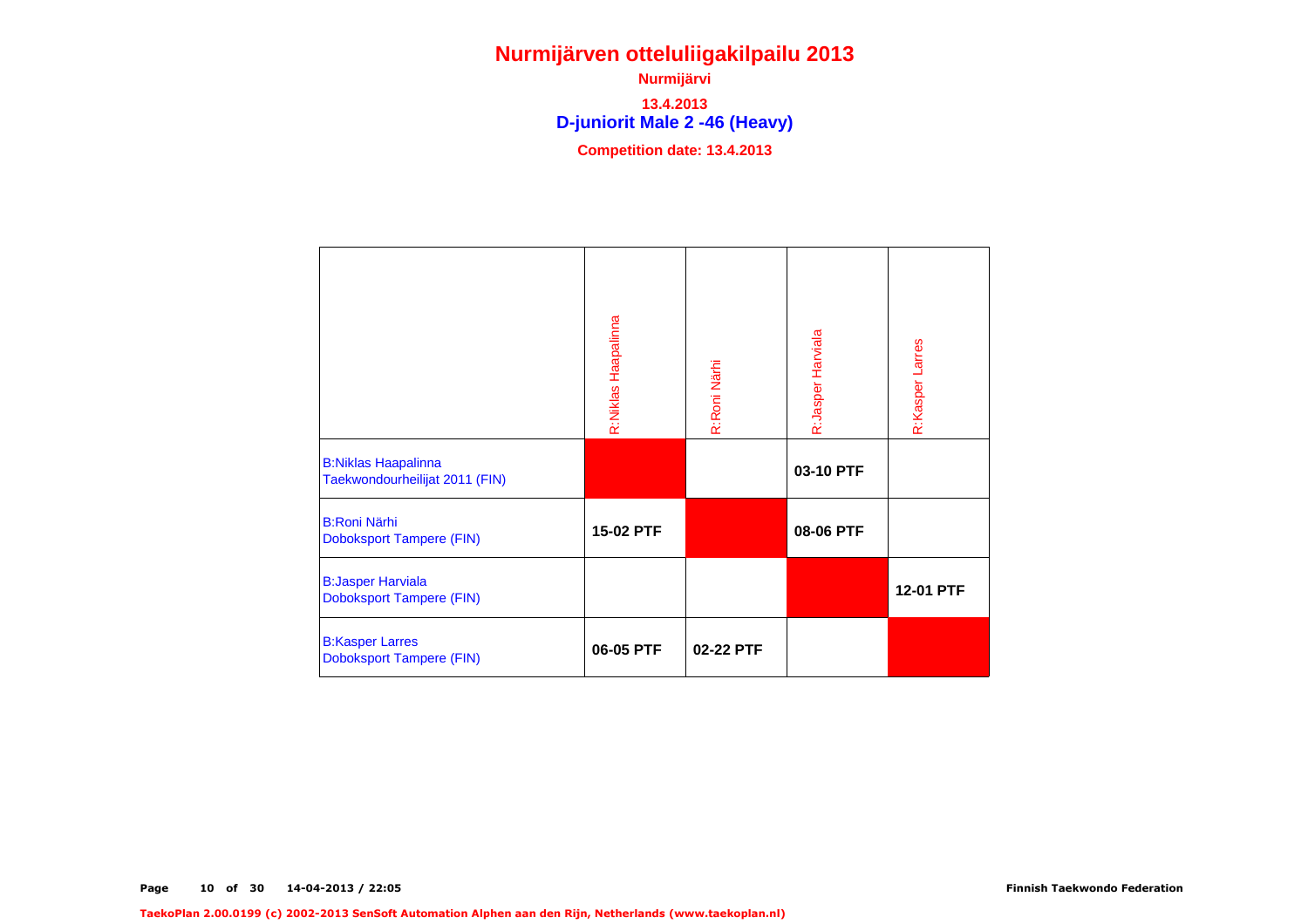**D-juniorit Female 2 -30 (Bantam) Nurmijärvi13.4.2013Competition date: 13.4.2013**

|                                                            | R:Nea Pesonen | R:Laura Holmberg | R:Sanni Tiihonen |
|------------------------------------------------------------|---------------|------------------|------------------|
| <b>B:Nea Pesonen</b><br>Mukwan Jyvaskyla (FIN)             |               |                  |                  |
| <b>B:Laura Holmberg</b><br>Loviisan Taekwondo Ry (FIN)     | 00-00 WDR     |                  | 00-06 PTF        |
| <b>B:Sanni Tiihonen</b><br><b>Doboksport Tampere (FIN)</b> | 03-00 WDR     |                  |                  |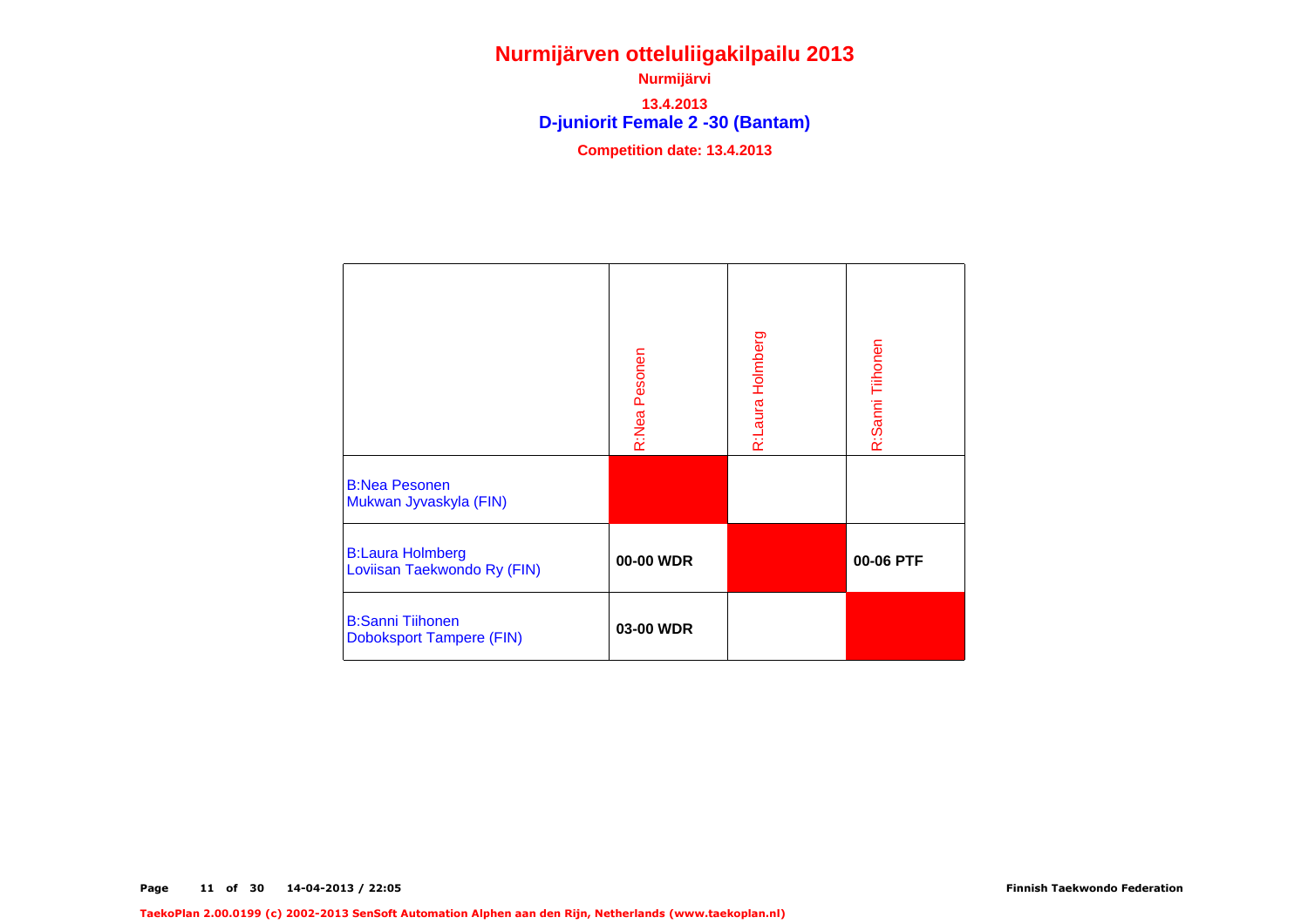**D-juniorit Female 2 -34 (Feather) Nurmijärvi13.4.2013Competition date: 13.4.2013**

|                                                                 | R:Selma Khazari | R:Sini Lehto | R:Emilia Nordenswan | R:Jenni Saarinen |
|-----------------------------------------------------------------|-----------------|--------------|---------------------|------------------|
| <b>B:Selma Khazari</b><br>Mukwan Jyvaskyla (FIN)                |                 |              | 01-08 PTF           |                  |
| <b>B:Sini Lehto</b><br>Tampereen Kumgang Taekwondo (FIN)        | 12-04 PTF       |              |                     | 04-09 PTF        |
| <b>B:Emilia Nordenswan</b><br>Helsingin Taekwondoseura Ry (FIN) |                 | 01-00 SDP    |                     |                  |
| <b>B:Jenni Saarinen</b><br><b>Doboksport Tampere (FIN)</b>      | 12-01 PTF       |              | 10-07 PTF           |                  |

TaekoPlan 2.00.0199 (c) 2002-2013 SenSoft Automation Alphen aan den Rijn, Netherlands (www.taekoplan.nl)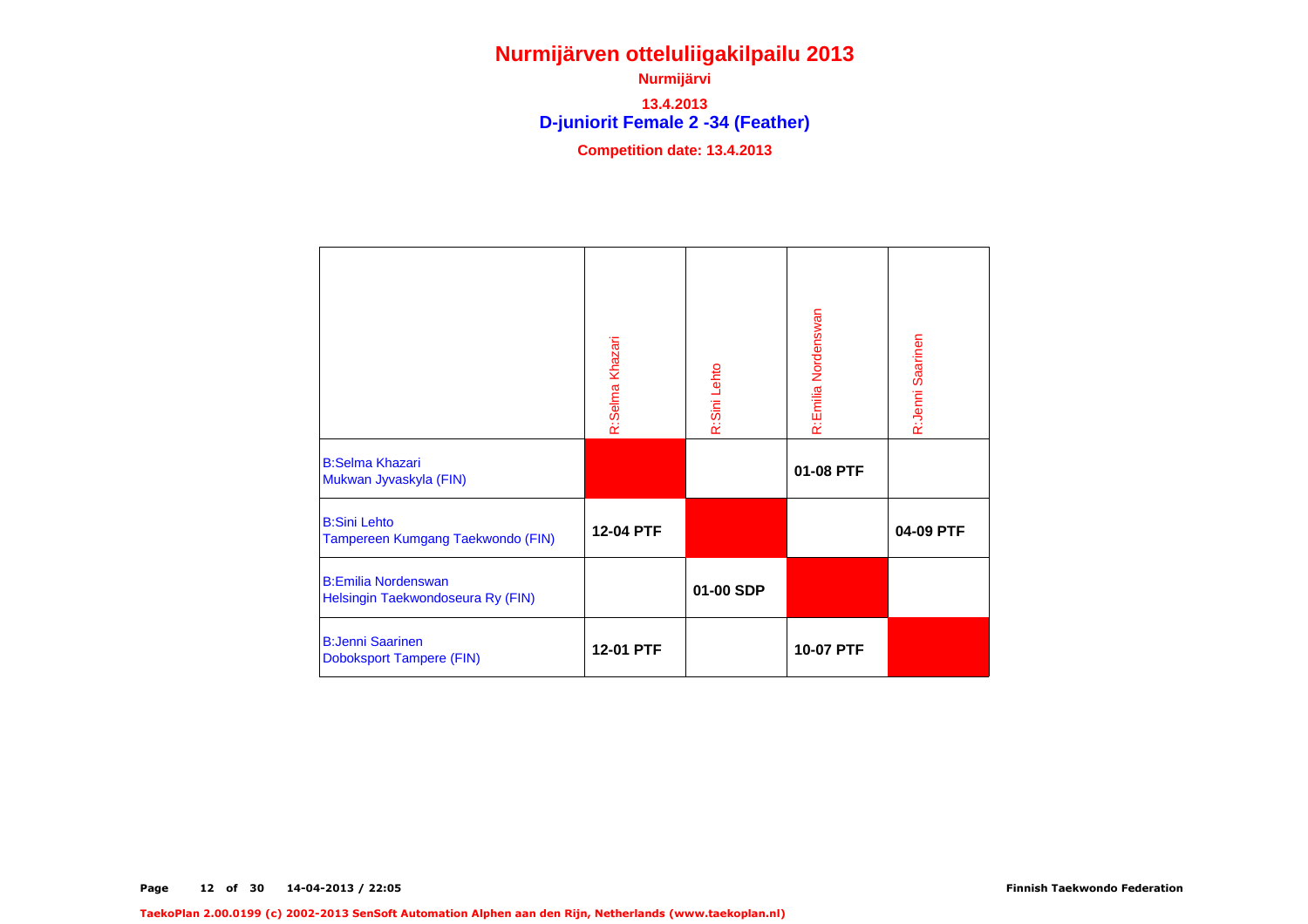**D-juniorit Female 2 -40 (Welter) Nurmijärvi13.4.2013Competition date: 13.4.2013**

|                                                         | R:Linnea Saarinen | R:Chaimaa Boughrara |
|---------------------------------------------------------|-------------------|---------------------|
| <b>B:Linnea Saarinen</b><br>Yong Taekwondo (FIN)        |                   | 04-02 PTF           |
| <b>B:Chaimaa Boughrara</b><br>Malmin Taekwondo Ry (FIN) |                   |                     |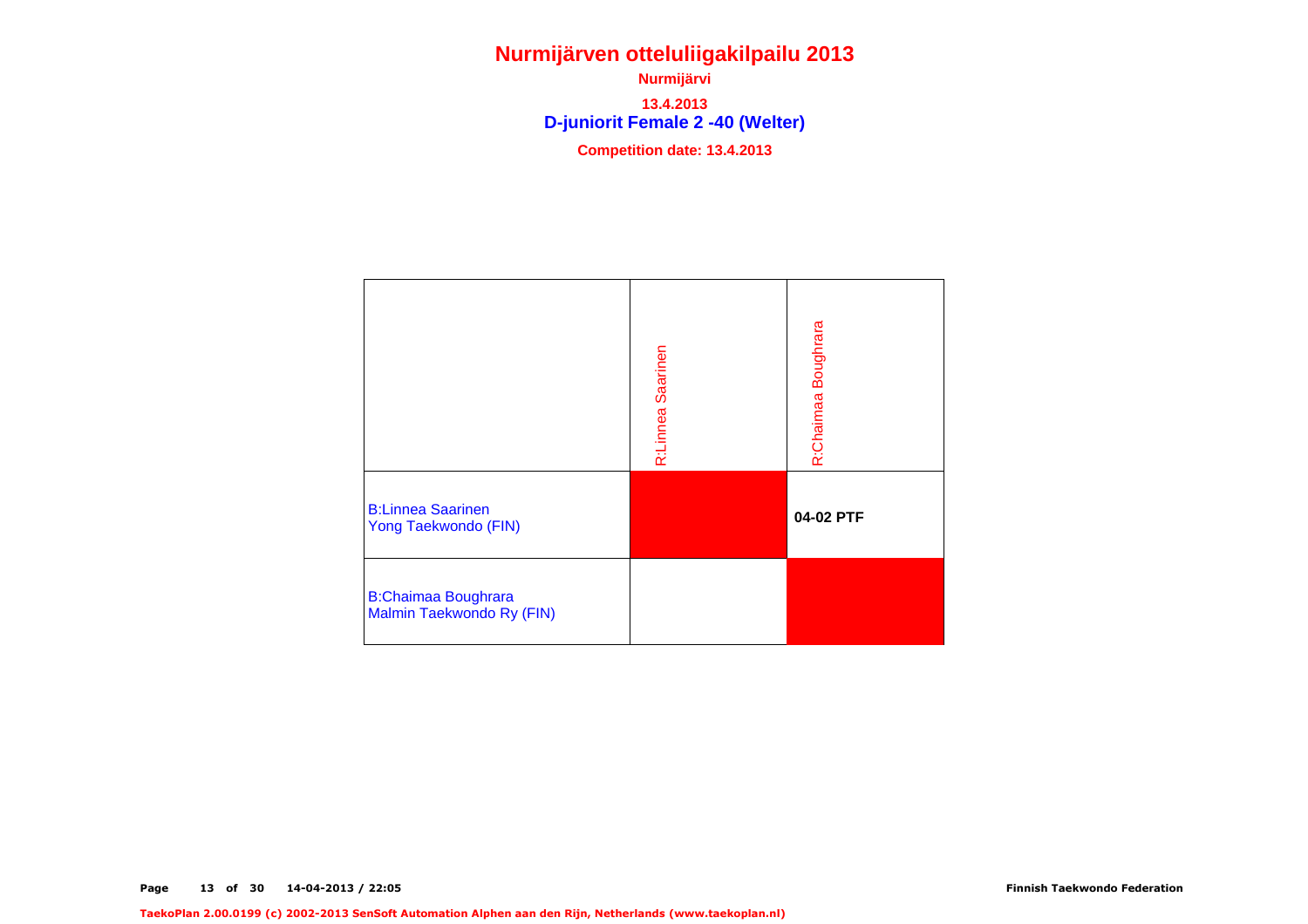**D-juniorit Female 2 -46 (Heavy) Nurmijärvi13.4.2013Competition date: 13.4.2013**

|                                                                 | R:Jessica Muikku | R:Laura Haavisto | R:Enna Kanerva |
|-----------------------------------------------------------------|------------------|------------------|----------------|
| <b>B:Jessica Muikku</b><br>H?meenlinnan Taekwondoseura Ry (FIN) |                  |                  |                |
| <b>B:Laura Haavisto</b><br>Taekwondo Moodo Loppi (FIN)          | 01-09 PTF        |                  | 03-00 PTF      |
| <b>B:Enna Kanerva</b><br>Malmin Taekwondo Ry (FIN)              | 00-00 WDR        |                  |                |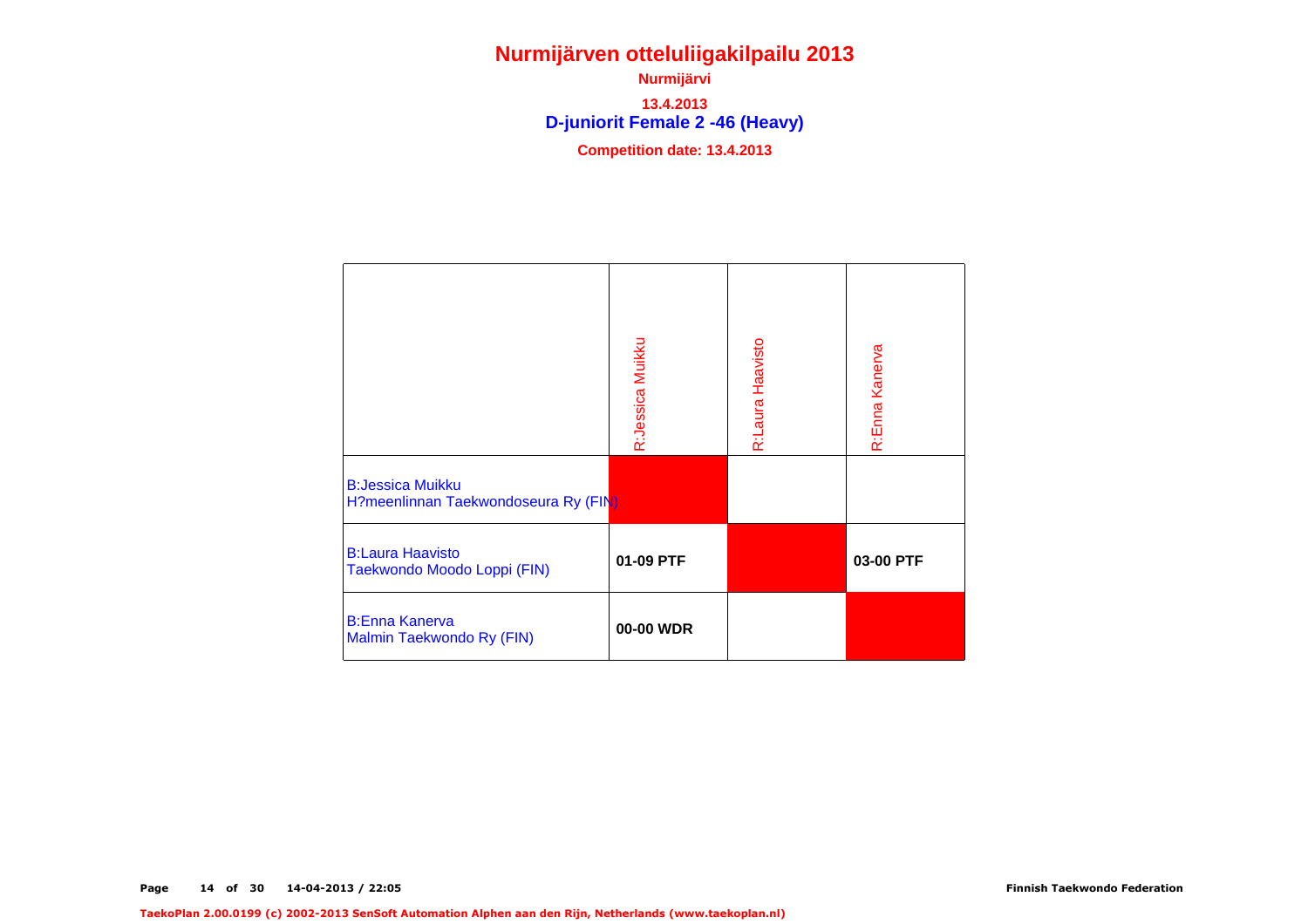**C-juniorit Male 2 -37 (Fly) Nurmijärvi13.4.2013**

**Competition date: 13.4.2013**

|                                                                  | R:Kasperi Kuokkanen | R:Christian Iven | R:Roope Rustholkarhu | R:Felix Rejman | R:Lauri Koivusalo |
|------------------------------------------------------------------|---------------------|------------------|----------------------|----------------|-------------------|
| <b>B:Kasperi Kuokkanen</b><br>Yong Taekwondo (FIN)               |                     | 01-00 SDP        | 00-01 WDR            |                | 00-00 WDR         |
| <b>B:Christian Iven</b><br>Taekwondo Moodo Loppi (FIN)           |                     |                  | 03-00 PTF            | 03-02 PTF      |                   |
| <b>B:Roope Rustholkarhu</b><br>Helsingin Taekwondoseura Ry (FIN) |                     |                  |                      | 00-00 WDR      | 00-01 PTF         |
| <b>B:Felix Rejman</b><br>Helsingin Taekwondoseura Ry (FIN)       | 00-01 SDP           |                  |                      |                | 02-01 PTF         |
| <b>B:Lauri Koivusalo</b><br>Helsingin Taekwondoseura Ry (FIN)    |                     | 00-00 WDR        |                      |                |                   |

TaekoPlan 2.00.0199 (c) 2002-2013 SenSoft Automation Alphen aan den Rijn, Netherlands (www.taekoplan.nl)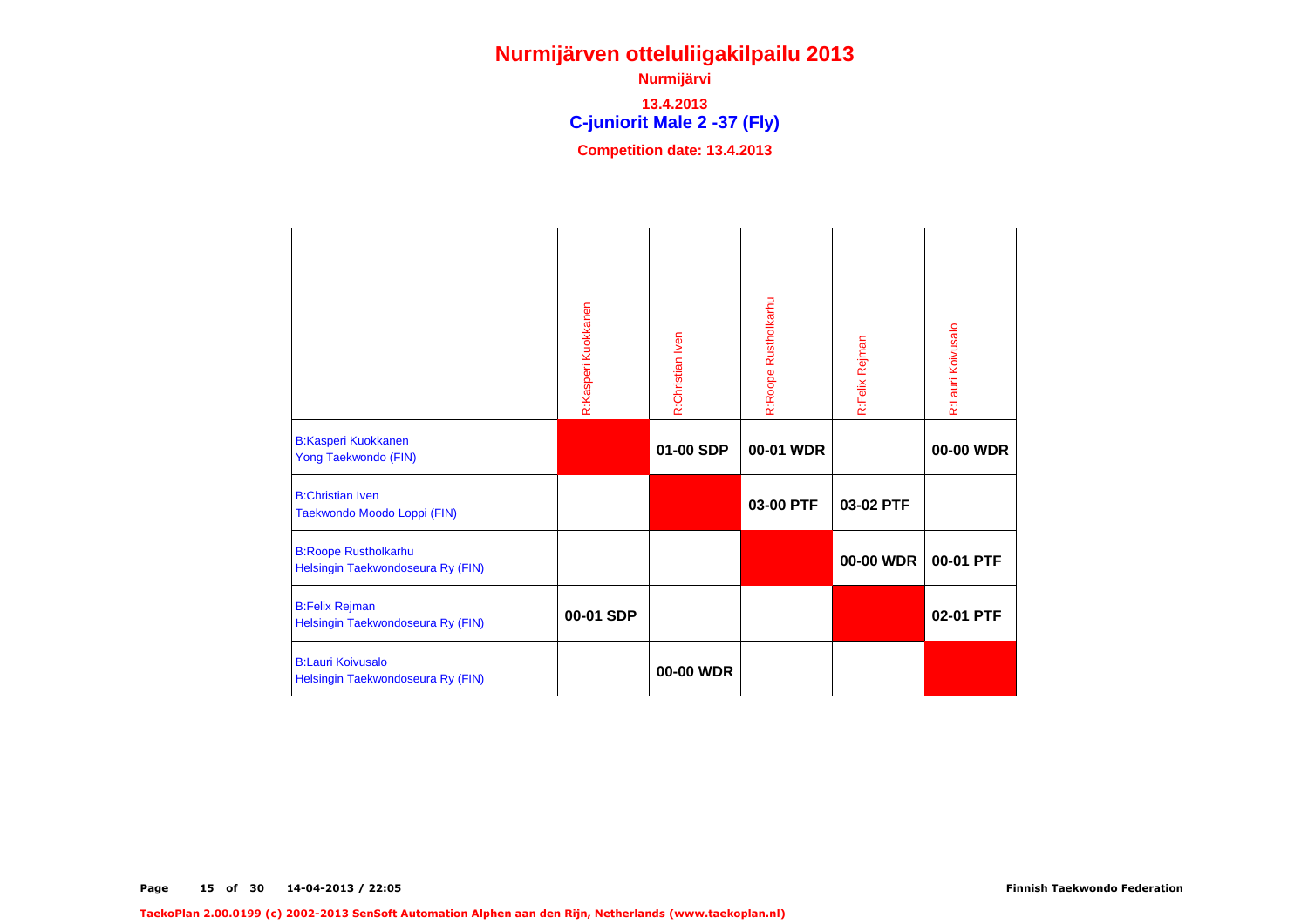**C-juniorit Male 2 -41 (Bantam) Nurmijärvi13.4.2013**

**Competition date: 13.4.2013**

|                                                             | R:Eemeli Grönroos | R:Oskari Hervonen | R:Kamal Mimouni |
|-------------------------------------------------------------|-------------------|-------------------|-----------------|
| <b>B:Eemeli Grönroos</b><br>Keravan Taekwondoseura Ry (FIN) |                   | 01-00 PTF         |                 |
| <b>B:Oskari Hervonen</b><br>Keravan Taekwondoseura Ry (FIN) |                   |                   |                 |
| <b>B:Kamal Mimouni</b><br>Tampereen Kumgang Taekwondo (FIN) | 01-00 PUN         | 00-01 PTF         |                 |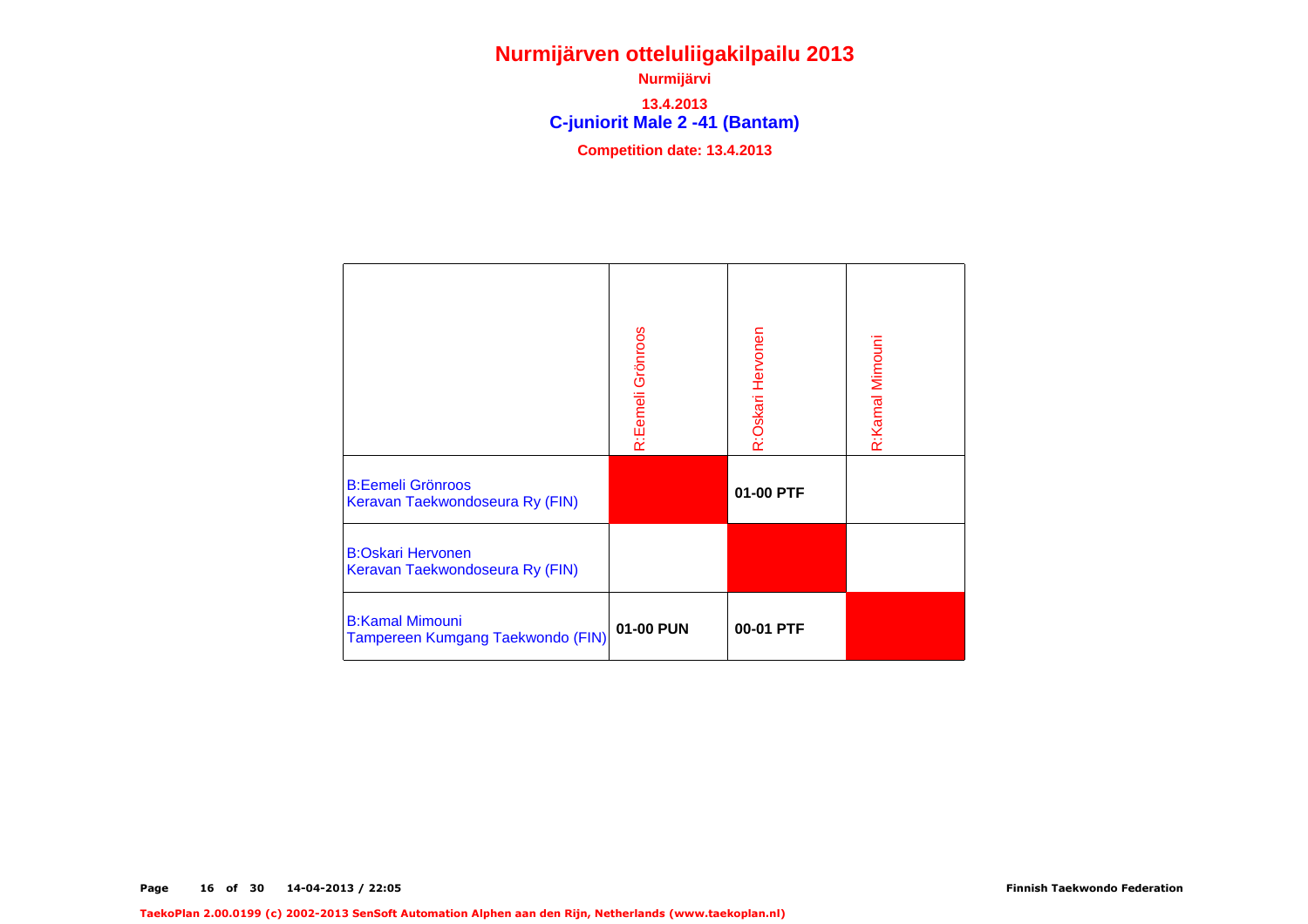**C-juniorit Male 2 -45 (Feather) Nurmijärvi13.4.2013**

**Competition date: 13.4.2013**

|                                                              | R:Miika Silvennoinen | R:Oskari Koskinen | R:Adam Fjällström | R:Kristoffer Lindholm | R:Martin Vihriälä |
|--------------------------------------------------------------|----------------------|-------------------|-------------------|-----------------------|-------------------|
| <b>B:Miika Silvennoinen</b><br>Turun Taekwondo Ry (FIN)      |                      | 00-00 SUP         |                   | 01-00 PTF             |                   |
| <b>B:Oskari Koskinen</b><br>Turun Taekwondo Ry (FIN)         |                      |                   |                   | 00-00 WDR             | 00-00 WDR         |
| <b>B:Adam Fjällström</b><br>Paraisten Taekwondo Ry (FIN)     | 00-01 SDP            | 00-00 WDR         |                   |                       | 00-00 WDR         |
| <b>B:Kristoffer Lindholm</b><br>Paraisten Taekwondo Ry (FIN) |                      |                   | 00-01 SDP         |                       | 00-02 PTF         |
| <b>B:Martin Vihriälä</b><br>Rauman Taekwondo Ry (FIN)        | 01-00 WDR            |                   |                   |                       |                   |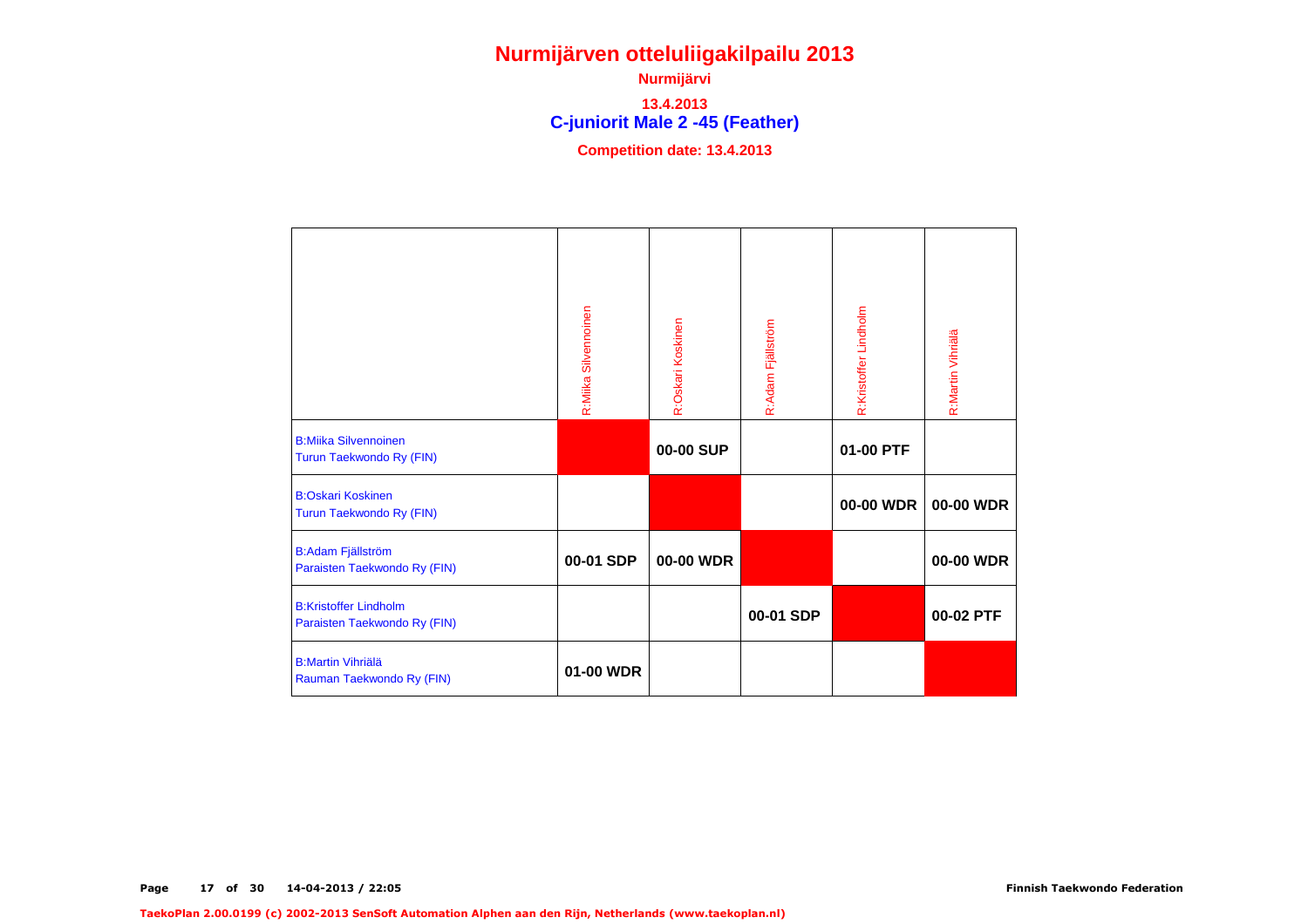**C-juniorit Male 2 -49 (Light) Nurmijärvi13.4.2013Competition date: 13.4.2013**

|                                                             | R:Aaha Moullaev | R:Sebastian Karlsson | R:Teemu Nivala |
|-------------------------------------------------------------|-----------------|----------------------|----------------|
| <b>B:Aaha Moullaev</b><br>Taekwondourheilijat 2011 (FIN)    |                 | 00-00 SUP            | 01-02 PTF      |
| <b>B:Sebastian Karlsson</b><br>Paraisten Taekwondo Ry (FIN) |                 |                      |                |
| <b>B:Teemu Nivala</b><br><b>Doboksport Tampere (FIN)</b>    |                 | 00-01 PTF            |                |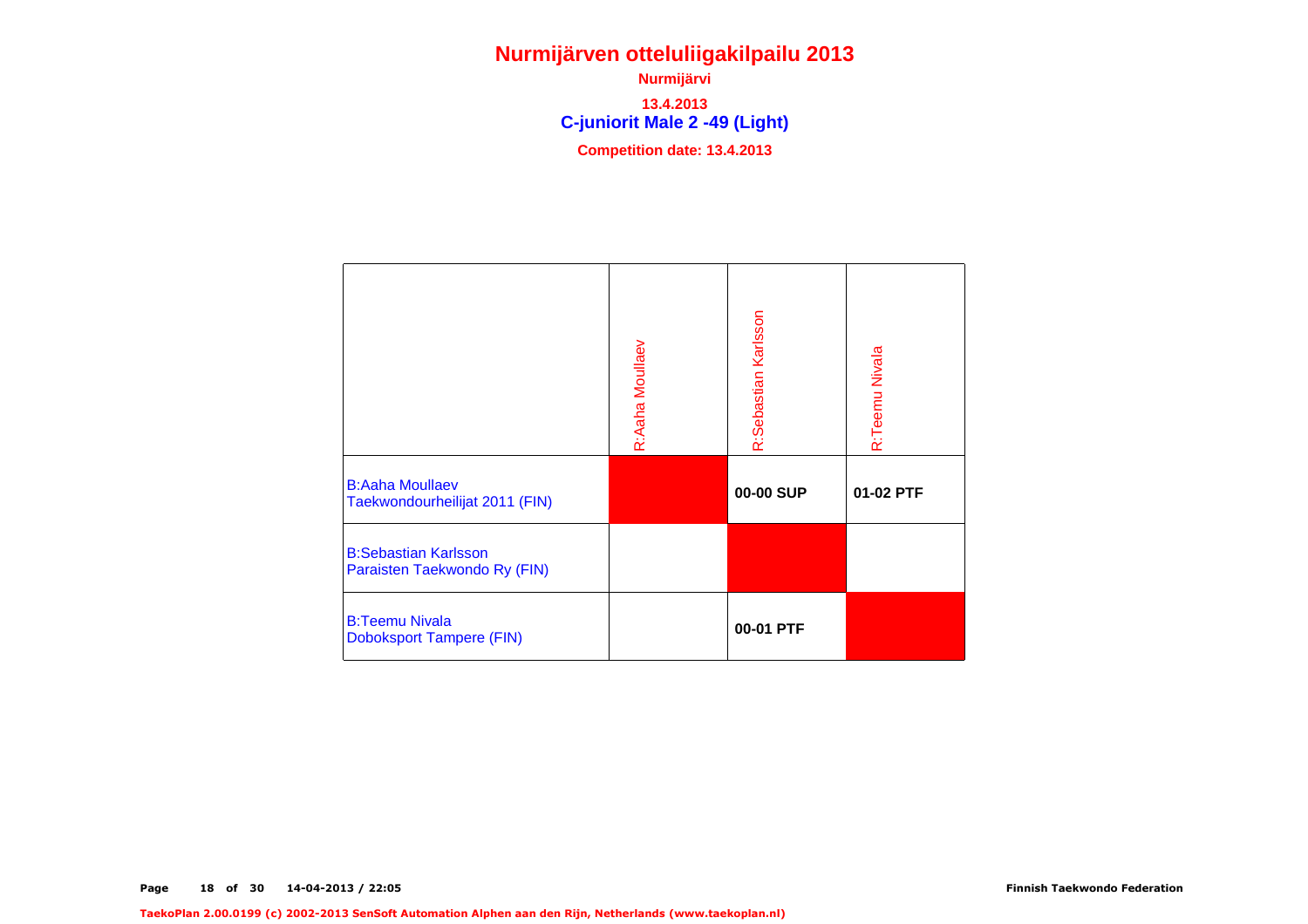**C-juniorit Female 2 -41 (Feather) Nurmijärvi13.4.2013Competition date: 13.4.2013**

|                                                            | R:Kati Kallonen | R:Jasmin Ojala | R:Tuila Aalto |
|------------------------------------------------------------|-----------------|----------------|---------------|
| <b>B:Kati Kallonen</b><br>Paimion Taekwondo Ry (FIN)       |                 |                |               |
| <b>B:Jasmin Ojala</b><br>Tampereen Kumgang Taekwondo (FIN) | 01-00 PTF       |                |               |
| <b>B:Tuila Aalto</b><br>Hwarang Taekwondo Nurmijärvi (FIN) | 02-00 PTF       | 02-00 PTF      |               |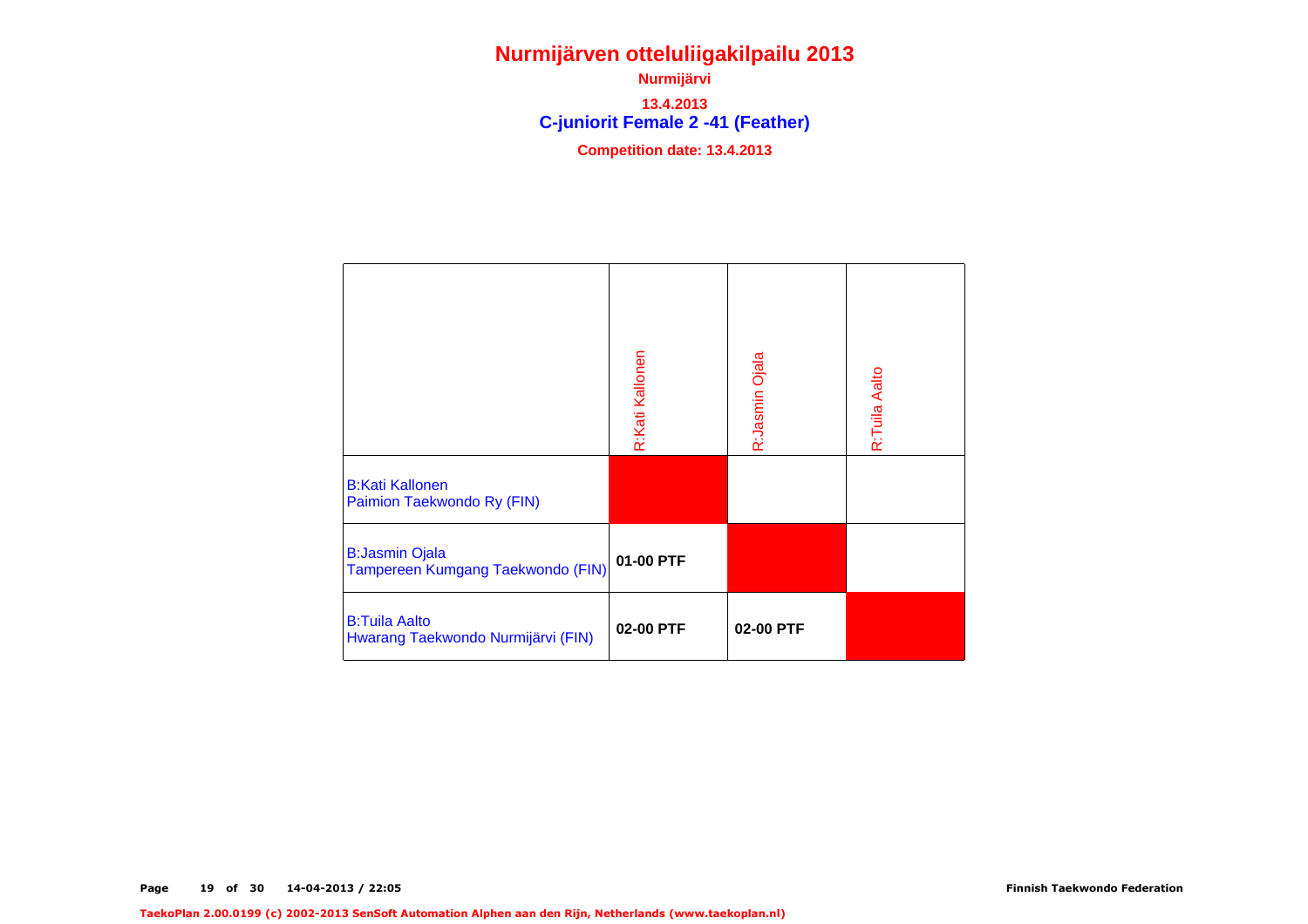**C-juniorit Female 2 -44 (Light) Nurmijärvi13.4.2013**

**Competition date: 13.4.2013**

|                                                                      | R:Evita Lehtosuo | R:Sara-Ninni Thusberg | R:Amanda Nurisalo |
|----------------------------------------------------------------------|------------------|-----------------------|-------------------|
| <b>B:Evita Lehtosuo</b><br>Keravan Taekwondoseura Ry (FIN)           |                  | 00-00 WDR             | 00-00 WDR         |
| <b>B:Sara-Ninni Thusberg</b><br>H?meenlinnan Taekwondoseura Ry (FIN) |                  |                       |                   |
| <b>B:Amanda Nurisalo</b><br>Tampereen Kumgang Taekwondo (FIN)        |                  | 01-00 PTF             |                   |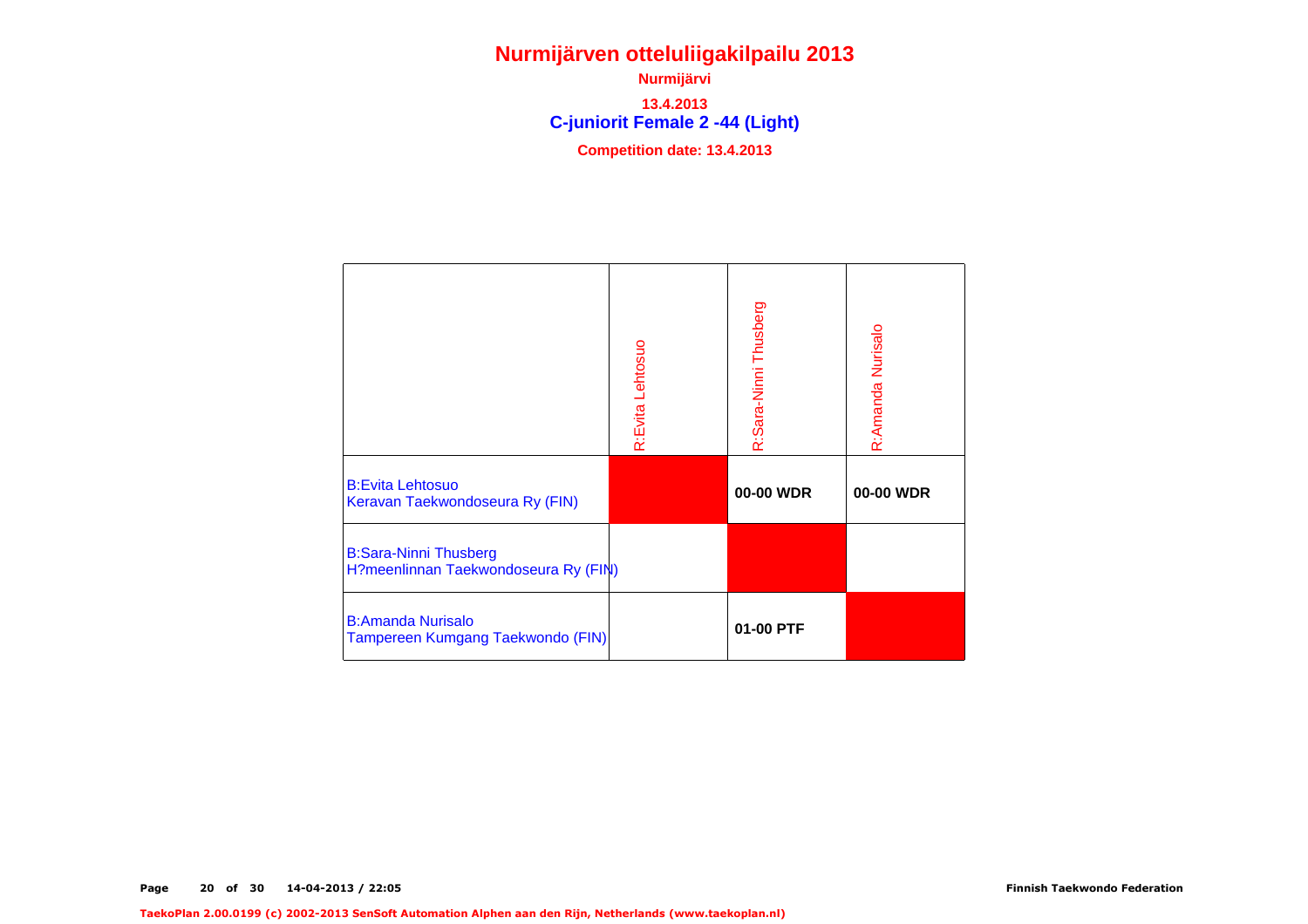**C-juniorit Female 2 -55 (Heavy) Nurmijärvi13.4.2013Competition date: 13.4.2013**

|                                                          | R:Ester Pentti | R:Jessica Stenvall | R:Anni Söderlund | R:Fanny Koskela |
|----------------------------------------------------------|----------------|--------------------|------------------|-----------------|
| <b>B:Ester Pentti</b><br>Naantalin Taekwondo (FIN)       |                |                    | 00-00 SUP        |                 |
| <b>B:Jessica Stenvall</b><br>Loviisan Taekwondo Ry (FIN) | 01-00 PTF      |                    |                  | 02-06 PTF       |
| <b>B:Anni Söderlund</b><br>Vatado Ry (FIN)               |                | 00-01 SDP          |                  | 03-02 PTF       |
| <b>B:Fanny Koskela</b><br>Taekwondo Park Raisio Ry (FIN) | 02-05 PTF      |                    |                  |                 |

TaekoPlan 2.00.0199 (c) 2002-2013 SenSoft Automation Alphen aan den Rijn, Netherlands (www.taekoplan.nl)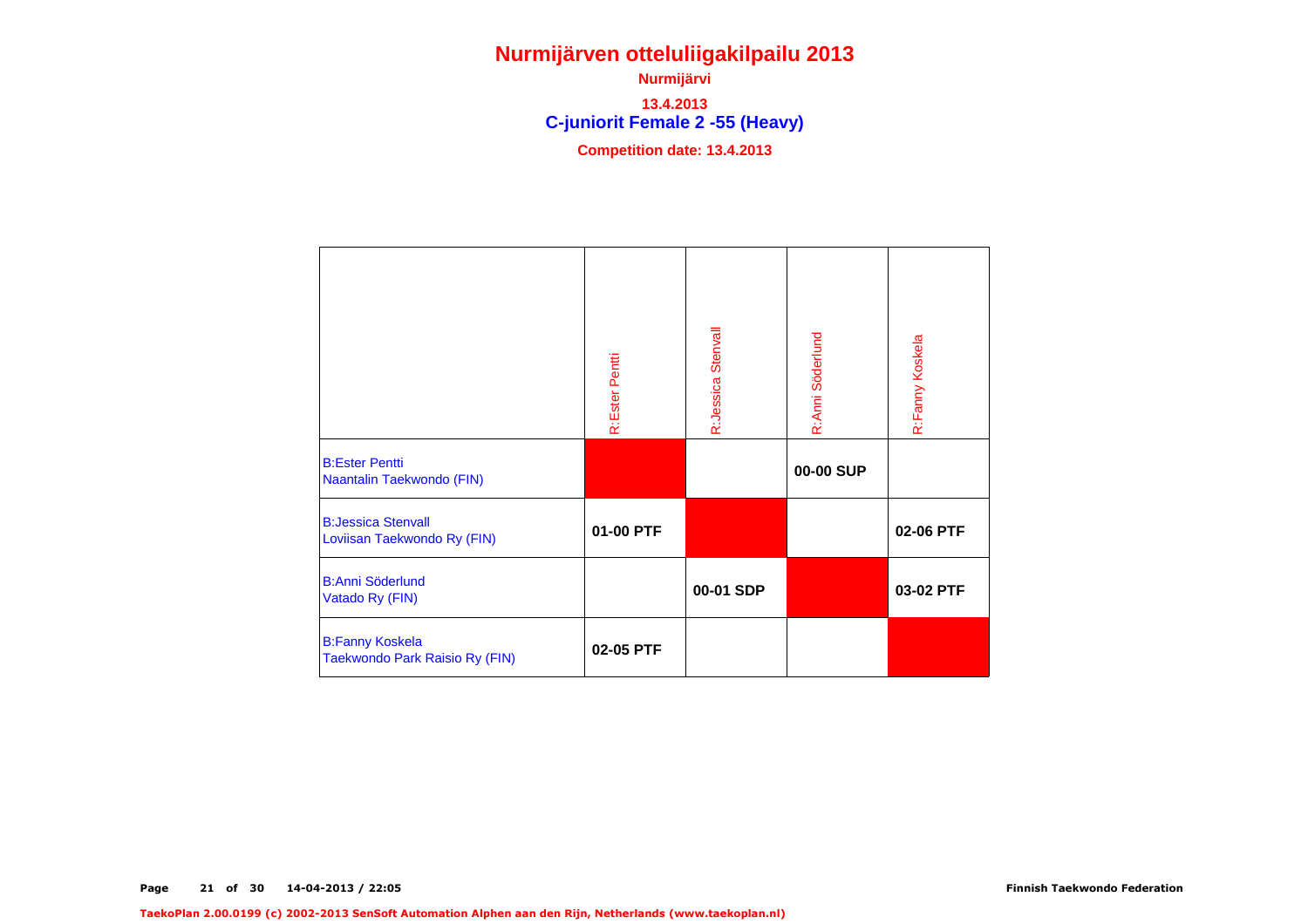**E-juniorit Male 1 -26 Nurmijärvi13.4.2013**

**Competition date: 13.4.2013**

| <b>B:Rasmus Räsänen</b><br>Riihimäen Taekwondo Ry (FIN) | R:Rasmus Räsänen | R:Arttu Rantala |
|---------------------------------------------------------|------------------|-----------------|
| <b>B:Arttu Rantala</b><br>Paimion Taekwondo Ry (FIN)    | 00-05 PTF        |                 |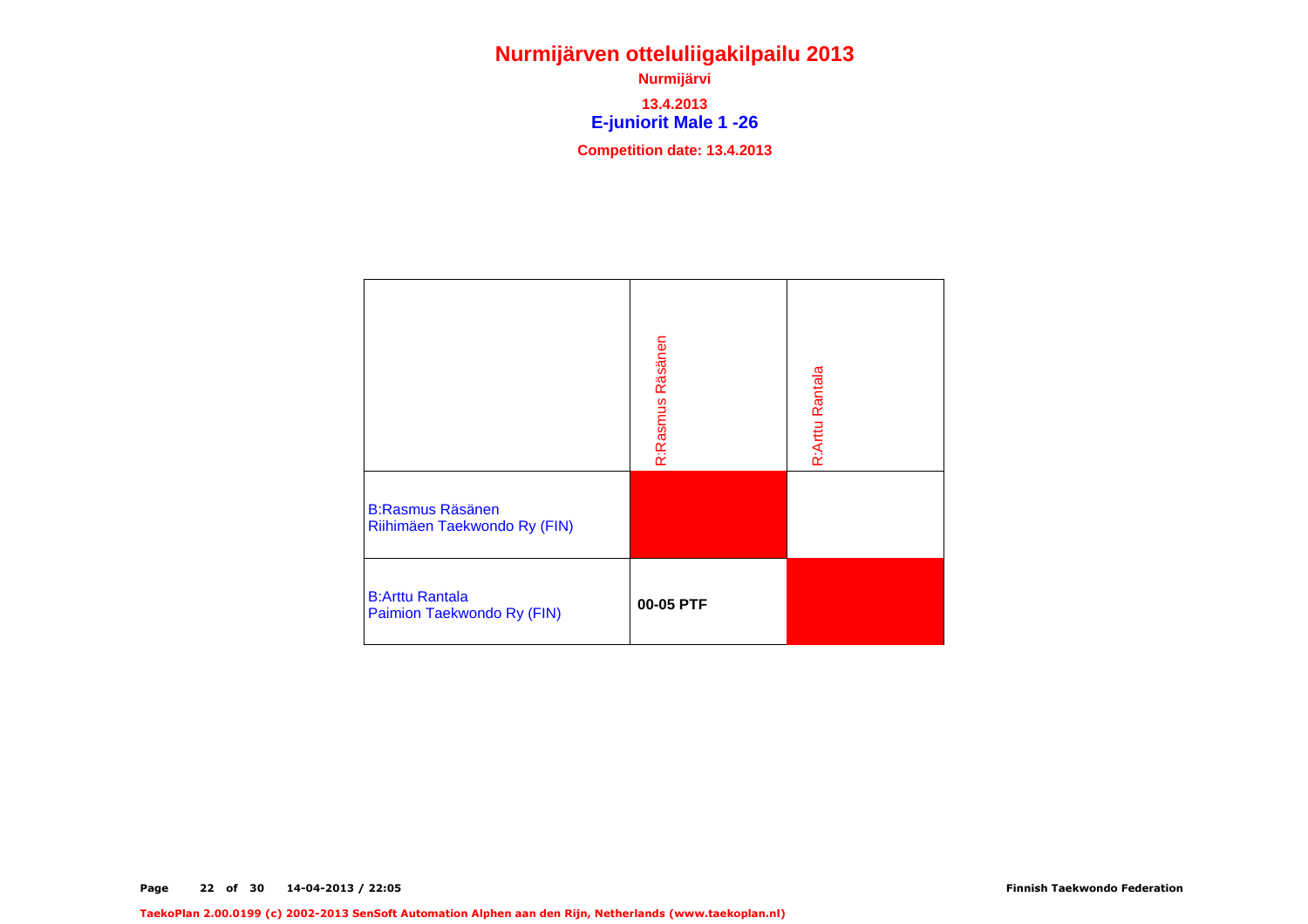**E-juniorit Male 1 -30 Nurmijärvi13.4.2013Competition date: 13.4.2013**

|                                                         | R:Oscar Raita | R:Luca Kotilainen |
|---------------------------------------------------------|---------------|-------------------|
| <b>B:Oscar Raita</b><br><b>Budokwai Taekwondo (FIN)</b> |               | 21-00 PTF         |
| <b>B:Luca Kotilainen</b><br>Mukwan Jyvaskyla (FIN)      |               |                   |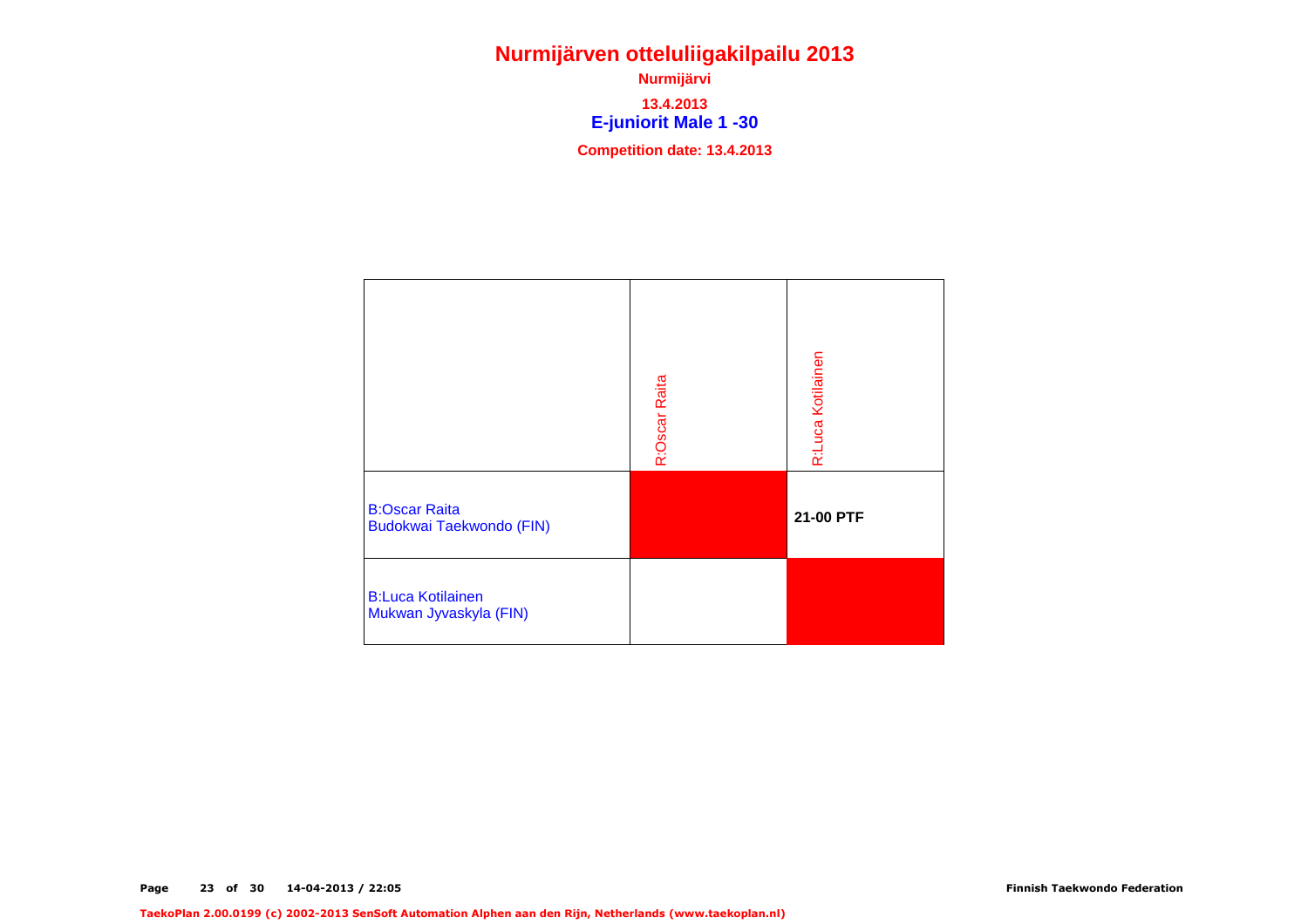**E-juniorit Male 1 -37 Nurmijärvi13.4.2013Competition date: 13.4.2013**

| <b>B:Magnus Eriksson</b><br><b>Budokwai Taekwondo (FIN)</b> | R:Magnus Eriksson | R:llari Aalto |
|-------------------------------------------------------------|-------------------|---------------|
| <b>B:llari Aalto</b><br>Hwarang Taekwondo Nurmijärvi (FIN)  | 04-14 PTF         |               |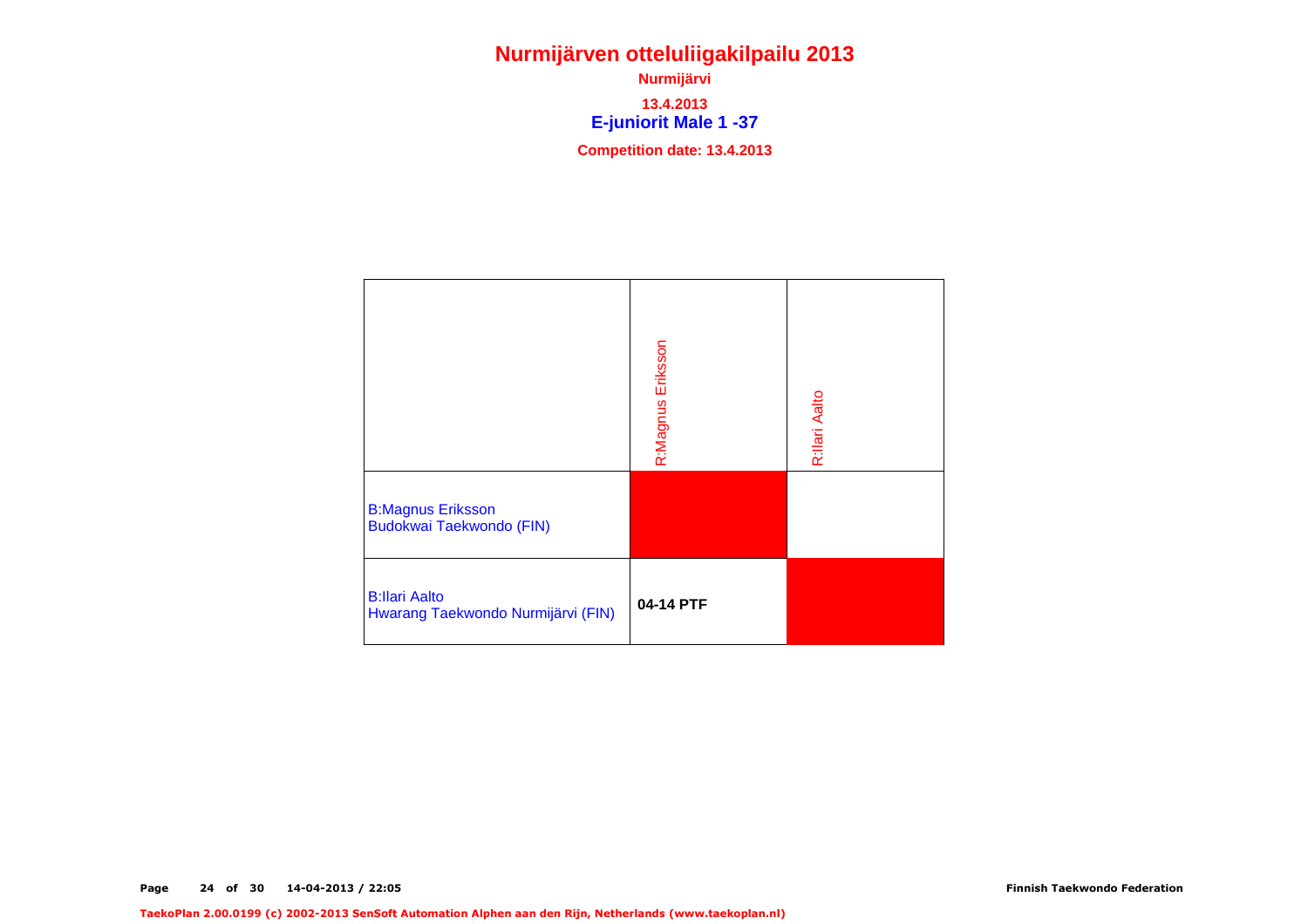**E-juniorit Female 1 -23 Nurmijärvi13.4.2013**

**Competition date: 13.4.2013**

|                                                            | R:Viivi Tiihonen | R:Riina Närhi | R:Emma Pesonen | R:Minttu Sassa |
|------------------------------------------------------------|------------------|---------------|----------------|----------------|
| <b>B:Viivi Tiihonen</b><br><b>Doboksport Tampere (FIN)</b> |                  | 05-01 PTF     | 01-06 PTF      |                |
| <b>B:Riina Närhi</b><br><b>Doboksport Tampere (FIN)</b>    |                  |               | 03-04 PTF      |                |
| <b>B:Emma Pesonen</b><br>Mukwan Jyvaskyla (FIN)            |                  |               |                | 00-15 PTF      |
| <b>B:Minttu Sassa</b><br>Budokwai Taekwondo (FIN)          | 12-06 PTF        | 13-05 PTF     |                |                |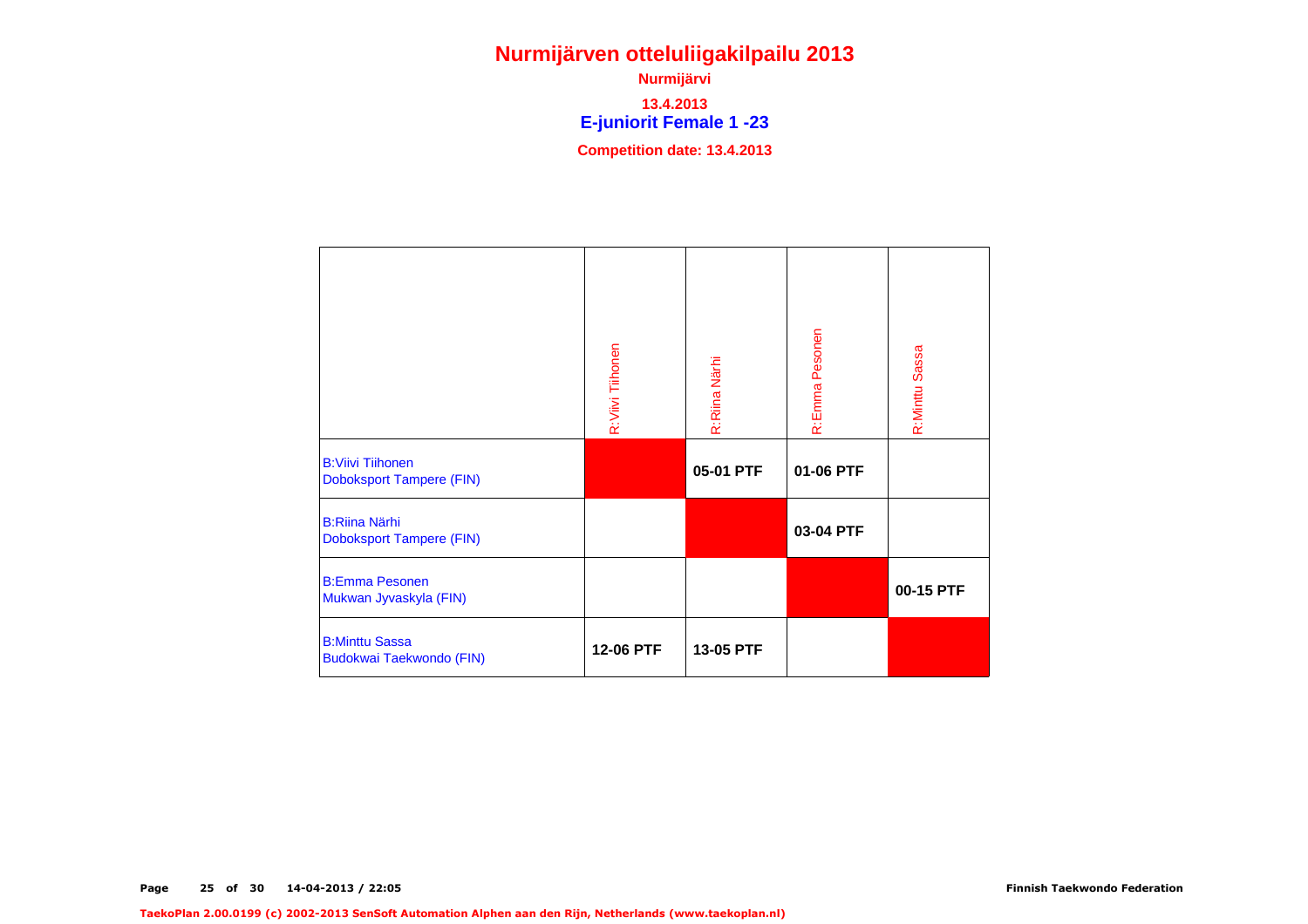**E-juniorit Female 1 -26 Nurmijärvi13.4.2013Competition date: 13.4.2013**

| <b>B:Sara Quinones</b><br>Taekwondourheilijat 2011 (FIN) | R:Sara Quinones | R:Emma Aalto |
|----------------------------------------------------------|-----------------|--------------|
| <b>B:Emma Aalto</b><br><b>Doboksport Tampere (FIN)</b>   | 06-14 PTF       |              |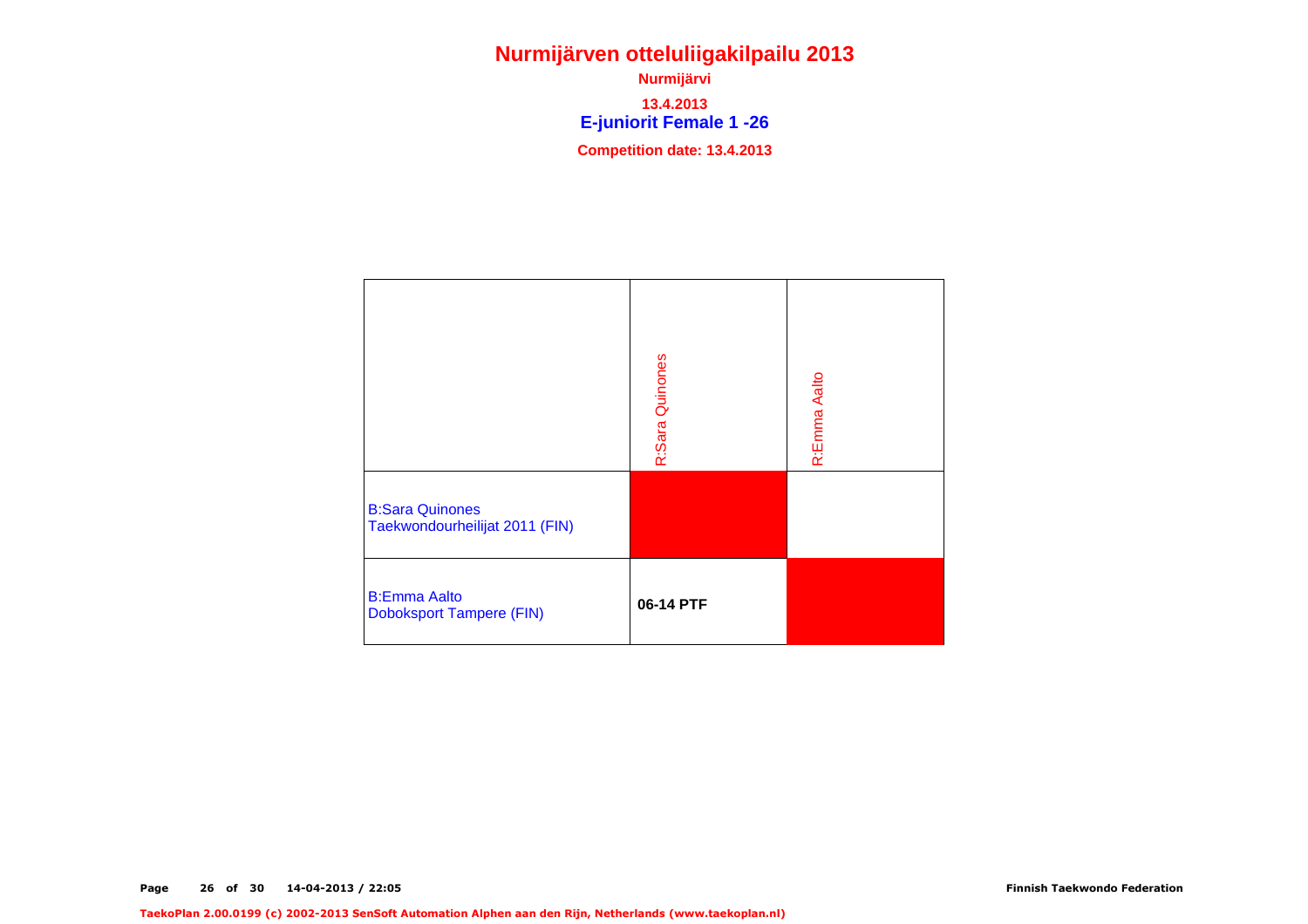**C-juniorit Female 30 -47 (Welter) Nurmijärvi13.4.2013Competition date: 13.4.2013**

R:Jessica livarinen R:Jessica Iivarinen R:Milla Knutsson R:Milla Knutsson R:Sissi Sandelin R:Sissi Sandelin B:Jessica Iivarinen**02-04 PTF06-02 PTF** Vihdin Taekwondoseura Ry (FIN)B:Milla Knutsson**03-02 PTF** Espoo Hwarang Team Ry (FIN)B:Sissi SandelinToijalan Taekwondo -Chun (FIN)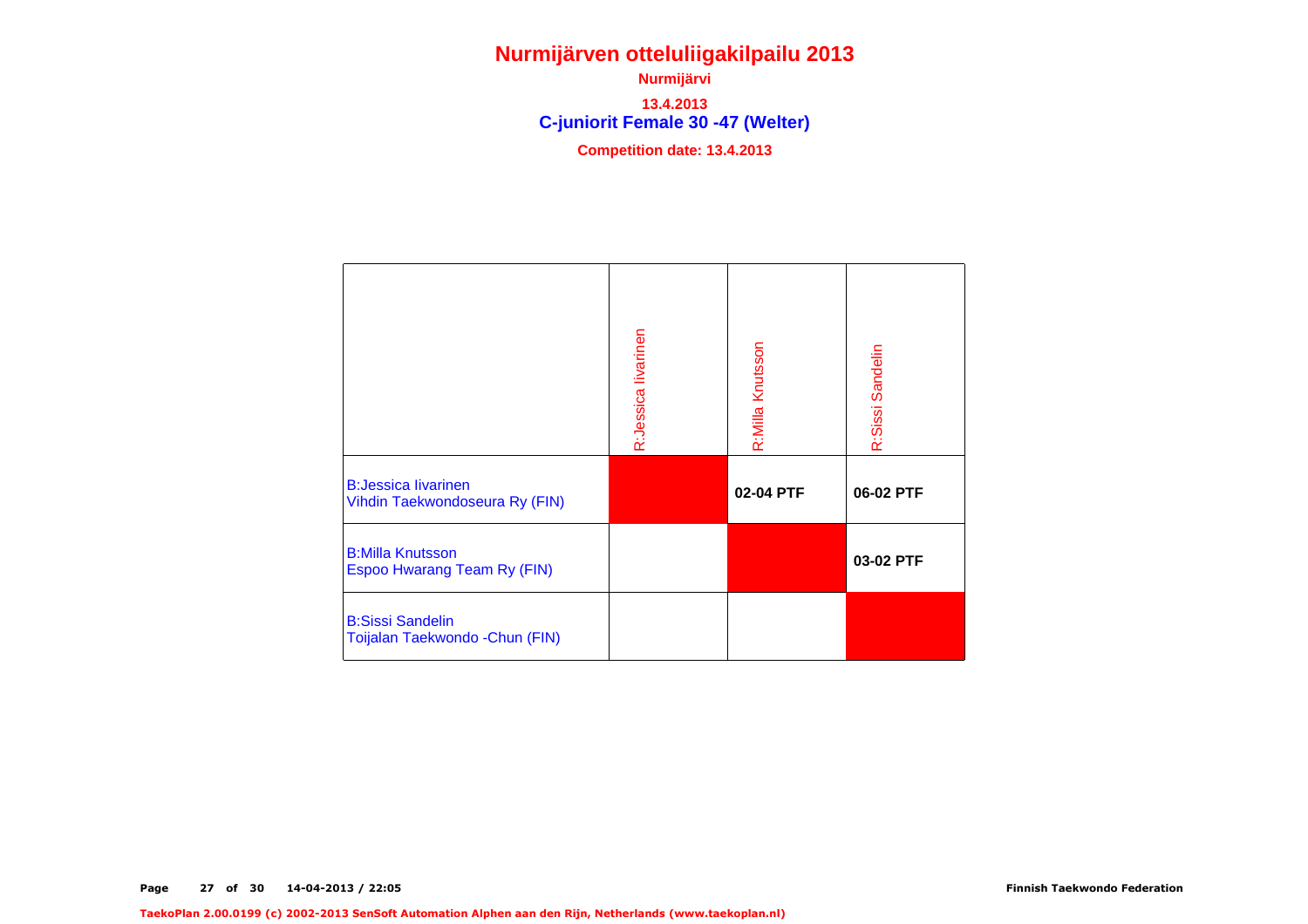**C-juniorit Female 40 -47 (Welter) Nurmijärvi13.4.2013Competition date: 13.4.2013**

R:Annastiina Varpainen R:Annastiina Varpainen R:Ada Koskela R:Ada Koskela R:Krista Kallio R:Krista Kallio B:Krista Kallio Paimion Taekwondo Ry (FIN)B:Ada Koskela**05-00 PTF** Taekwondo Park Raisio Ry (FIN)B:Annastiina Varpainen**03-02 PTF04-06 PTF**Doboksport Tampere (FIN)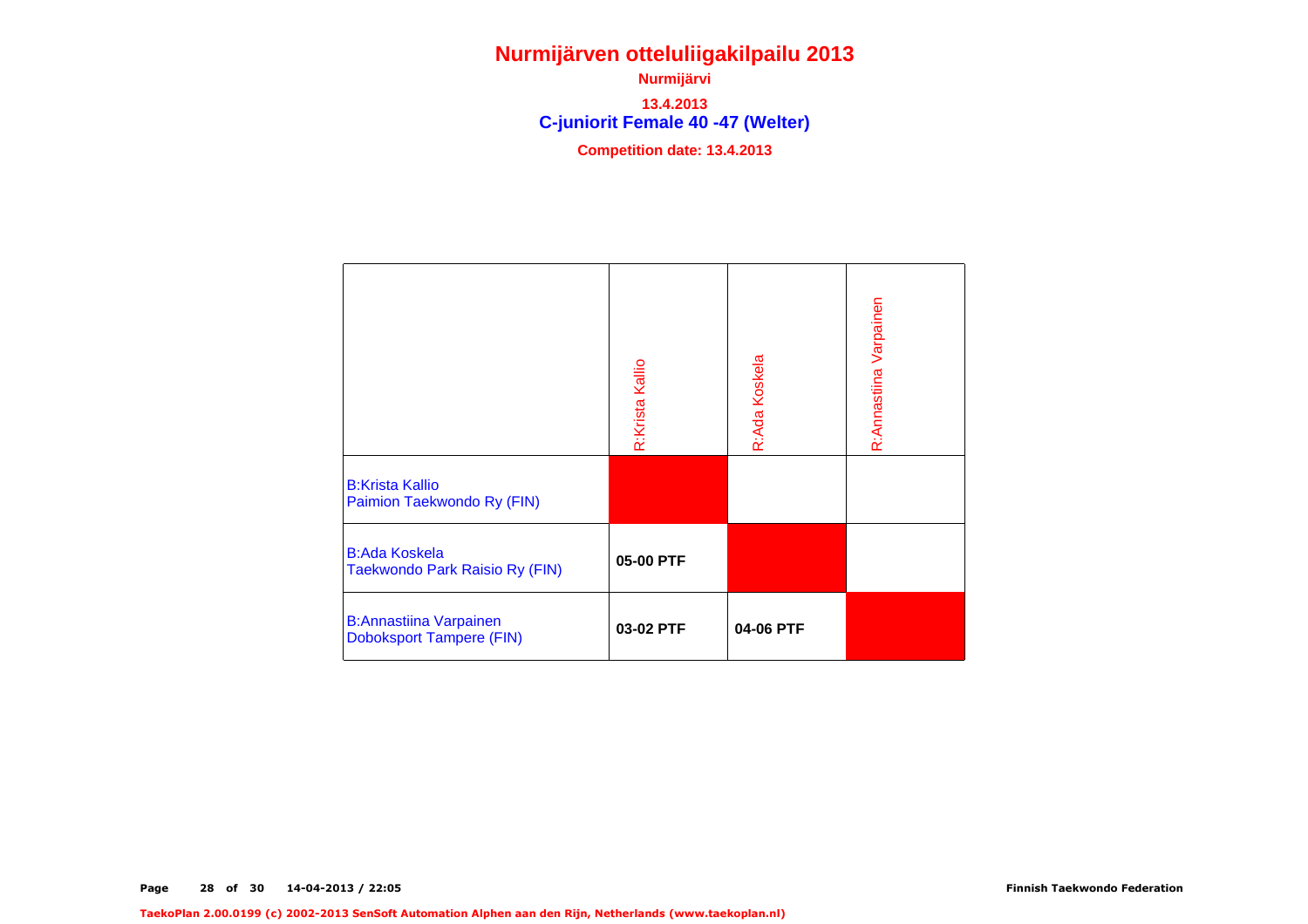**D-juniorit Male 30 -34 (Feather) Nurmijärvi13.4.2013Competition date: 13.4.2013**

R:Sakari Hervonen R:Sakari Hervonen R:Aku Kobayashi R:Jasper Rantala R:Jasper Rantala R:Aku Kobayashi R:Antti Salmu R:Antti Salmu B:Sakari Hervonen**08-06 PTF** Keravan Taekwondoseura Ry (FIN)B:Aku Kobayashi**03-00 PTF06-05 PTF** Tapiolan Taekwondo Hwang (FIN)B:Jasper Rantala**01-00 PTF** Paimion Taekwondo Ry (FIN)B:Antti Salmu**04-17 PTF06-02 PTF**Forssan Taekwondoseura ry (FIN)

TaekoPlan 2.00.0199 (c) 2002-2013 SenSoft Automation Alphen aan den Rijn, Netherlands (www.taekoplan.nl)